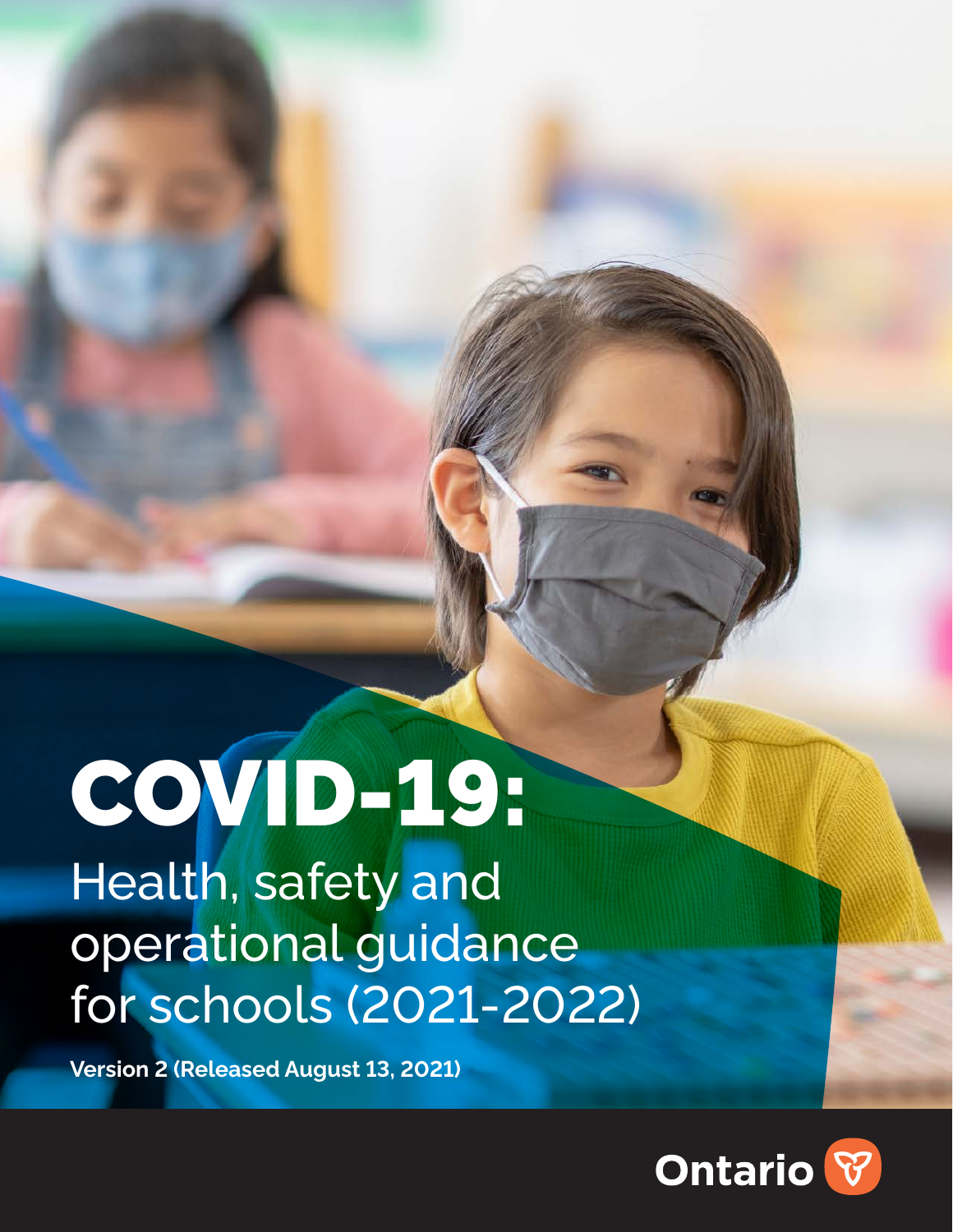# **Contents**

| Provincial, demonstration, private |  |
|------------------------------------|--|
|                                    |  |
|                                    |  |
|                                    |  |
|                                    |  |
|                                    |  |
|                                    |  |
|                                    |  |
|                                    |  |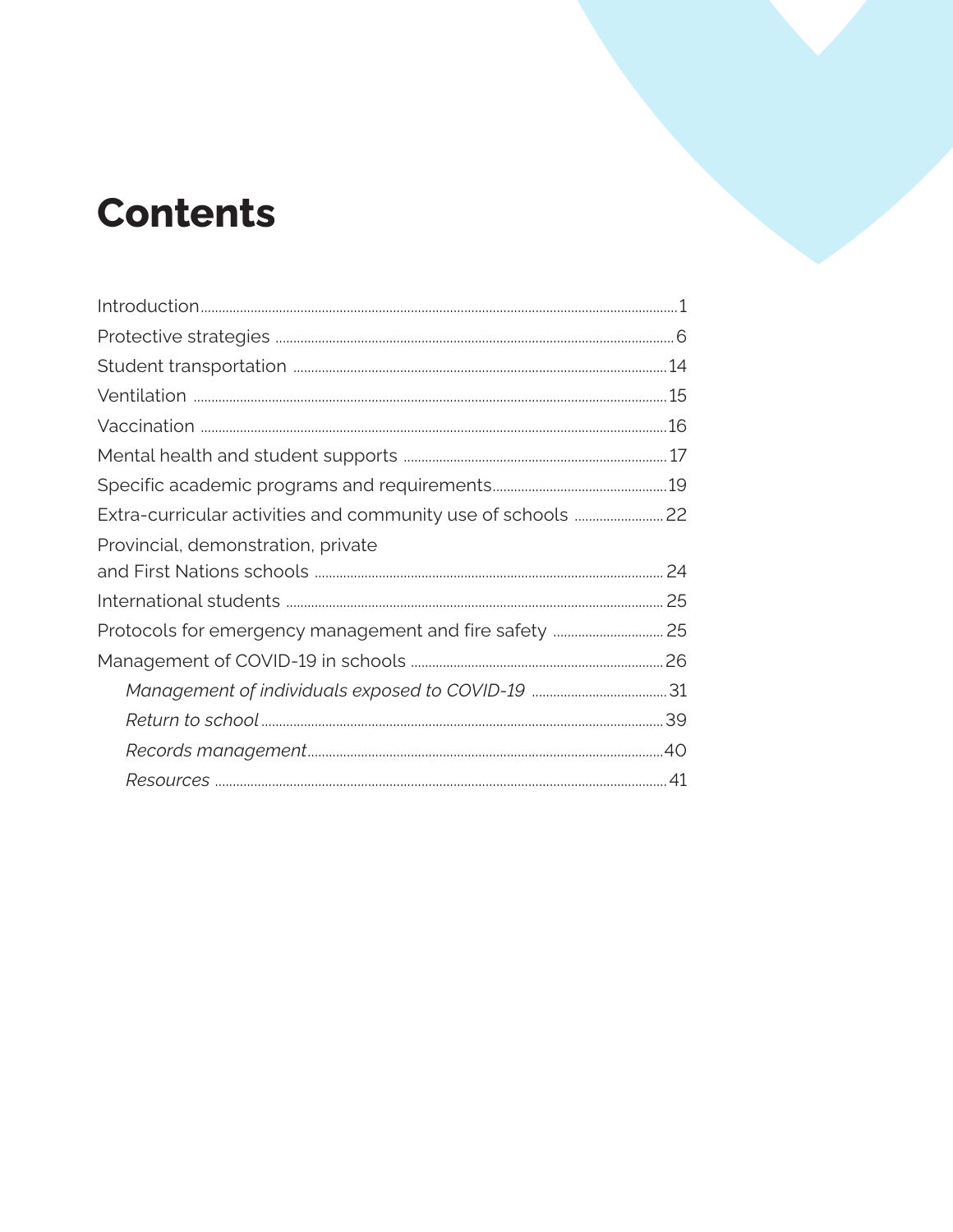# <span id="page-2-0"></span>**Introduction**

Read Ontario's guidance for schools, school boards and school authorities to operate during the 2021-2022 school year.

Licensed child care and before and after school programs that operate in schools must follow the [operational guidance for](http://ontario.ca/page/covid-19-health-and-safety-measures-child-care#section-3)  [child care and before and after school](http://ontario.ca/page/covid-19-health-and-safety-measures-child-care#section-3)  [programs.](http://ontario.ca/page/covid-19-health-and-safety-measures-child-care#section-3)

#### **Version 2 (last updated: August 13, 2021)**

The following sections were updated as part of version 2 of this guidance.

- Protective strategies
	- Student masking
	- Staff personal protective equipment (PPE)
- Ventilation
- Specific academic programs and requirements
	- Health and physical education
- Extra-curricular activities and community use of schools
	- Inter-school sport activities
- Management of COVID-19 in schools

#### **In this section**

- 1. [Purpose and application](#page-4-0)
- 2. [Elementary](#page-5-0)
- 3. [Secondary](#page-5-0)
- 4. [Remote learning](#page-5-0)

This document constitutes a return to school direction issued by the Ministry of Education and approved by the Office of the Chief Medical Officer of Health for the purposes of regulations made under the Reopening [Ontario \(A Flexible Response to COVID-19\)](https://www.ontario.ca/laws/statute/20r17)  Act, 2020.

For the 2021-22 school year, the Ministry of Education will continue to focus on supporting the health, safety and well-being of students, families and staff. Based on advice from the Chief Medical Officer of Health, schools are permitted to open for in-person learning with health and safety measures in place for the 2021-22 school year.

The government will monitor the COVID-19 situation, including ongoing risks related to variants of concern (VOCs) and alignment with broader provincial guidance and direction. The ministry will continue to work with the Chief Medical Officer of Health and local public health units (PHUs) to assess key measures to inform and update provincial guidance and direction, including lifting measures when appropriate. Local public health units may require additional or enhanced health and safety measures based on local experience and data. Medical officers of health in local public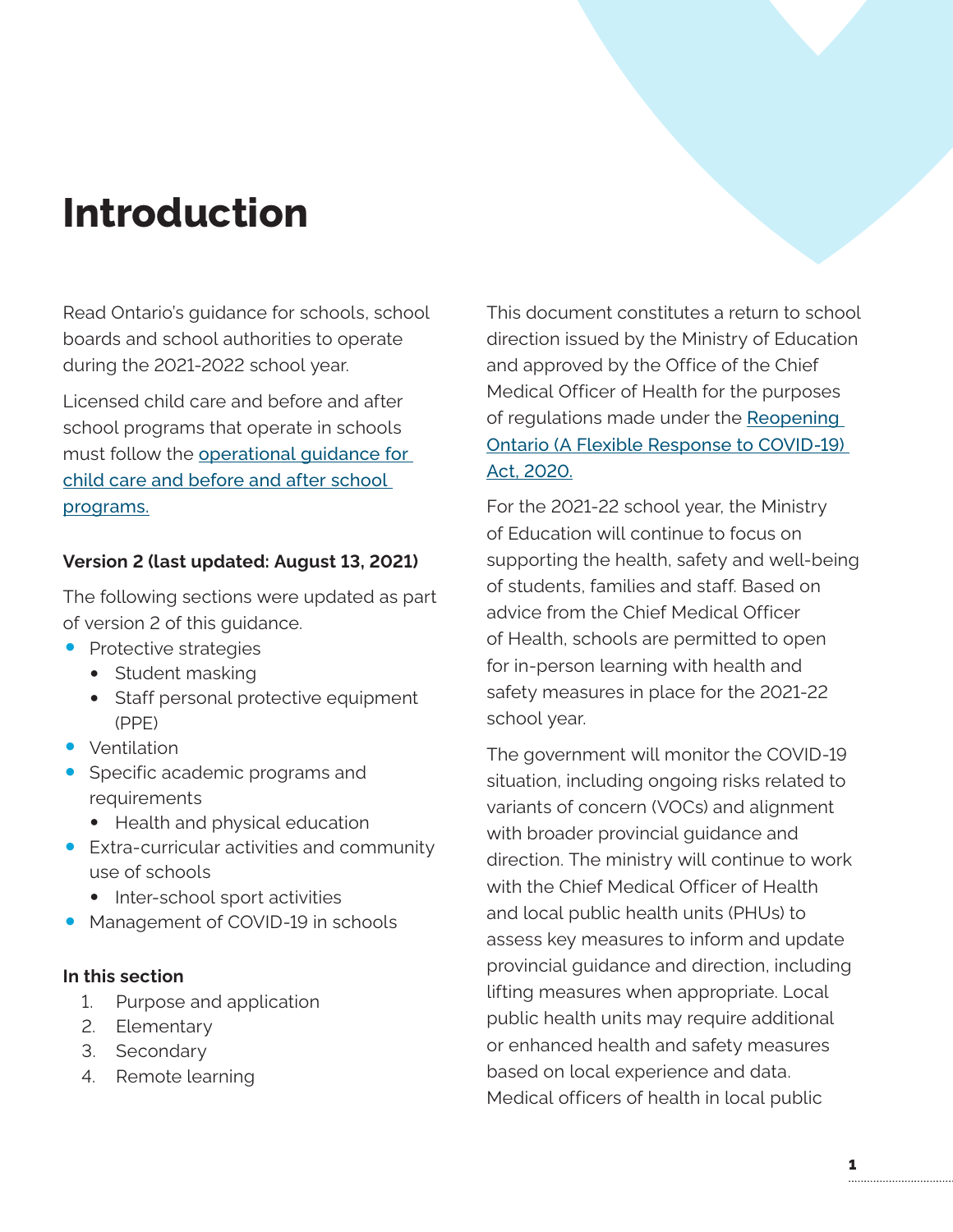health units also have statutory powers under the *[Health Protection and Promotion](https://www.ontario.ca/laws/statute/90h07)*  [Act](https://www.ontario.ca/laws/statute/90h07), which they may use to address outbreaks or risks of COVID-19 transmission in schools.

A measured approach to reopening schools is important to support schools to maximize health and safety as places to work and learn and remain open to in-person learning for the full school year.

Students will attend in-person learning daily for the full school day (five instructional hours) in elementary and secondary schools across the province. As noted in Memorandum [2021:B07 Planning for the](https://efis.fma.csc.gov.on.ca/faab/Memos/B2021/B07_EN.pdf)  [2021-22 School Year, remote l](https://efis.fma.csc.gov.on.ca/faab/Memos/B2021/B07_EN.pdf)earning will remain an option.

Guidance shared with school boards and schools in May 2021 on [planning for the](https://efis.fma.csc.gov.on.ca/faab/Memos/B2021/B07_EN.pdf)  [2021-22 school year](https://efis.fma.csc.gov.on.ca/faab/Memos/B2021/B07_EN.pdf) (memo 2021: B07) outlines information and direction related to COVID-19 funding supports for publicly funded schools, remote learning, cohorting/ timetabling, learning recovery and renewal,

community involvement graduation requirement, online learning requirement, literacy graduation requirement and Ontario Secondary School Literacy Test, EQAO assessments, Specialist High Skills Major, Cooperative Education, assessment, evaluation and reporting, Early Development Instrument, online support for students and additional measures to provide flexibility in school board operations. Guidance outlined in May 2021 is still in effect. The following guidance provides additional information on health and safety measures for the 2021-22 school year.

The ministry encourages school boards and schools to continue to work closely with their local public health units on their reopening plans and throughout the 2021-22 school year.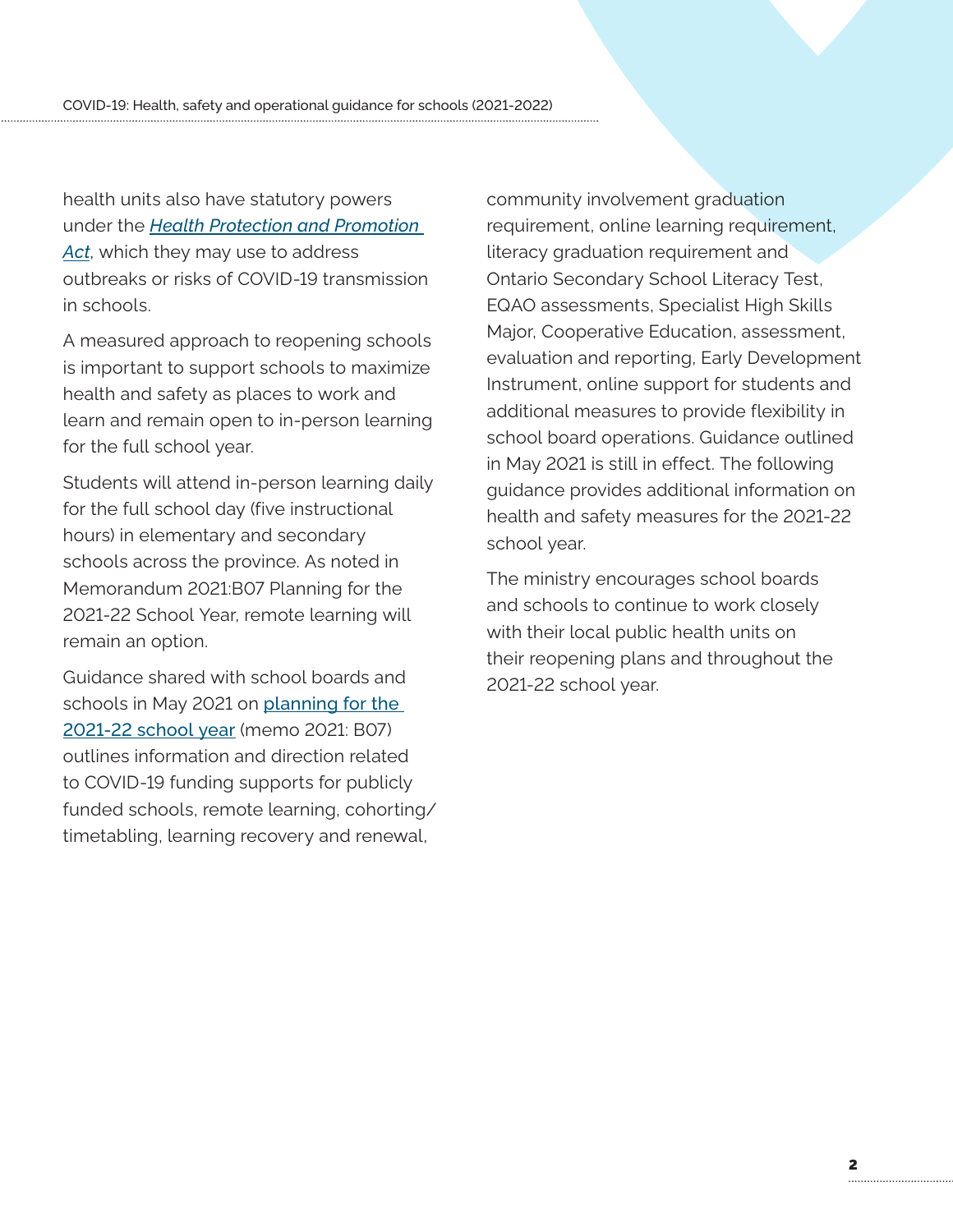#### <span id="page-4-0"></span>**Learning recovery and renewal**

The COVID-19 pandemic has had a significant impact on the delivery of education in Ontario and across the globe over the past two school years. School boards, educators, students and their families have demonstrated resiliency and flexibility in responding to changes in their learning environments.

While the COVID-19 pandemic has affected students differently, there are key themes emerging including the need to focus on student mental health and well-being, supports for early reading and math and the re-engagement of students. These themes make up the foundation of Ontario's plan to support learning recovery and renewal. The ministry is working with school boards to support these priorities.

Educators will continue to assess students' strengths and areas of need throughout the school year at key instructional times to support students in building foundational knowledge in advance of new content.

Learning recovery and renewal has been supported with significant investments, including Ontario's largest summer learning programs offered in 2020 and 2021. More elementary students participated in literacy and math programs, and the number of students who earned credits in summer school increased by nearly 25%. Free online tutoring services are available for students and over 85,000 students have

accessed these services annually. Additional resources and training will be available for educators to support their students' learning recovery and renewal this school year.

# **Purpose and application**

This document constitutes a return to school direction issued by the Ministry of Education and approved by the Office of the Chief Medical Officer of Health for the purposes of regulations made under the *[Reopening](https://www.ontario.ca/laws/statute/20r17)  [Ontario \(A Flexible Response to COVID-19\) Act,](https://www.ontario.ca/laws/statute/20r17)  [2020](https://www.ontario.ca/laws/statute/20r17).*

It applies to schools (publicly funded and private schools) where regulations made under the *Reopening Ontario (A Flexible Response to COVID-19) Act, 2020* require schools to operate in accordance with a return to school direction in order to open. Schools should ensure that they continue to review and comply with this Act and any other legislation.

This direction will be re-evaluated regularly and, where required, updated based on public health advice throughout the 2021-22 school year.

School boards and schools (publicly funded and private schools) are expected to employ multiple strategies and a layering of controls to support healthy and safer environments for students and staff as detailed below.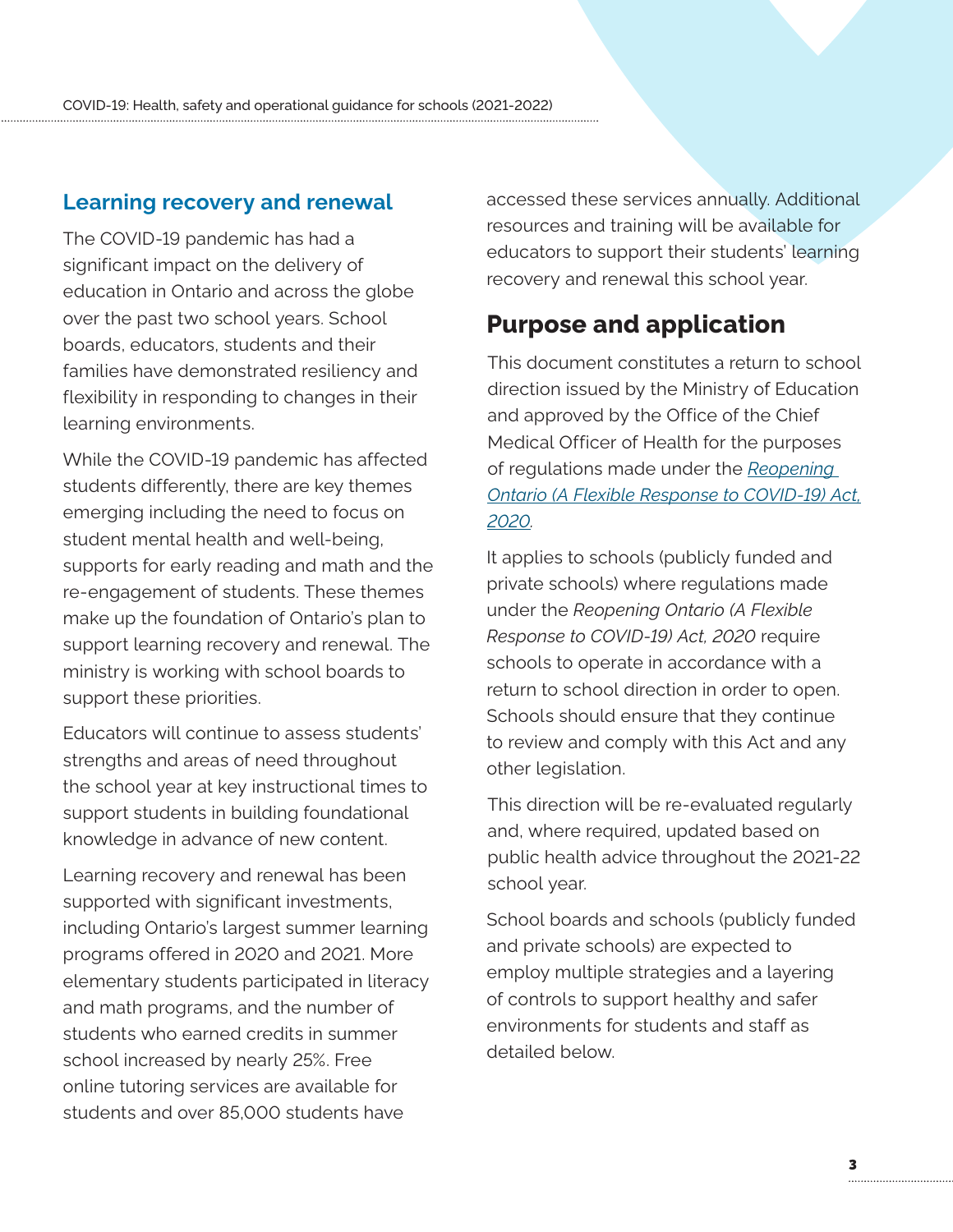# <span id="page-5-0"></span>**Elementary**

Elementary schools will reopen with conventional in-person delivery of learning, with enhanced health and safety protocols, province-wide.

Elementary school students in kindergarten through Grade 8 will attend school five days per week, with 300 minutes of instruction per day, remaining in one cohort for the full day. Cohorted classes will stay together and with one teacher, where possible. Students may be placed into small groups (for example special education support, English-language learning) with students from other cohorts.

Students may use common spaces (for example, cafeterias, libraries). Members of different cohorts can interact outside with distancing encouraged or inside with distancing and masking. Specialized education staff and teachers, such as French teachers, education support staff (for example, education assistants) are permitted to go into classrooms, and multiple schools to provide the full breadth of programming for students.

# **Secondary**

Secondary schools will provide daily inperson learning for the full duration of the school day (five instructional hours).

For the fall semester, school boards have been instructed to timetable students

with no more than two courses at a time in order to preserve the option of reverting to more restrictive measures, if needed. Some school boards may implement an alternating week or "modified semester" model (Week 1: Course A/Course B, Week 2: Course C/Course D), with support from their local health unit. Exceptions may be made for small schools where contacts can be limited by cohorting grades.

It is important that all models allow secondary students to earn compulsory credits required for the Ontario Secondary School Diploma (OSSD), as well as provide access to types of elective courses that support all postsecondary pathway destinations. Timetabling of prerequisite Grade 12 courses should consider postsecondary application and admission deadlines.

# **Remote learning**

Remote learning remains an option for parents even as school boards are planning for students to return to in-person learning. School boards will be required to provide students learning remotely with 300 minutes of learning opportunities and adhere to requirements outlined in [Policy/](http://ontario.ca/document/education-ontario-policy-and-program-direction/policyprogram-memorandum-164) [Program Memorandum No. 164](http://ontario.ca/document/education-ontario-policy-and-program-direction/policyprogram-memorandum-164). This policy outlines remote learning requirements for school boards, including providing access to remote learning devices and minimum synchronous learning time.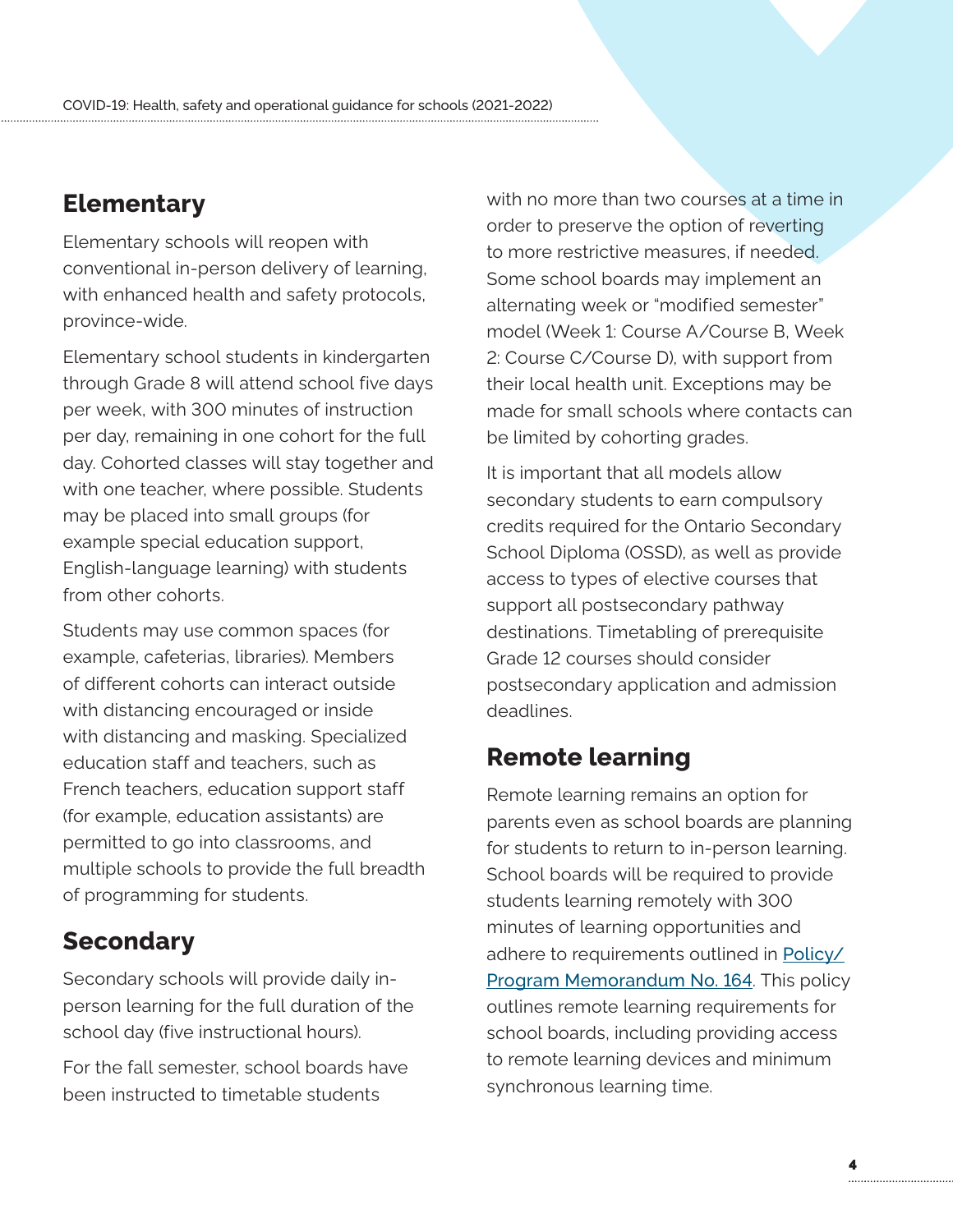To be prepared for a potential closure, school boards should have plans in place so they can move to remote learning quickly to ensure continuity of learning for students. Staff, students and families should be aware of the school board's remote learning plan should the need arise to move to remote learning in the event of classroom, school or board closure.

The ministry provides all school boards access at no cost to a [Virtual Learning](http://d2l.com/k-12/ontario)  **[Environment \(VLE\)](http://d2l.com/k-12/ontario)** for use by educators and students, powered by D2L's Brightspace. The VLE is a secure online learning management system for hosting and delivery of online, remote and blended learning. School boards should ensure that all educators and educational support staff have an account to access their board's learning management system.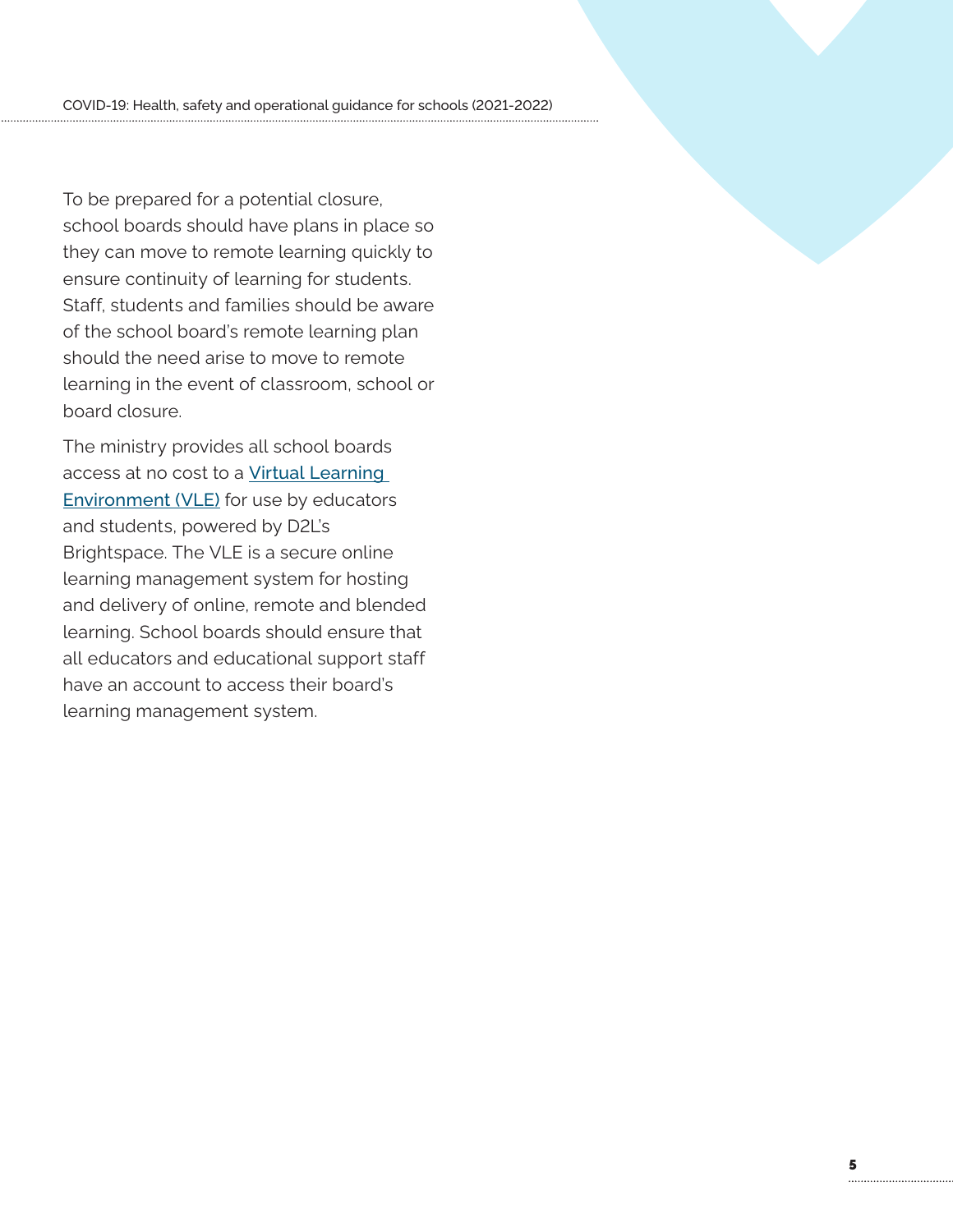# <span id="page-7-0"></span>**Protective strategies**

#### **In this section**

- 1. Screening
- 2. [Student masks](#page-8-0)
- 3. [Staff personal protective equipment](#page-9-0)  [\(PPE\)](#page-9-0)
- 4. [Hand hygiene and respiratory](#page-10-0)  [etiquette](#page-10-0)
- 5. [Distancing and congregating](#page-11-0)
- 6. [Recess and breaks outdoors](#page-11-0)
- 7. [Inclement weather days](#page-12-0)
- 8. [Cleaning and disinfection standards](#page-12-0)  [and protocols](#page-12-0)
- 9. [Shared materials](#page-13-0)
- 10. [Shared spaces](#page-13-0)
- 11. [Cafeteria use and lunch protocols](#page-13-0)
- 12. [Food programs](#page-13-0)
- 13. [Assemblies](#page-14-0)
- 14. [Visitors](#page-14-0)

School boards and schools (publicly funded and private schools) are expected to employ multiple protective strategies and a layering of controls to support healthier and safer environments for students and staff as detailed below. There is not one specific measure that will prevent transmission from occurring in schools, but rather there are multiple structural and individual elements that contribute to making schools healthier spaces and reduce the risk of infection to in-person attendees.

Each of the control measures listed below provides some benefit in reducing spread. However, it is the combination and consistent application of these layered controls as a bundle that is most effective for reducing disease spread in schools.

# **Screening**

All staff and students must self-screen every day before attending school. School boards should provide parents with a checklist to perform daily screening of their children before arriving at school and selfassessment tools should be made available to staff to ensure awareness of possible symptoms of COVID-19. The province will continue to provide a [screening tool](http://covid-19.ontario.ca/screen-covid-19-going-any-public-place) for use by all school boards and may update this throughout the school year. Local public health units may designate a commensurate or more restrictive screening tool for local use.

All staff and students who are experiencing symptoms consistent with COVID-19 as identified in the screening tool, must not attend school and should follow the guidance provided in the screening tool, which may include seeking appropriate medical attention as required, and/or getting tested for COVID-19.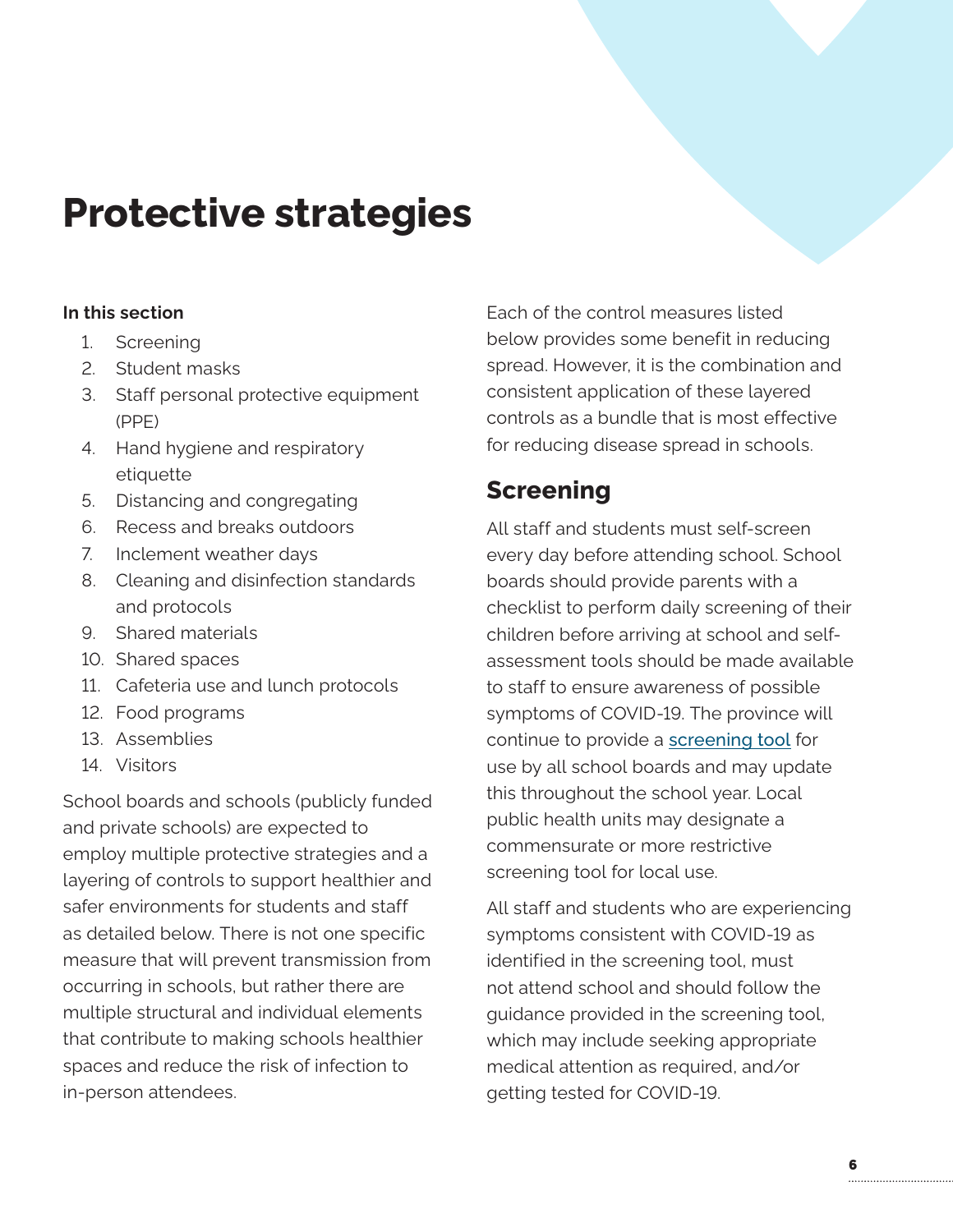#### <span id="page-8-0"></span>**On-site screening**

The ministry may direct school boards and schools to perform daily on-site confirmation of self-screening, such as during a period of potential higher transmission (for example, after a holiday period). School boards are expected to have a process in place to implement on-site confirmation of self-screening of individuals prior to or upon their arrival at school, if directed to do so.

If the ministry directs school boards and schools to perform daily on-site confirmation of self-screening students, staff, and visitors will need to provide daily confirmation or proof that they have selfscreened, in a form deemed appropriate and accessible by the school or school board (for example, proof of completed paper copy of screener, mobile application indicating a "pass") prior to or upon their arrival at school. The principal and those designated within the school will be responsible for ensuring all students, staff and visitors have completed and passed their daily COVID-19 self-screen.

If deemed accessible by the school or school board, results from the online provincial screening tool can also be downloaded as a PDF or emailed to the school.

Any staff, student, or visitor that does not pass the screening procedures should not attend school.

# **Student masks**

Students in Grades 1 to 12 are required to wear properly fitted non-medical or cloth masks indoors in school, including in hallways and during classes, as well as on school vehicles.

Where they can be worn safely based on the activity, masking is encouraged for engaging in physical activity (read health [and physical education](#page-21-0)).

Masks may be temporarily removed indoors to consume food or drink, with a minimum distance of two metres maintained between cohorts and as much distancing as possible within a cohort (read [cafeteria use and](#page-13-0)  [lunch protocols](#page-13-0)).

Students are not required to wear masks outdoors, but distancing should be encouraged between cohorts as much as possible.

Students in kindergarten are encouraged but not required to wear non-medical or cloth masks in indoor spaces, as well as on school vehicles.

School boards can continue to refer to [Public Health Agency of Canada \(PHAC\)](http://canada.ca/en/public-health/services/diseases/2019-novel-coronavirus-infection/prevention-risks/about-non-medical-masks-face-coverings.html) and [Public Health Ontario \(PHO\)](https://www.publichealthontario.ca/-/media/documents/ncov/factsheet/2020/05/factsheet-covid-19-non-medical-masks.pdf?la=en) for guidance on appropriate mask types and usage.

Students are expected to bring their own masks to wear on student transportation and at school. Non-medical 3-ply masks will also be made available by schools for students if needed.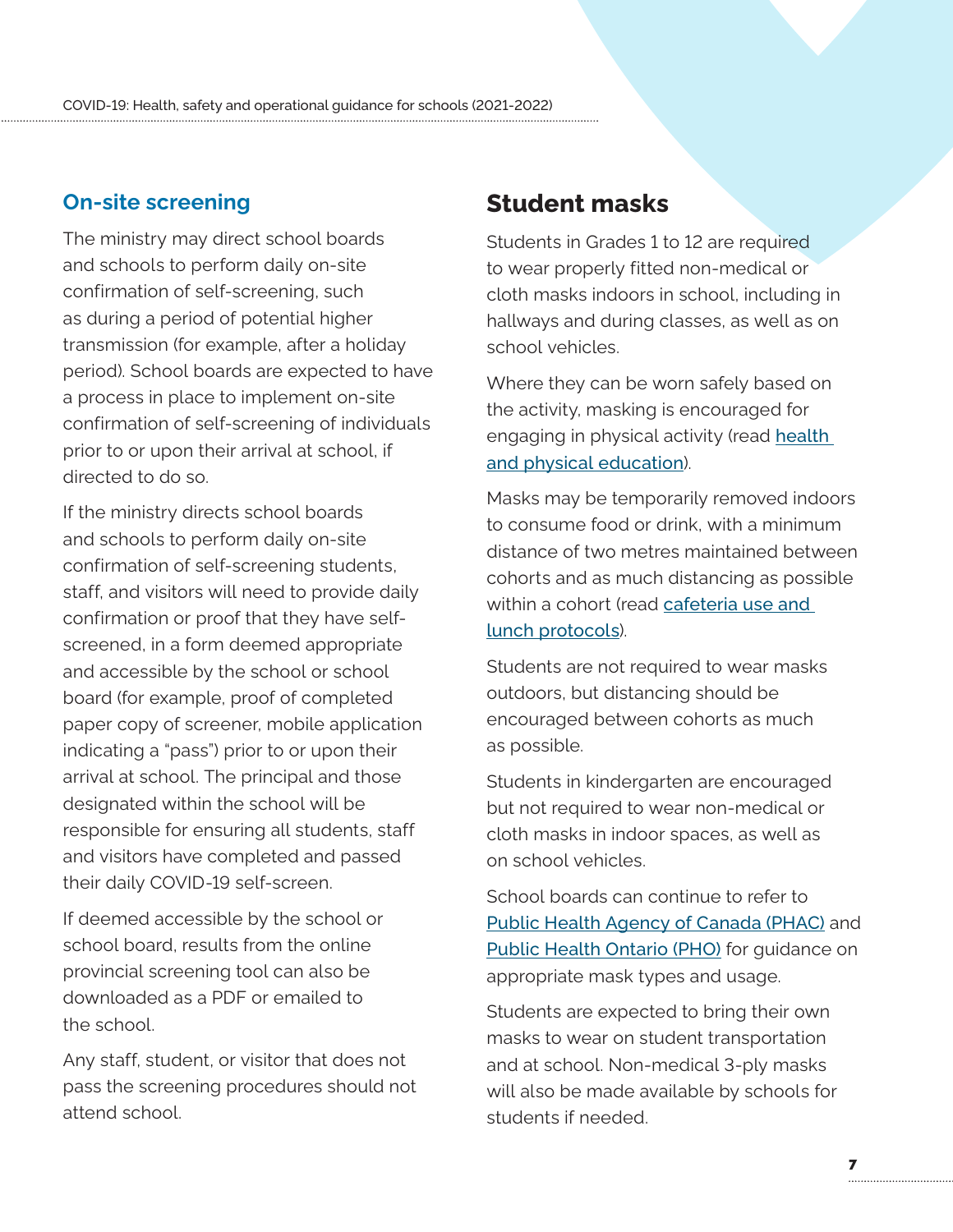<span id="page-9-0"></span>At the advice of the local public health unit, schools and school boards may choose to implement additional masking measures based on local circumstances.

[Note additional guidance in the music](#page-20-0)  [section.](#page-20-0)

# **Exceptions**

Reasonable exceptions to the requirement to wear masks are expected to be put in place by schools and school boards. Boards are asked to carefully review their masking exceptions policies and ensure that students are supported to wear masks to the greatest extent possible.

Students with sensory or breathing difficulties may be exempted by the school principal, guided by school board policies.

# **Staff personal protective equipment (PPE)**

School boards will continue to provide school staff and school bus drivers, school bus monitors and student aides with required PPE, including medical masks (surgical/procedural), eye protection and other PPE based on their specific role/job functions (for example, gloves, gowns).

Required PPE and critical supplies and equipment (for example, disinfectant, hand sanitizer), will continue to be provided to school boards and transportation consortia through the Ministry of Government and Consumer Services and the government's pandemic supply chain.

Medical masks (surgical/procedural) are required to be worn by school staff and visitors indoors in school, including in hallways and during classes. Staff are not required to wear medical masks outdoors. Staff must maintain at least two metres distance when consuming food/drinks.

Reasonable exceptions to the requirement for staff to wear masks will apply.

Personal protective equipment (PPE) including both medical masks (surgical/ procedural) and eye protection (for example, face shield or goggles and some, but not all, safety glasses) is required for education staff working in close contact with students who are not wearing masks (for example, students in kindergarten). Eye protection is not required for education staff working with students who wear masks.

Eye protection for school bus drivers should not interfere with the safe operation of vehicles and is intended to protect drivers during close contact with students, such as during boarding and exiting.

# **Special education needs**

Where necessary for faces to be seen for lip reading to support students who are deaf or hard of hearing, masks with clear sections may be appropriate.

Where staff are required to perform an Aerosol Generating Medical Procedure (AGMP) or required to be in the same room when an AGMP is being performed, N95 respirators (fit tested) will be provided.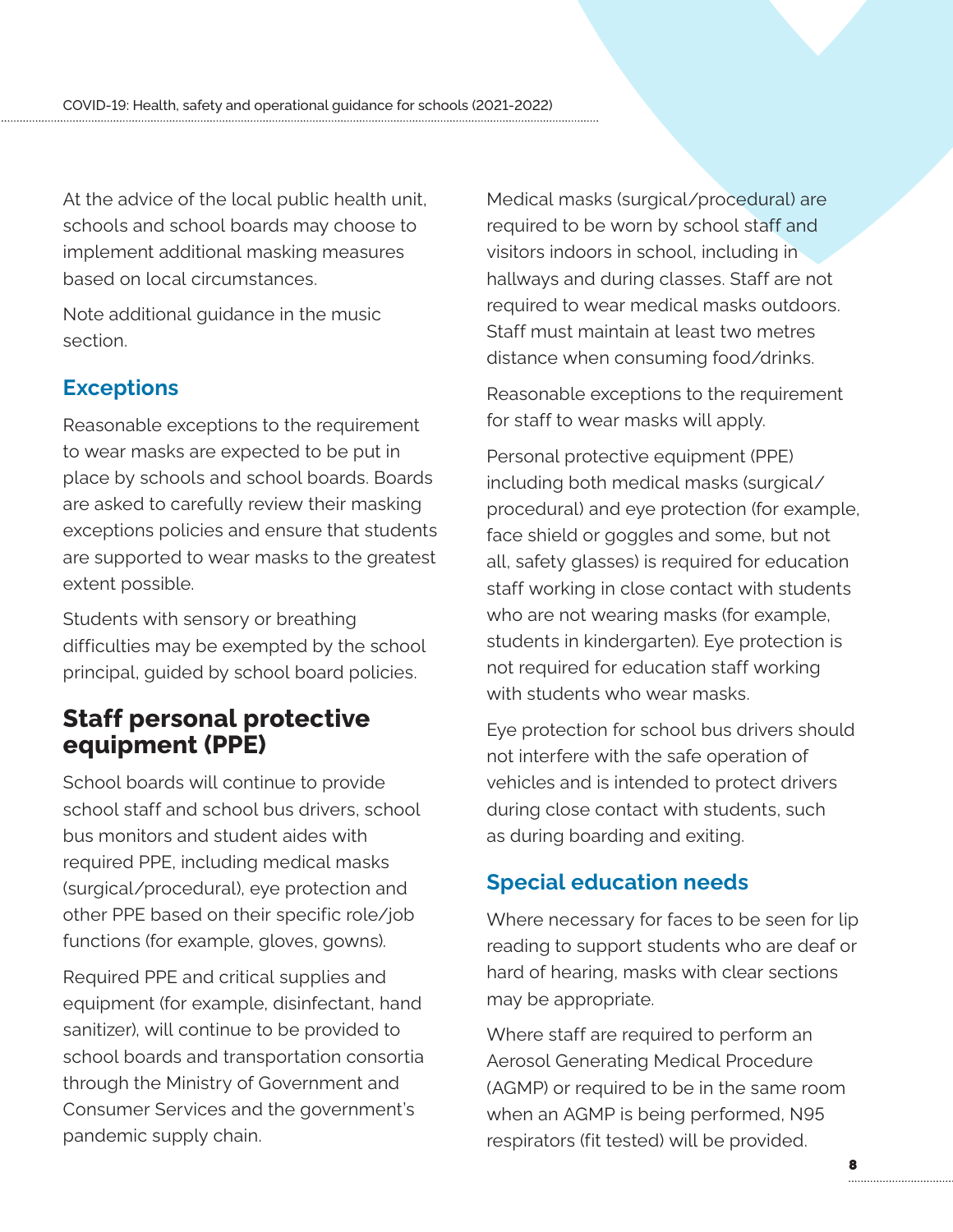# <span id="page-10-0"></span>**Hand hygiene and respiratory etiquette**

Appropriate hand hygiene and respiratory etiquette are among the most important protective strategies. Schools should train students on appropriate hand hygiene and respiratory etiquette, including the use of alcohol-based hand rub (ABHR), and reinforce its use.

This can involve scheduling breaks to allow students to wash their hands at appropriate times during the school day.

Hand hygiene should be conducted by anyone entering the school and incorporated into the daily schedule at regular intervals during the day, above and beyond what is usually recommended (for example, before eating food, after using the washroom).

Staff and students should be provided with targeted, age-appropriate education in proper hand hygiene and respiratory etiquette. Local public health units can provide additional guidance. Ageappropriate posters or signage should be placed around the school.

- Soap and water are preferred as the most effective method and least likely to cause harm if accidentally ingested.
- Alcohol based hand rub (ABHR) can be used by children. It is most effective when hands are not visibly soiled.
- For any dirt, blood, body fluids (urine/ feces), it is preferred that hands be washed with soap and water.
- Safe placement of the alcohol based hand rub (ABHR) to avoid consumption is important, especially for young children.
- Support or modifications should be provided to allow students with special needs to regularly perform hand hygiene as independently as possible.
- Cover your mouth and nose with a tissue when you cough or sneeze. Put your used tissue in the waste basket.
- Tissues and lined, no-touch waste baskets (for example, foot pedaloperated, hand sensor, open basket) are to be provided.

Staff and students should have the supplies they need to conduct appropriate hand hygiene and respiratory etiquette and these supplies should be easily accessible.

Alcohol based hand rub (ABHR) with a minimum 60% alcohol concentration must be available throughout the school (including ideally at the entry point to each classroom) and/or plain liquid soap in dispensers, sinks and paper towels in dispensers.

Required critical supplies, for example, hand sanitizer, will continue to be provided to school boards through the Ministry of Government and Consumer Services and the government's pandemic supply chain.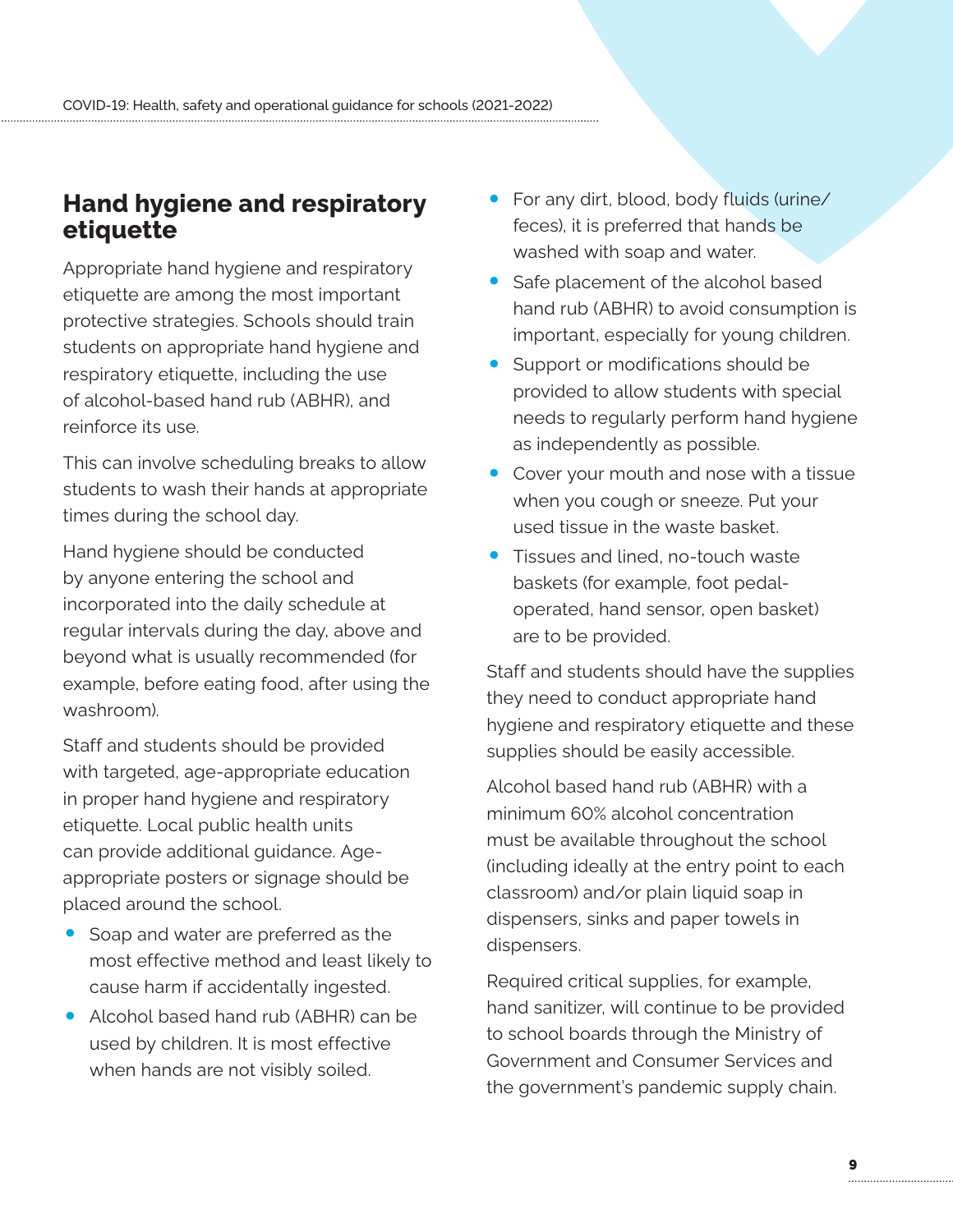<span id="page-11-0"></span>Refer to Public Health Ontario's [how to wash](https://www.publichealthontario.ca/-/media/documents/ncov/factsheet/factsheet-COVID-19-hand-hygiene.pdf?la=en)  [your hands \(PDF\)](https://www.publichealthontario.ca/-/media/documents/ncov/factsheet/factsheet-COVID-19-hand-hygiene.pdf?la=en) fact sheet.

Refer to Health Canada's [hard-surface](https://www.canada.ca/en/health-canada/services/drugs-health-products/disinfectants/covid-19.html)  [disinfectants and hand sanitizers](https://www.canada.ca/en/health-canada/services/drugs-health-products/disinfectants/covid-19.html)  [\(COVID-19\): list of hand sanitizers authorized](https://www.canada.ca/en/health-canada/services/drugs-health-products/disinfectants/covid-19.html)  [by Health Canada](https://www.canada.ca/en/health-canada/services/drugs-health-products/disinfectants/covid-19.html), including which sanitizers may be appropriate for different groups of staff and students.

# **Distancing and congregating**

As much distancing as possible between students, between students and staff and between staff members should always be promoted. Physical distancing measures are to be layered with other public health measures such as screening, hand hygiene, cohorting, enhanced cleaning and masking.

Schools are encouraged to remove unnecessary furniture and place desks with as much distancing as possible, and to allow teachers as much teaching space as possible. Desks should face forward rather than in circles or groupings.

Periods of student movement should be staggered, if possible, to limit student congregation in the hallways.

Congregation of teachers/staff should be limited to minimize potential for adult-toadult transmission.

Where possible, special consideration for physical distancing should be taken for classrooms with fixed equipment (for example, science labs or technological education classrooms).

### **School arrival and departure and signage**

Schools should develop school arrival and departure procedures that support physical distancing where possible. Approaches may include:

- maximizing the use of all possible entrances and exits to support the beginning and end of the school days
- creating designated routes for students to get to and from classrooms
- providing visual cues or physical guides, such as tape on floors or sidewalks and signs/posters on walls, to guide appropriate distances in lines/queues and at other times (for example, guides for creating "one-way routes" in hallways)

Hand sanitizer should be available in school entrances and exits and in classrooms.

# **Recess and breaks outdoors**

Students do not need to stay within their cohort during recess and breaks outdoors, but distancing should be encouraged between cohorts as much as possible.

Shared materials outdoors are permitted, with appropriate hand hygiene and respiratory etiquette.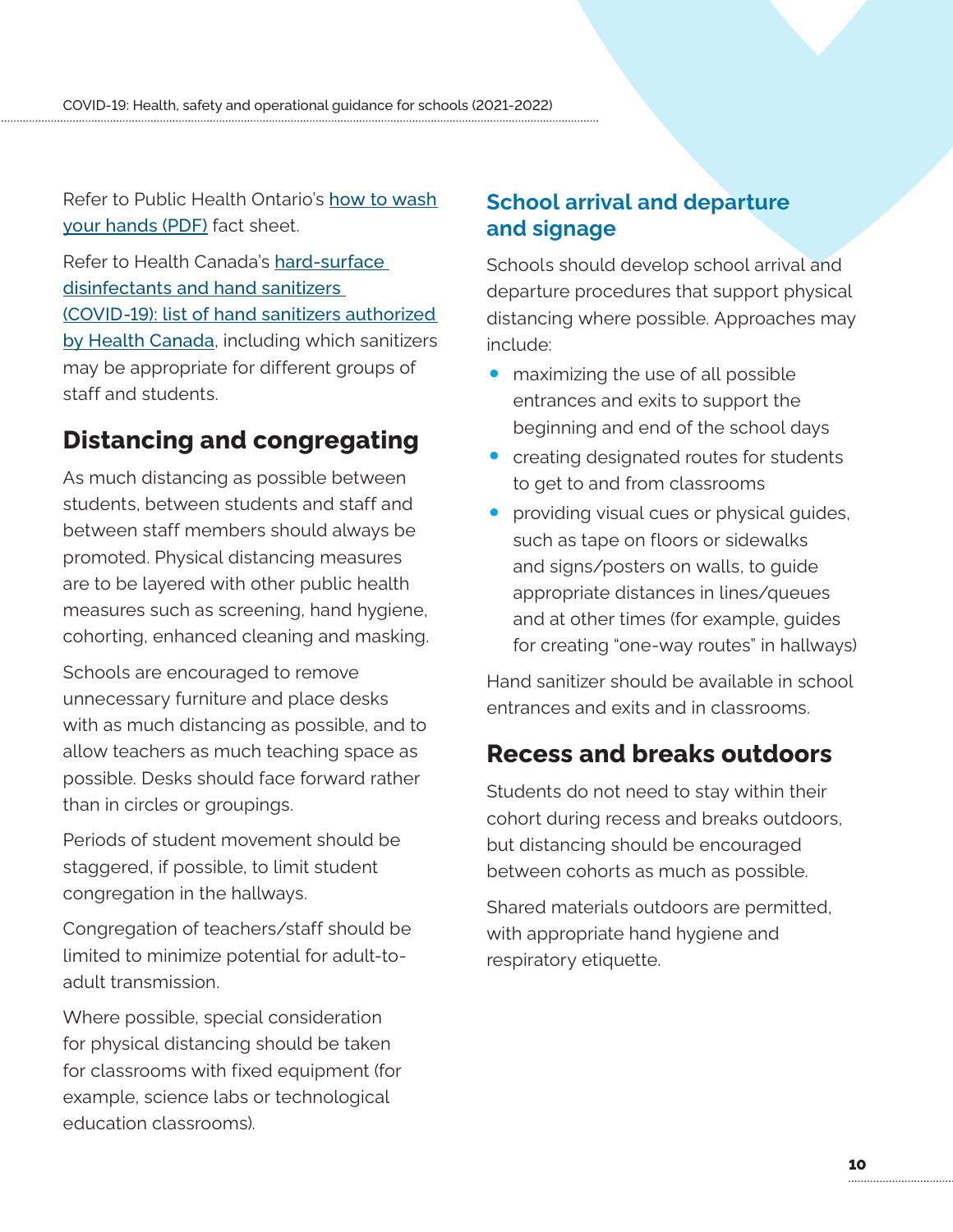# <span id="page-12-0"></span>**Inclement weather days**

School boards are required to develop inclement weather plans and policies which may include pivoting to remote learning. These plans should include an approach for heat days.

School boards should develop the plans in consultation with their local public health units.

# **Cleaning and disinfection standards and protocols**

### **Cleaning protocols**

School boards should review their cleaning protocols and reinforce them if needed to meet current public health requirements.

Refer to Public Health Ontario's [environmental cleaning fact sheet \(PDF\)](https://www.publichealthontario.ca/-/media/documents/ncov/factsheet-COVID-19-environmental-cleaning.pdf).

Refer to Health Canada's [hard-surface](https://www.canada.ca/en/health-canada/services/drugs-health-products/disinfectants/covid-19.html)  [disinfectants and hand sanitizers \(COVID-19](https://www.canada.ca/en/health-canada/services/drugs-health-products/disinfectants/covid-19.html)) for approved products.

# **Cleaning products**

Products that provide both the cleaning and disinfection action are preferable due to ease of use (for example, hydrogen peroxide products). Only use cleaning and disinfectant products that have a drug identification number (DIN). Check the expiry date of the products prior to use. These should be used according to the manufacturer's instructions.

Required critical supplies, for example, disinfectant, will continue to be provided to school boards through the Ministry of Government and Consumer Services and the government's pandemic supply chain.

#### **Cleaning program**

School boards should develop a program for cleaning and disinfecting schools, including reviews of existing practices to determine where enhancements might be made, including frequency and timing of cleaning and disinfection, areas to clean and/or disinfect, choice of cleaning products, child safety, staffing, signage, and PPE for cleaning staff.

#### **High touch surfaces**

Focus should be on regular hand hygiene to reduce the risk of infection related to high touch surfaces. Cleaning plus disinfection twice daily is suggested at a minimum, however, more frequent cleaning and disinfection may be necessary, depending on the frequency of use and extent of soilage. This includes washrooms (for example, toilet fixtures, faucets), eating areas (for example, tables, sinks, countertops), doorknobs, light switches, handles, desks, phones, keyboards, touch screens, push buttons, handrails, computers, photocopiers, and sports equipment.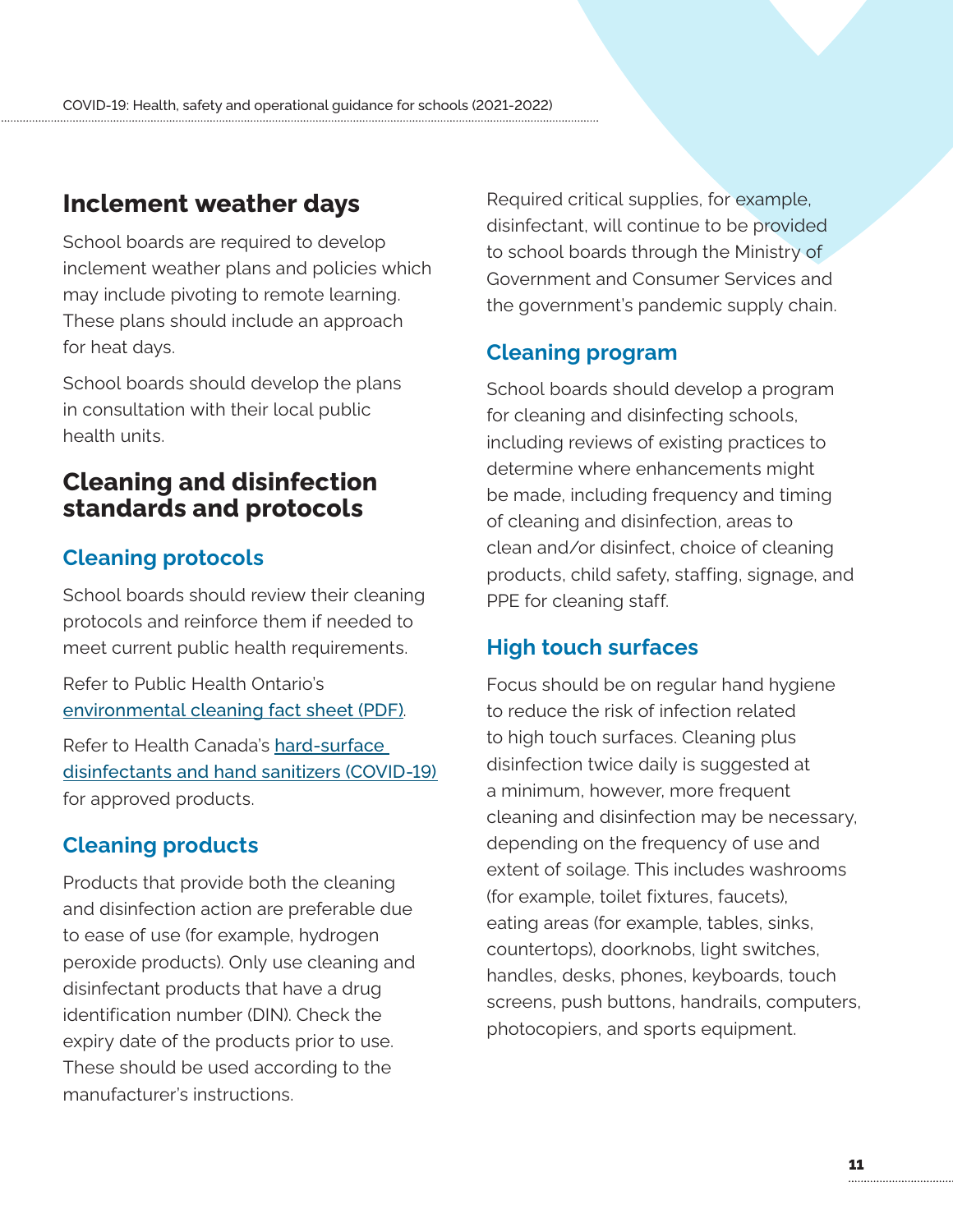# <span id="page-13-0"></span>**Shared materials**

Shared materials are important for learning (for example, toys for imaginative play in kindergarten, manipulatives for math, computers and other tech materials, books, art supplies, indoor physical education equipment and shared outdoor equipment). The use of shared materials is permitted. The risk associated with transmission with shared objects is low. The focus should be on regular hand hygiene and respiratory etiquette to reduce the risk of infection related to shared equipment, particularly when regular cleaning of shared objects is not feasible.

# **Shared spaces**

Shared homerooms, libraries (for group and individual use, for example, drop-in study time, etc.) and computer/technology labs, are permitted. Use of lockers/cubbies is permitted. When different cohorts interact in shared indoor spaces, masking and as much distancing as possible should be maintained between cohorts.

# **Cafeteria use and lunch protocols**

Students may eat together:

- outdoors, without distancing
- indoors, with a minimum distance of two metres maintained between cohorts and as much distancing as possible within a cohort.

Larger schools should employ various means to limit the number of students and cohorts eating lunch in proximity to each other (examples include staggered lunch periods, eating outdoors or in alternative spaces).

Use of cafeterias is permitted as follows:

- Capacity limits for cafeterias should be established to enable two metres distancing between cohorts, and as much distancing as possible within cohorts.
- Where this is not possible, school boards are encouraged to work with their local PHUs to develop a plan that reduces the number of students and cohorts eating in proximity to each other as much as possible.

Secondary students are permitted to eat off-campus.

Each student is encouraged to bring their own drink bottle that is labeled, kept with them during the day and not shared.

Use of shared microwaves/kitchen space is permitted.

# **Food programs**

Nutrition/third party food programs and non-instructional food events (such as a pizza day) are permitted to operate, provided that food handlers use adequate food handling and safety practices.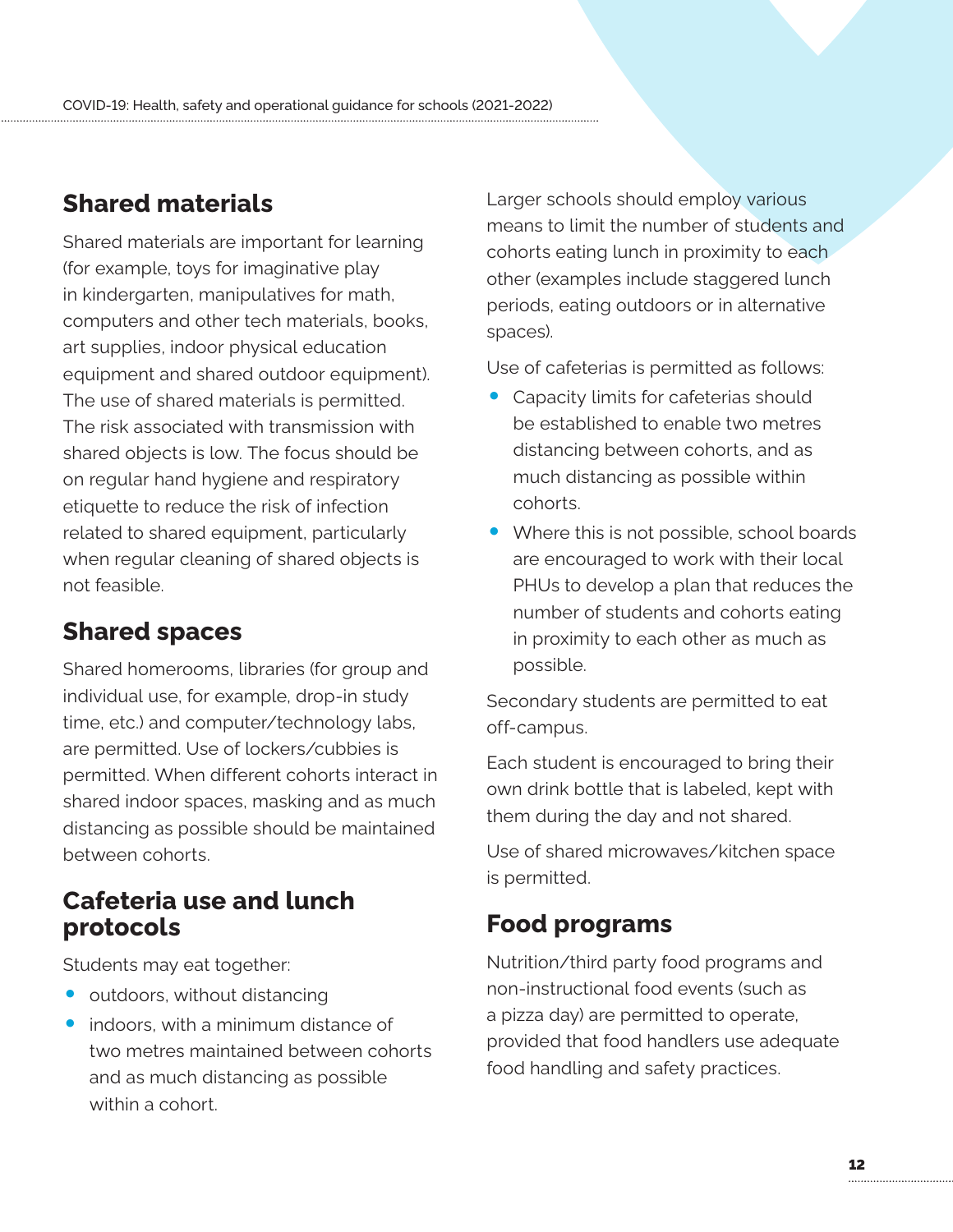# <span id="page-14-0"></span>**Assemblies**

School assemblies or other student/school gatherings are permitted and should follow the relevant provincial requirements under the *[Reopening Ontario Act](https://www.ontario.ca/laws/statute/20r17)*. This can include multiple cohorts in alignment with provincial capacity limits and includes allowance for in-school student to student peer support programs such as "reading buddies".

# **Visitors**

Any visitors to a school are required to selfscreen and to wear a medical mask (for example, surgical/procedural) while on school premises. A medical mask will be provided by the school if needed.

In addition to the requirement for visitors to perform daily self-screening, school boards are expected to have a process in place to confirm the daily self-screening of all visitors prior to or upon their arrival at school.

At the advice of the local public health unit, school boards may be asked to restrict visitor access.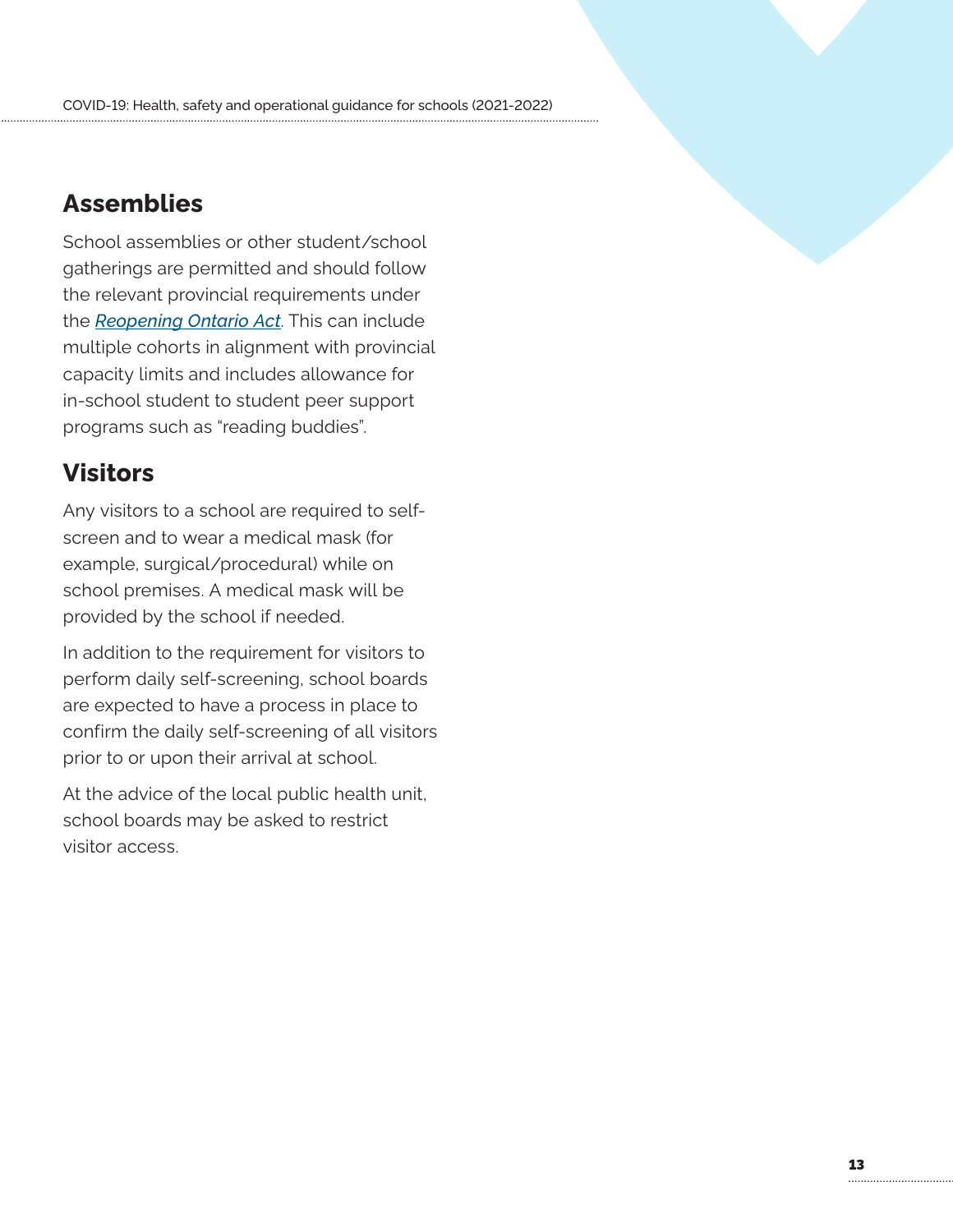# <span id="page-15-0"></span>**Student transportation**

#### **In this section**

- 1. Capacity
- 2. Masks are required
- 3. Assigned seats
- 4. Cleaning

# **Capacity**

School vehicles can operate at full capacity. Vehicles for elementary students should reduce capacity where possible. The seat directly behind the driver in school buses should remain empty to maintain physical distancing between the driver and students. This distancing measure may not be applicable to other vehicle types such as vans or cars. Where school vehicles are able to operate at less than full capacity, students should be seated in a manner that maximizes physical distancing.

Active forms of travel (for example, walking and cycling) are encouraged to ease pressure on transportation demand.

Windows should be opened when feasible to increase ventilation.

# **Masks are required**

The use of non-medical masks for students in grades 1 to 12 is required on school vehicles. Students in kindergarten are

encouraged to wear masks on student transportation. Exceptions should be made for students with medical conditions or special needs that prevent masking.

# **Assigned seats**

Students should be assigned seats and a record of the seating plan should be kept to assist with contact tracing in the case of a student or driver contracting COVID-19. Students who live in the same household or are in the same classroom cohort should be seated together where possible.

# **Cleaning**

School vehicles should follow an enhanced cleaning protocol of disinfecting high-touch surfaces (for example, handrails, seatbacks) at least twice daily.

Student transportation service providers should also consider the health and safety [guidance during COVID-19 for student](https://www.pshsa.ca/resources/health-and-safety-guidance-during-covid-19-for-student-transportation-employer)  [transportation employers](https://www.pshsa.ca/resources/health-and-safety-guidance-during-covid-19-for-student-transportation-employer) released by the Public Services Health and Safety Association.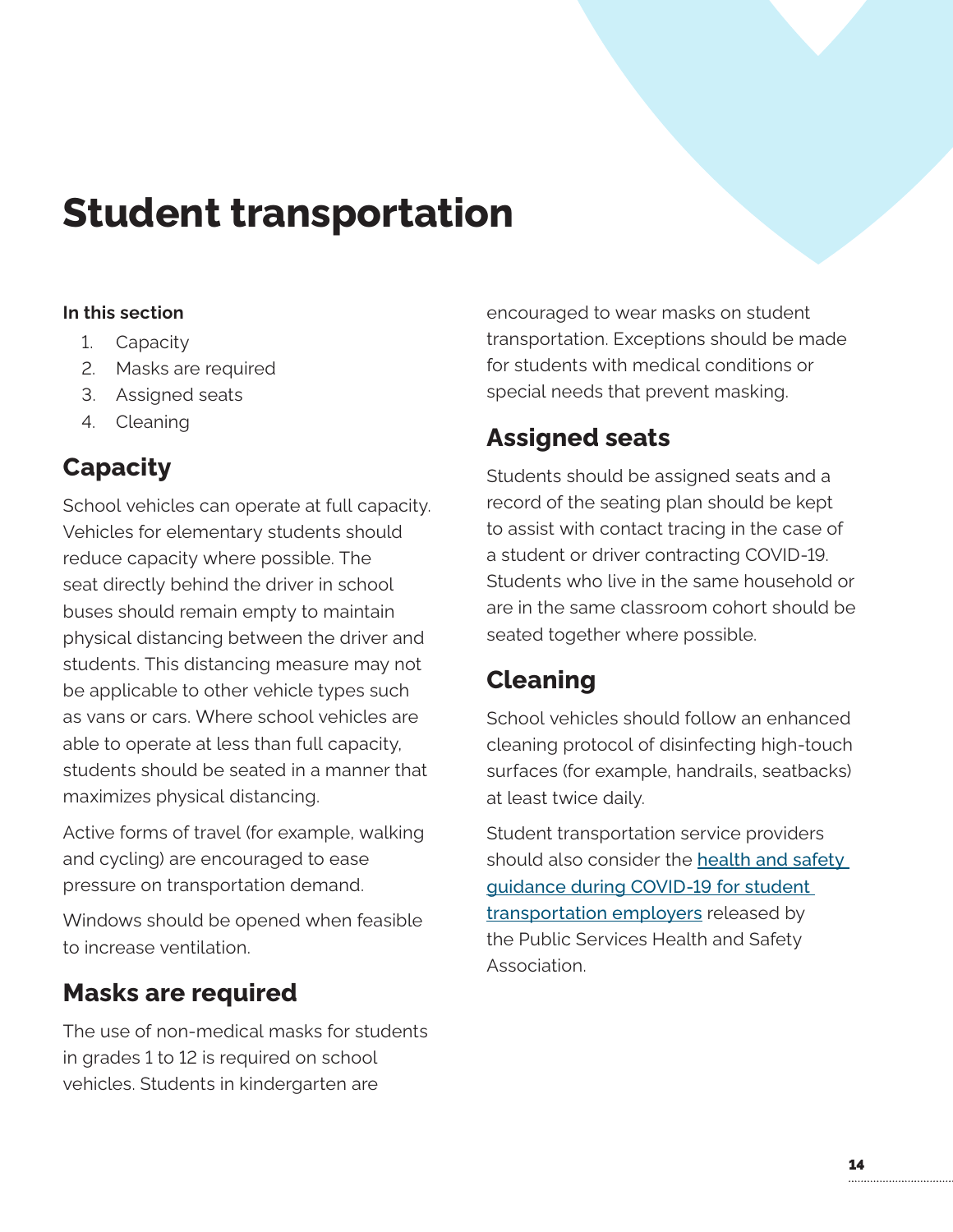# <span id="page-16-0"></span>**Ventilation**

Detailed school ventilation guidance and checklists are provided in [2021:B14 School](https://efis.fma.csc.gov.on.ca/faab/Memos/B2021/B14_EN.pdf)  [Ventilation](https://efis.fma.csc.gov.on.ca/faab/Memos/B2021/B14_EN.pdf).

Building on what has been achieved to date, for the 2021-22 school year, school boards are expected to continue optimizing air quality in classrooms and learning environments through improving ventilation and/or filtration. This is a key element in the multiple protective strategies to support healthy and safe learning environments for students and staff.

School boards are required to ensure ventilation systems in all schools are inspected and in good working order prior to the start of the school year and continue inspection and maintenance throughout the year. Inspections can be done internally by school board staff or by third parties.

School boards are expected to continue using and/or adopt ventilation improvement measures that are applicable to schools' existing ventilation systems.

For schools with full mechanical ventilation, school boards are expected to:

- use the highest-grade filters possible, preferably MERV 13 filters
- undertake frequent filter changes through the school year
- operate ventilation systems 2 hours or more before and after school occupancy
- calibrate HVAC systems for maximum air flow and increased fresh air intake

This guidance also applies to schools with mechanical ventilation for parts of schools, such as additions.

For schools or parts of schools without mechanical ventilation, school boards are expected to place standalone high efficiency particulate air (HEPA) filter units in all classrooms and learning environments, including classrooms, gyms, libraries, lunchrooms, child care spaces, administrative spaces and portables with no or poor mechanical ventilation, before students return to class. These units ensure particle filtration of air and improve air exchange. These units must be sized for the classroom or learning environment that is being used. In larger classrooms and learning environments, more than one HEPA unit may be required.

For schools with mechanical ventilation, school boards are expected to place a standalone HEPA filter unit in every occupied full-day kindergarten (FDK) classroom as an additional health and safety measure to recognize that junior and senior kindergarten students are not masked in the classroom.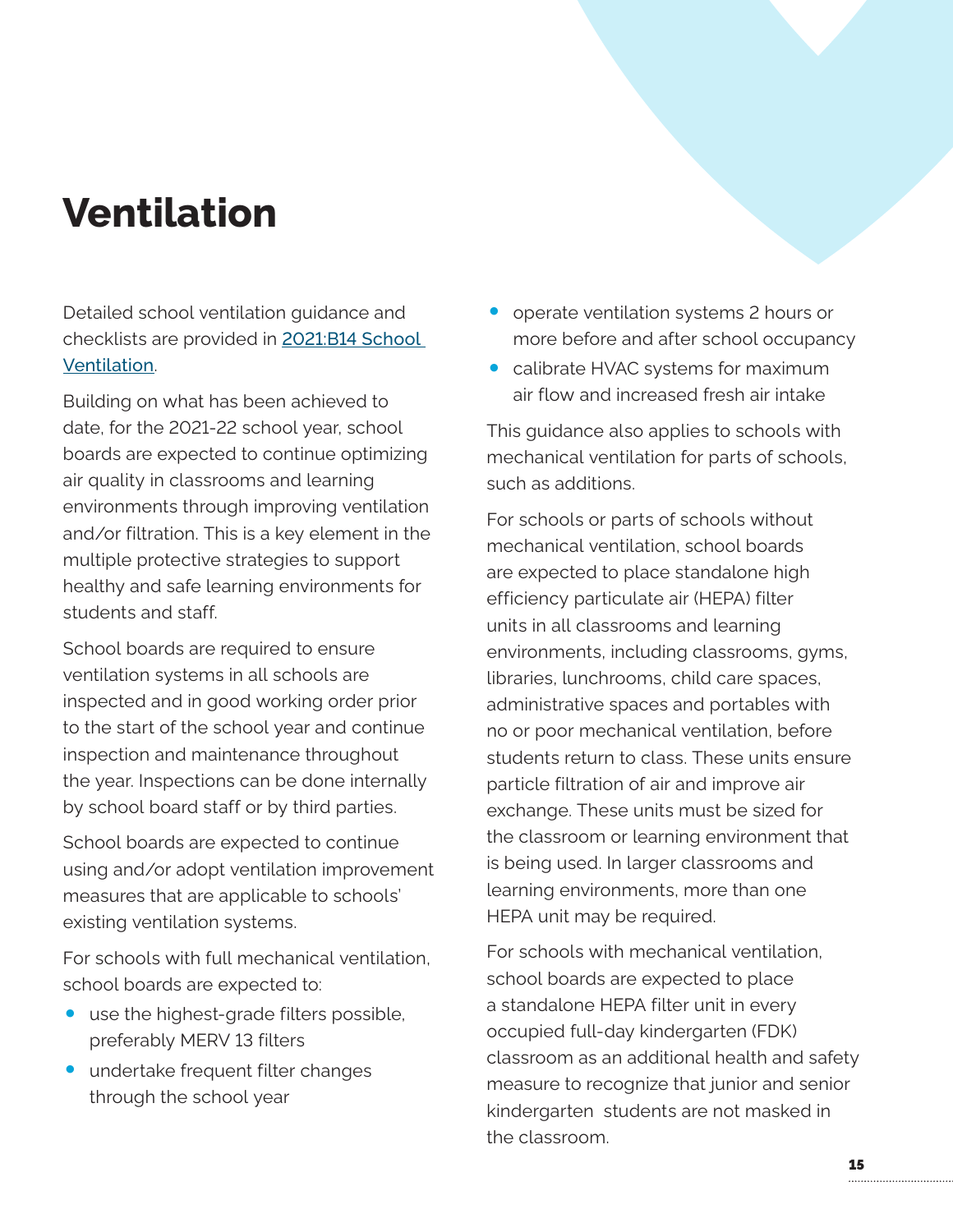<span id="page-17-0"></span>In addition, school boards are encouraged to support outdoor education where possible and open windows where this augments ventilation for classrooms and learning environments.

Building on improvements made to ventilation in schools over the past year, school boards are expected to continue to work with qualified persons to plan for and continue to make upgrades to improve ventilation infrastructure. Projects should be prioritized to meet appropriate minimum ventilation guidelines from the American Society of Heating, Refrigerating and Air Conditioning Engineers (ASHRAE) Standard 62.1-2019.

# **Vaccination**

Vaccination is an important tool to help stop the spread of COVID-19 and allow students, families, and staff to safely resume normal activities. Vaccination rates may provide opportunities to reduce measures over time. School boards are encouraged to work with local public health units to reach out to families to promote vaccination.

[Learn more about COVID-19 vaccines for](http://covid-19.ontario.ca/covid-19-vaccines-youth)  [youth](http://covid-19.ontario.ca/covid-19-vaccines-youth).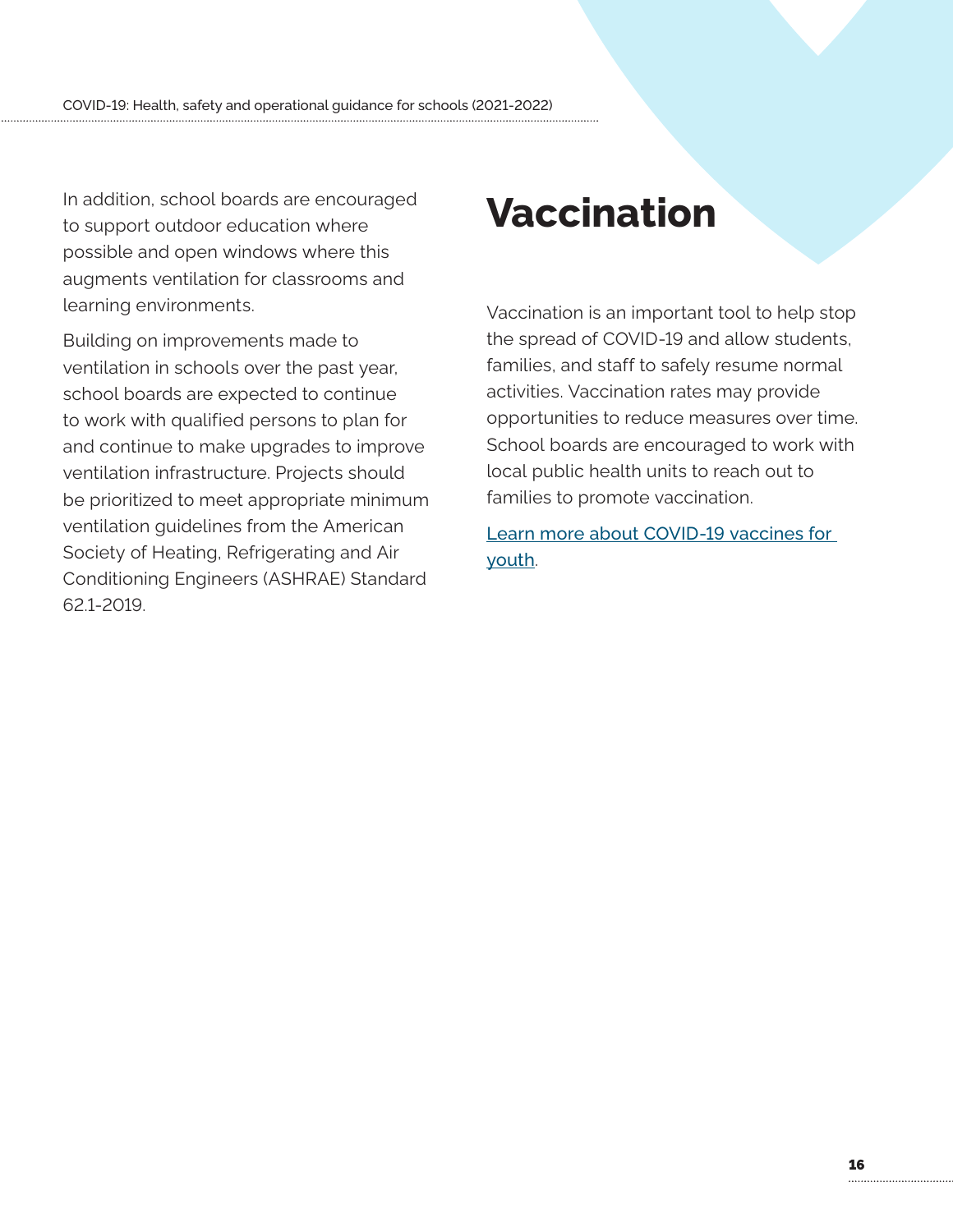# <span id="page-18-0"></span>**Mental health and student supports**

#### **In this section**

- 1. Mental health
- 2. [Student supports](#page-19-0)

# **Mental health**

Student mental health and well-being should be considered a top priority, as good mental health is fundamental to a student's ability to learn and to succeed at school and in life.

School boards should implement a tiered approach to mental health that will support all students and target intensive help to those who have been most affected by the COVID-19 pandemic.

Planning should include remote delivery of mental health services, using virtual care platforms, if needed.

School boards should continue to collaborate with child and youth mental health agencies to support strong connections for students requiring more intensive supports. This will ensure the best use of mental health resources and supports is made across the broader provincial integrated system of care.

A key priority of recovery is to make sure that all children return to school. School boards are to focus on reaching marginalized children to actively monitor their attendance and engagement. It is advised that remedial programs also target students who experience greater barriers to access, and when supports are provided, school boards must work to prioritize comprehensive supports that acknowledge mental health and well-being.

School boards should focus on understanding the needs of students and collaborating with community partners to deliver culturally relevant supports for students.

The Ministry of Education will share materials with school boards through an e-community that can be used to provide information and training to educators on student mental health and well-being supports.

In addition, [School Mental Health Ontario](http://smho-smso.ca), the Ministry of Education's student mental health implementation partner, is providing school boards with comprehensive back to school resources. School board mental health leaders are able to customize the resources to address local priorities when providing professional learning to educators and other school staff prior to the return to school and during the upcoming school year.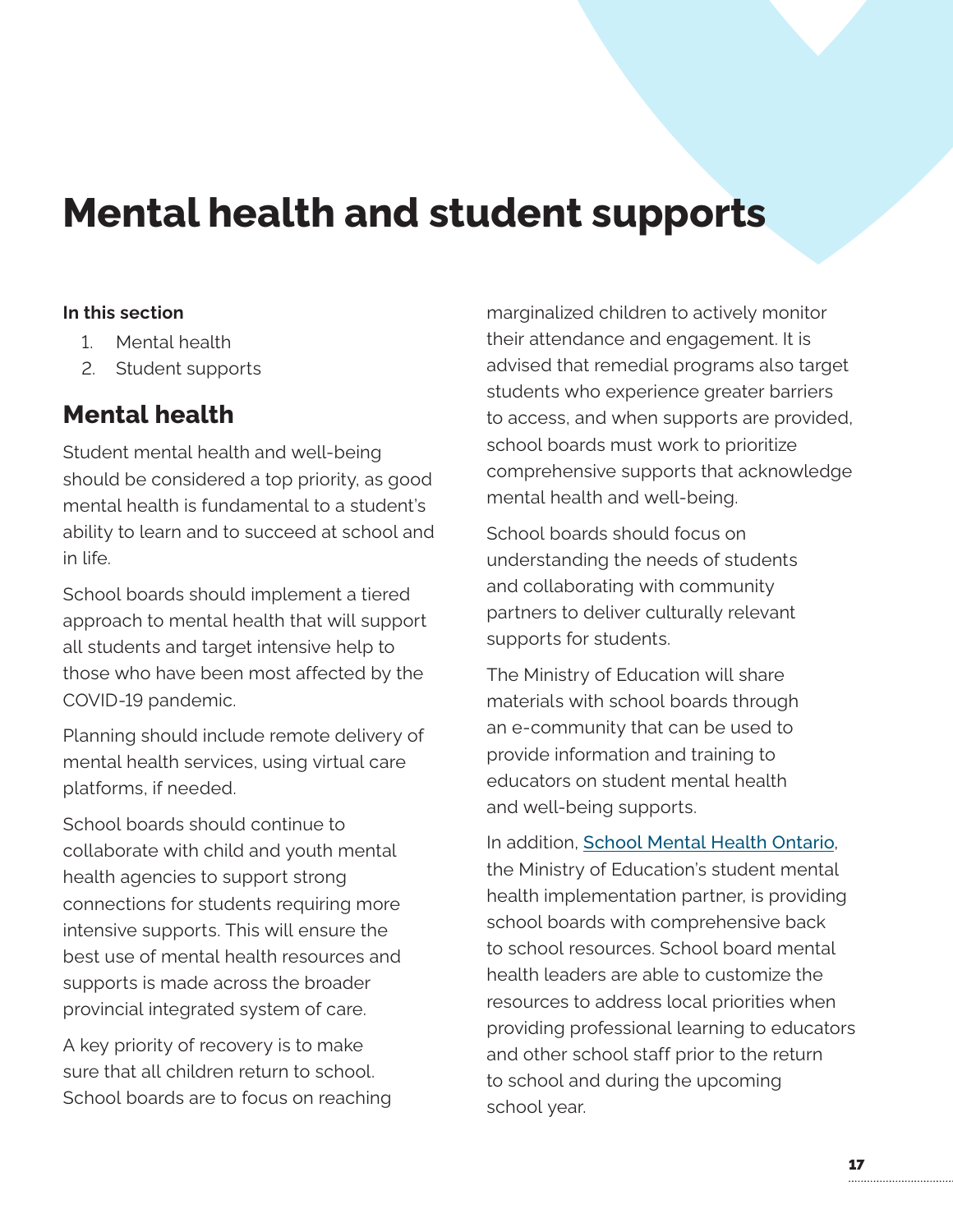# <span id="page-19-0"></span>**Student supports**

To ensure that students with special education needs are supported as schools reopen, school boards will need to consider additional planning and transition time for students with special education needs to support a smooth transition.

School boards should consider changes in the school environment, unique student identities and/or remote learning needs when reviewing and updating individual education plans (IEPs) and to ensure continued access to assistive technology.

The safe return of medically fragile students will be supported by boards consulting with local public health units on options for personal protective equipment, staff training and potential continued remote learning where return is not possible. Students and parent/guardians should also consult with their health care providers.

Students should continue to have access to the community-based health and schoolbased rehabilitation services they need to effectively participate in learning and in school. School boards should consult their local public health units and community partners on the development of protocols that lay out the process for access, screening requirements, etc. In general, the protocols should allow registered health professionals, including rehabilitation service providers, to deliver services in-person in school when clinically appropriate, subject to public health guidance and any applicable legislative

requirements. Protocols should include support for remote delivery where parents and students have elected remote learning.

School boards should be particularly aware of the local needs of children and youth in care (CYIC), as many have experienced disproportionately precarious challenges in stable learning environments. With changes of residence or guardianship that may have taken place, school administrators have the responsibility to identify these students and ensure their well-being and academic success. The Ministry of Education will support boards through funding of transportation and stability supports for children and youth in care, guidance through the [Joint Protocol for Student Achievement](http://edu.gov.on.ca/eng/policyfunding/memos/feb2015/JPSA2015appA.pdf), and ongoing collaboration with partners in local Children's Aid Societies and the Ministry of Children, Community and Social Services.

Health and safety protocols, mental health and well-being is one of the topics for the mandatory professional activity (PA) days. Consideration to supporting students with special education needs should be integrated across all professional learning topics. To ensure readiness for the 2021-22 school year, the ministry encourages school boards to address this topic prior to the start of student instruction. The ministry will provide resources to support boards in the implementation of the PA days. Materials will be available in August through the virtual learning environment and throughout the 2021-22 school year.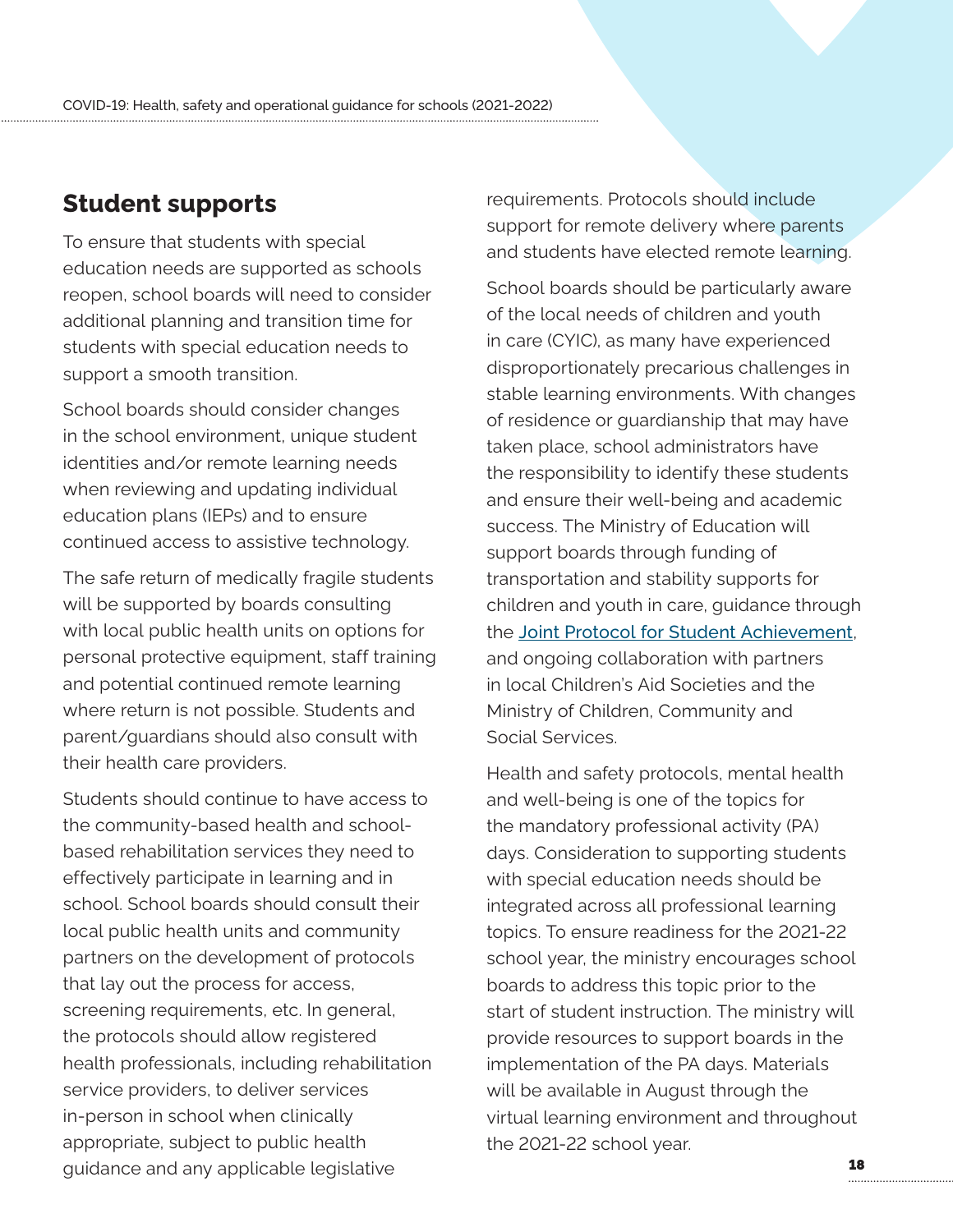# <span id="page-20-0"></span>**Specific academic programs and requirements**

#### **In this section**

- 1. Cooperative education
- 2. Music
- 3. [Health and physical education](#page-21-0)
- 4. [Field trips](#page-21-0)
- 5. [EQAO](#page-21-0)
- 6. [Literacy and community involvement](#page-22-0)  [graduation requirements](#page-22-0)
- 7. [Adult and continuing education](#page-22-0)

# **Cooperative education**

For students enrolled in cooperative education courses, in-person community placements can be arranged in alignment with the relevant provincial requirements under the *[Reopening Ontario Act](http://ontario.ca/laws/statute/20r17)*, the direction and recommendations of the local health unit, the direction of the school board, and with the safety and curriculum requirements of the [Cooperative Education](http://www.edu.gov.on.ca/eng/curriculum/secondary/cooperative-education-2018.pdf)  [curriculum](http://www.edu.gov.on.ca/eng/curriculum/secondary/cooperative-education-2018.pdf). If in-person placements are not possible, students should be offered virtual placements. In the event that public health guidance or direction changes during a placement and the student cannot complete their co-op placement in-person or virtually, educators should work with the student to modify their co-op learning

plans that allow the student to achieve the curriculum expectations and earn the credit(s).

### **Music**

Music programs are permitted in areas with adequate ventilation (read [ventilation](#page-16-0)). Singing and the use of wind instruments will be permitted:

- Use of wind instruments is permitted indoors within a cohort if a minimum distance of two metres or more can be maintained. As much distance as possible should be encouraged and use of large, well-ventilated spaces should be prioritized.
- Use of wind instruments is permitted outdoors in mixed cohorts with distancing encouraged.
- Singing is permitted indoors. Masking is encouraged but not required for singing indoors if a minimum distance of two metres can be maintained between cohorts and as much distancing as possible maintained within a cohort.

If shared, proper sanitization of wind instruments should occur between use.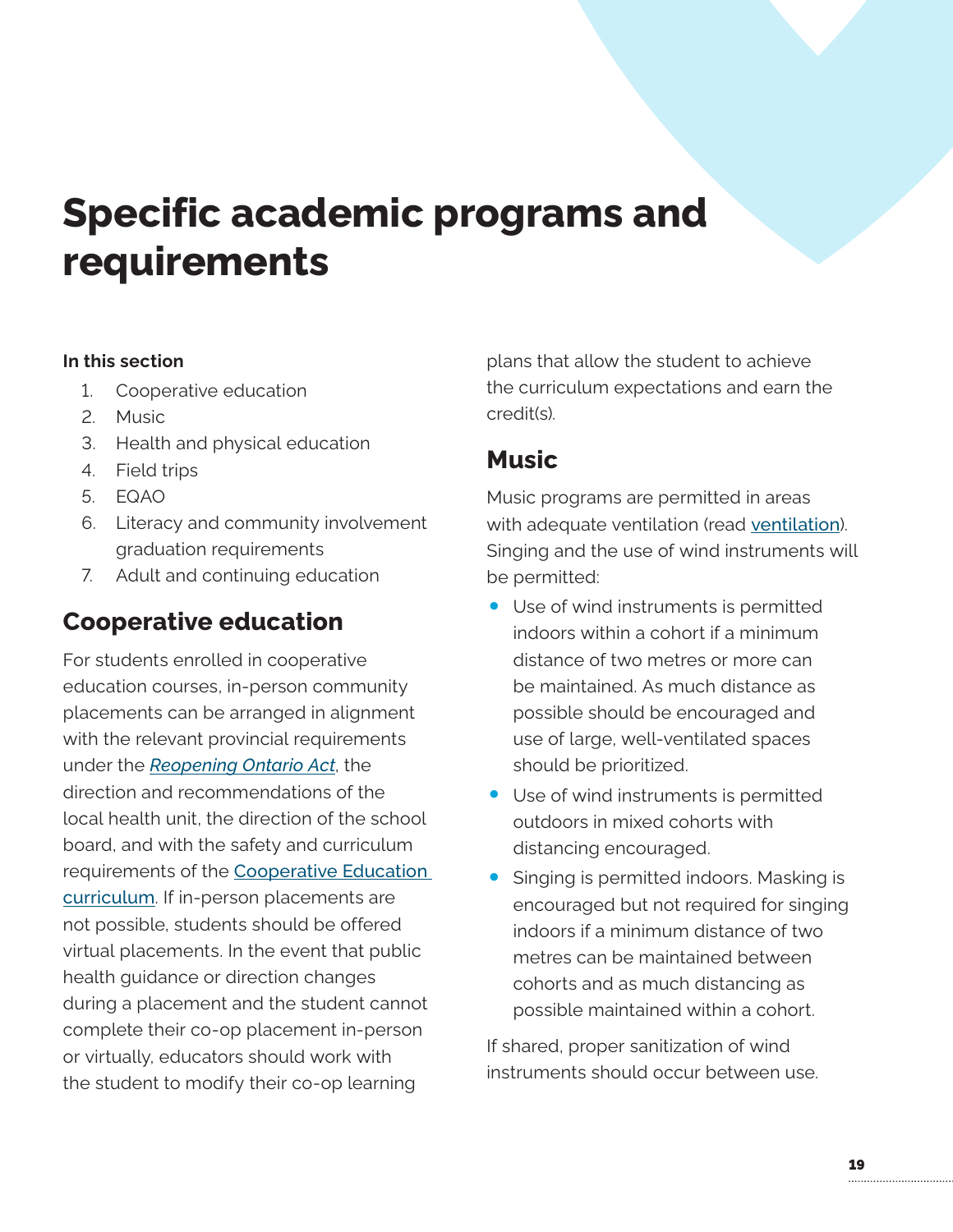# <span id="page-21-0"></span>**Health and physical education**

In elementary and secondary health and physical education courses, the use of gymnasiums, swimming pools, change rooms, weight rooms, indoor physical education equipment and shared outdoor equipment are permitted with distancing. High and low-contact activities are permitted indoors and outdoors as follows:

- Masking is not required when playing high or low contact activities outdoors.
- Masking is encouraged for indoor sports where they can be worn safely based on the activity.
- Windows should be opened when feasible to increase ventilation.
	- School swimming pools are permitted, with physical distancing around the pool area encouraged to discourage mixed-cohort congregating.

# **Field trips**

Day trips and overnight stays are permitted and should follow the relevant provincial requirements under the *[Reopening Ontario](http://ontario.ca/laws/statute/20r17)  [Act](http://ontario.ca/laws/statute/20r17)*.

For day and overnight trips, anyone entering the area must be screened upon arrival and the pick-up/drop-off of students should happen outside of the area or within a designated and isolated area. Students should be cohorted throughout the duration of the trip, with the number of students and staff to a cohort varying based on grouping arrangements.

Keeping daily accurate records of individuals entering the program setting (name, contact information, time of arrival/ departure, screening completion) is required to facilitate contact tracing.

Staggering arrival and departure times is recommended to support cohorting and physical distancing measures.

Operating programs in consistent cohorts (with assigned staff members) who stay together is recommended throughout the duration of the program.

# **EQAO**

For the 2021-22 school year, regular EQAO assessments for grades 3 and 6 will resume in the new digital format for math, reading and writing. Students in Grade 9 math will write the Grade 9 math digital adaptive assessment and the results of the assessment may count towards up to 10% of the student's final mark. EQAO assessments are required to be done in-person at the school. Students learning remotely can choose to participate in the EQAO assessments in-person at the discretion of the school board as long as all applicable health and safety measures can be met.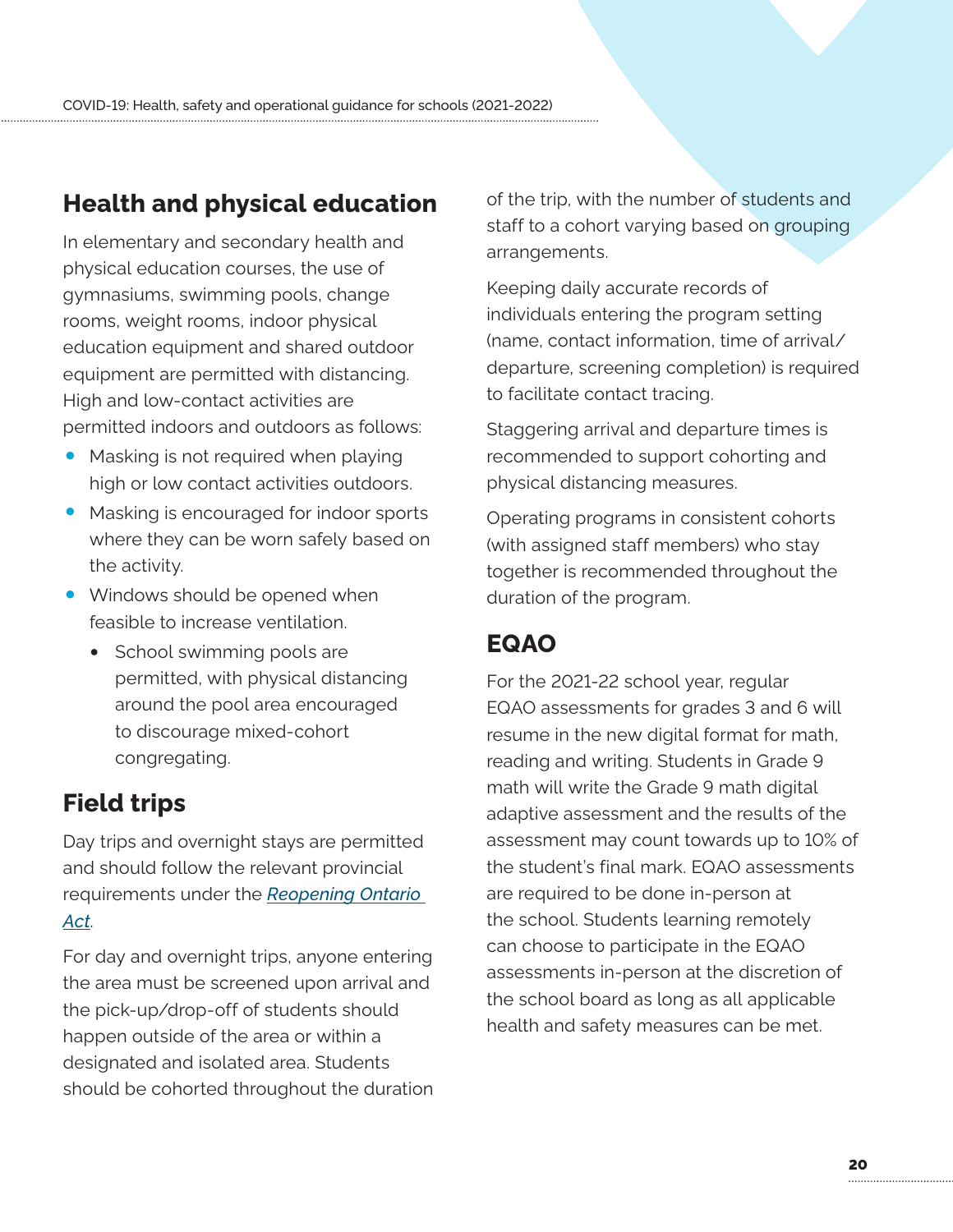# <span id="page-22-0"></span>**Literacy and community involvement graduation requirements**

The literacy graduation requirement is waived for students graduating in the 2021- 22 school year. The literacy graduation requirement will be restored for students graduating in the 2022-23 school year. Students in grades 10 and 11 and nongraduating students, including those who are learning remotely, are required to work towards the literacy graduation requirement, through participation in the Ontario Secondary School Literacy Test (OSSLT), adjudication or the Ontario Secondary School Literacy Course (OSSLC).

The community involvement graduation requirement has been reduced from 40 hours to a minimum of 20 hours of community involvement activities for students graduating in the 2021-22 school year. Temporary changes to reduce barriers students may face to earn their community involvement hours and provide greater flexibility in how they earn their hours will continue for the 2021-22 school year. The community involvement graduation requirement of 40 hours will be restored in 2022-23 and students working towards their OSSD should be supported to meet these requirements in time for their graduating year.

# **Adult and continuing education**

Delivery options for programs offered by boards through Adult and Continuing Education such as International and Indigenous Languages, Adult Credit as well as Literacy and Numeracy, may vary in approach — in alignment with this return to school direction — to include remote and in-person models taking into account the health and safety of students.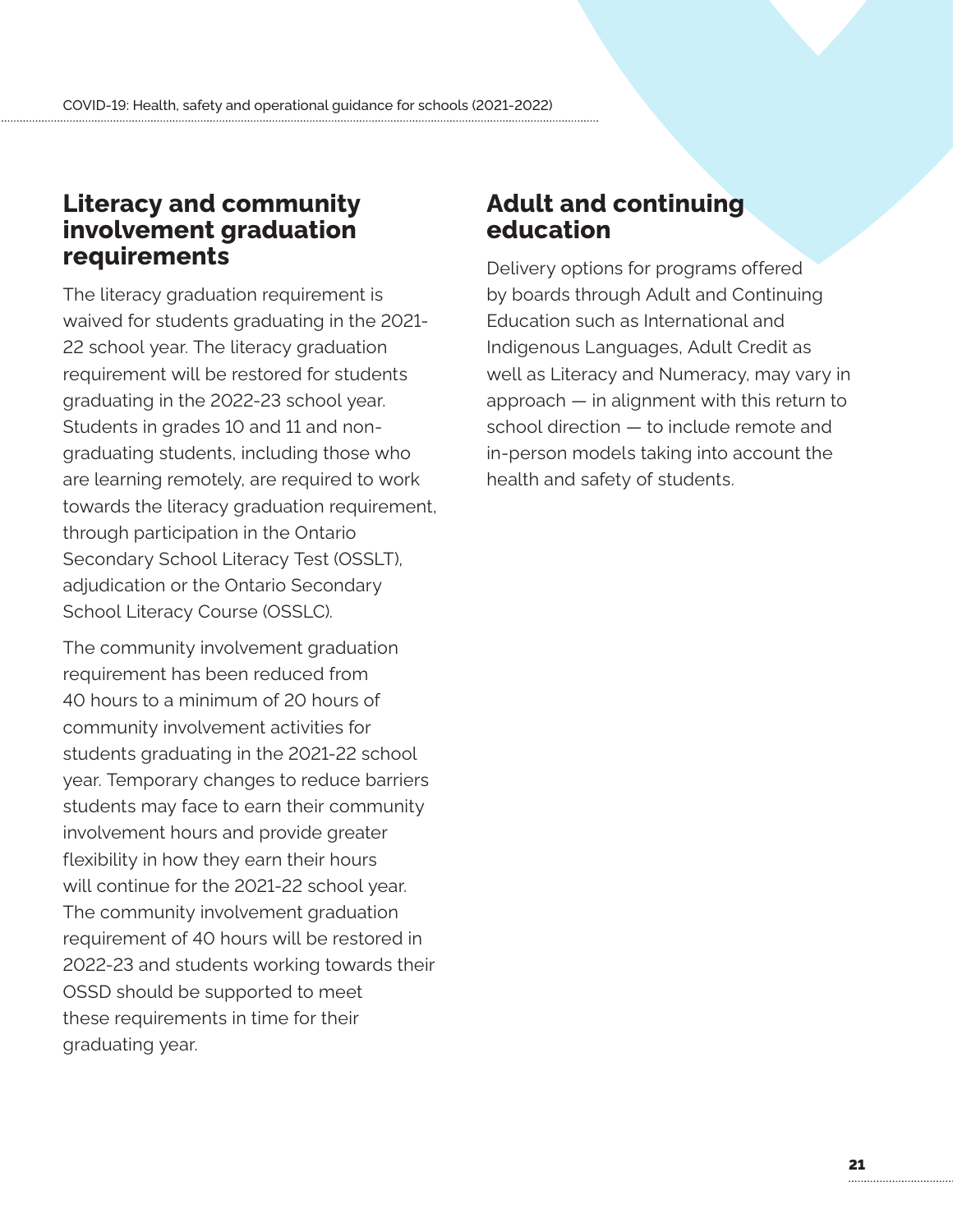# <span id="page-23-0"></span>**Extra-curricular activities and community use of schools**

#### **In this section**

- 1. Clubs
- 2. Before and after school programs
- 3. [Community use of schools](#page-24-0)

# **Clubs**

Clubs, activities, sport teams, bands and extra-curriculars are permitted. Cohorts may interact outdoors with physical distancing encouraged, and indoors with masking and appropriate physical distancing.

Direction in sections on [protective strategies](#page-7-0) and [specific academic programs and](#page-20-0)  [requirements](#page-20-0) apply to all extra-curricular activities.

### **Inter-school sport activities**

Measures for inter-school sport activities should follow the requirements in the [health](#page-21-0)  [and physical education](#page-21-0) section for schools:

- High and low-contact activities are permitted outdoors without masking.
- High and low-contact activities are permitted indoors. Masking is encouraged for indoor sports where they can be worn safely based on the activity.

# **Before and after school programs**

Schools, child care operators and authorized recreation providers in schools should follow the guidance for before and after school programs and collaborate to ensure that student lists and information are maintained and readily available to be provided to public health for contact tracing purposes in accordance with all applicable legislation, including the *[Municipal Freedom](https://www.ontario.ca/laws/statute/90m56)  [of Information and Protection of Privacy Act](https://www.ontario.ca/laws/statute/90m56)*.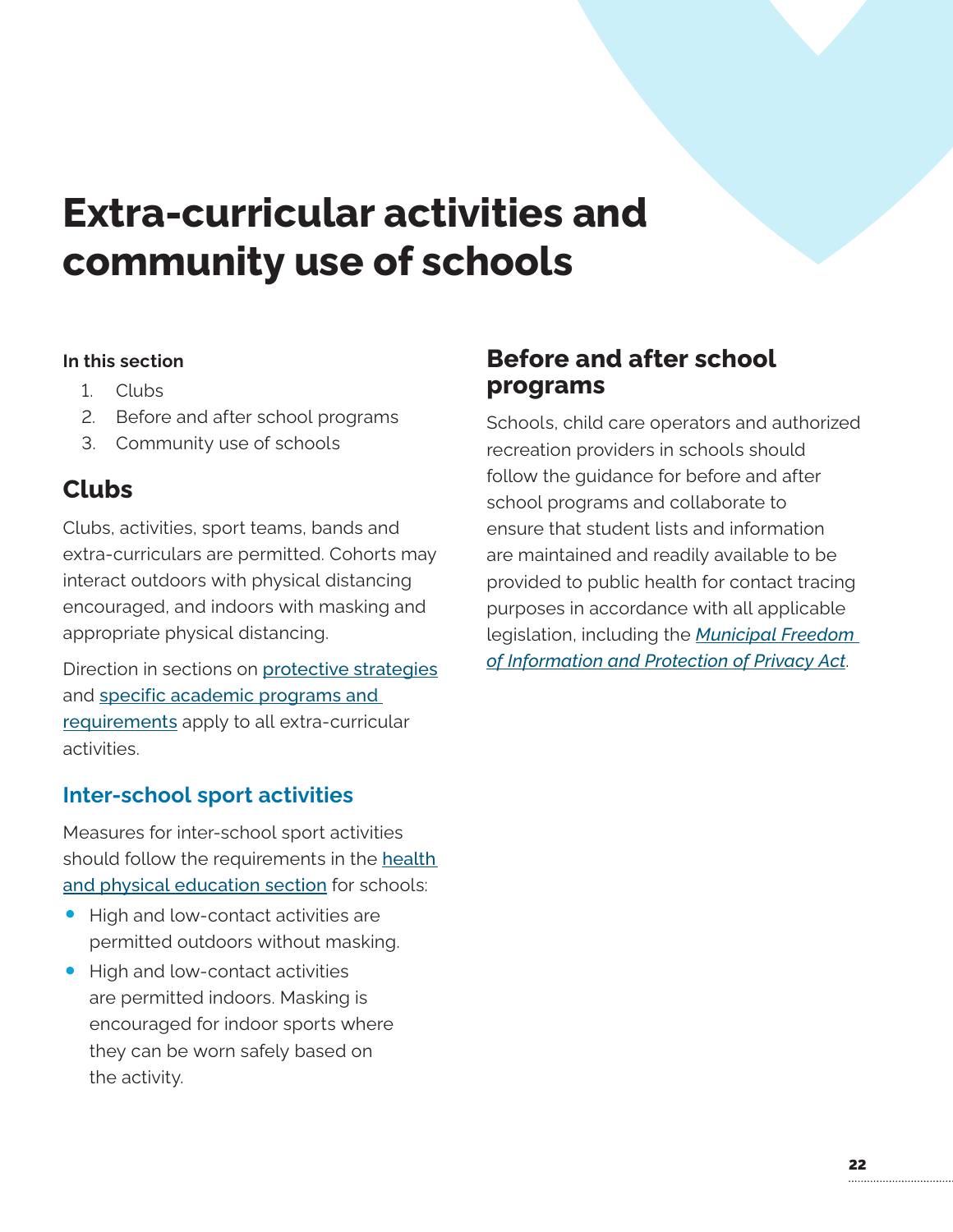### <span id="page-24-0"></span>**Community use of schools**

Community use of schools is permitted provided activities are aligned with public health guidance and direction.

School boards that choose to resume community use of schools should ensure that they are complying with the applicable provincial requirements under the *[Reopening Ontario Act](http://ontario.ca/laws/statute/20r17)*. School boards and schools are encouraged to work with their local PHUs to develop a plan for community access to school property and facilities. Any visitors to a school are required to selfscreen and to wear a mask while on school premises. At the advice of the local public health unit, school boards may be asked to restrict community access.

Schools and community groups will collaborate to ensure that student/visitor lists and information are maintained and readily available to be provided to public health for contact tracing purposes in accordance with all applicable legislation, including the *[Municipal Freedom of](https://www.ontario.ca/laws/statute/90m56)  [Information and Protection of Privacy Act](https://www.ontario.ca/laws/statute/90m56)*.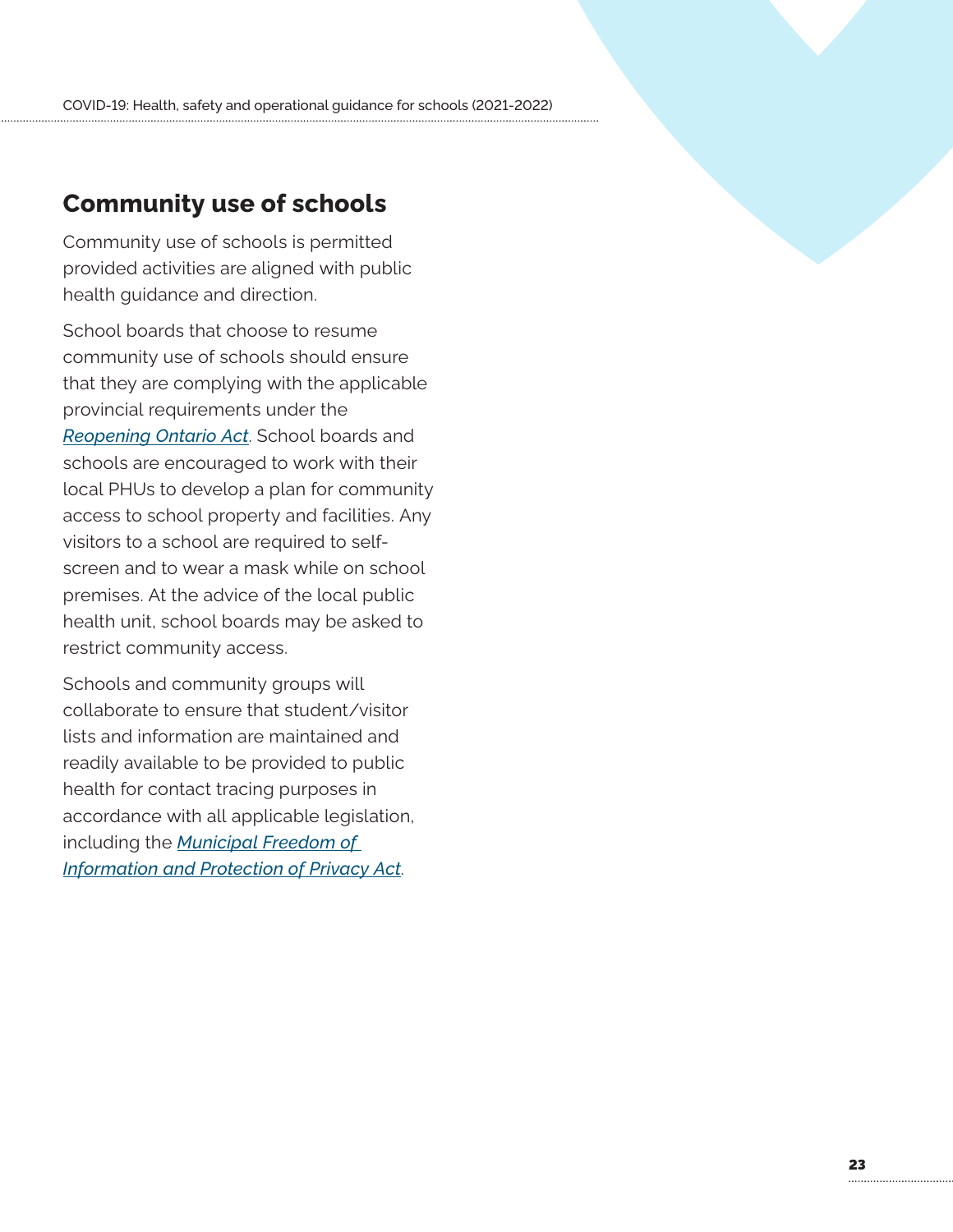# <span id="page-25-0"></span>**Provincial, demonstration, private and First Nations schools**

#### **In this section**

- 1. Provincial and demonstration schools
- 2. Private schools
- 3. First Nations schools

# **Provincial and demonstration schools**

Separate and detailed guidance for the reopening of these schools will be developed and shared with parents and students. The updated guidance will be provided to staff, students and parents/ guardians for the 2021-22 school year.

# **Private schools**

Private schools are not required to follow requirements in this document that apply only to school boards, such as requirements relating to in-person instruction time, remote learning, and secondary school timetabling. All protective strategies must be followed. In addition, private schools are encouraged to develop their own school reopening plans and to work with their local public health unit in doing so.

Private schools must immediately report any suspected or confirmed cases of COVID-19 within the school to the local public health unit as required under the *[Health Protection and Promotion Act](https://www.ontario.ca/laws/statute/90h07)*, and provide any materials (for example, daily attendance and transportation records) to public health officials to support case management and contact tracing and other activities, in accordance with all applicable privacy legislation. Public health officials will determine any additional steps required.

# **First Nations schools**

First Nations schools could consider adopting the guidance in this return to school direction and are encouraged to work with their public health unit.

The rules outlined in this document do not apply to First Nation or federally operated schools.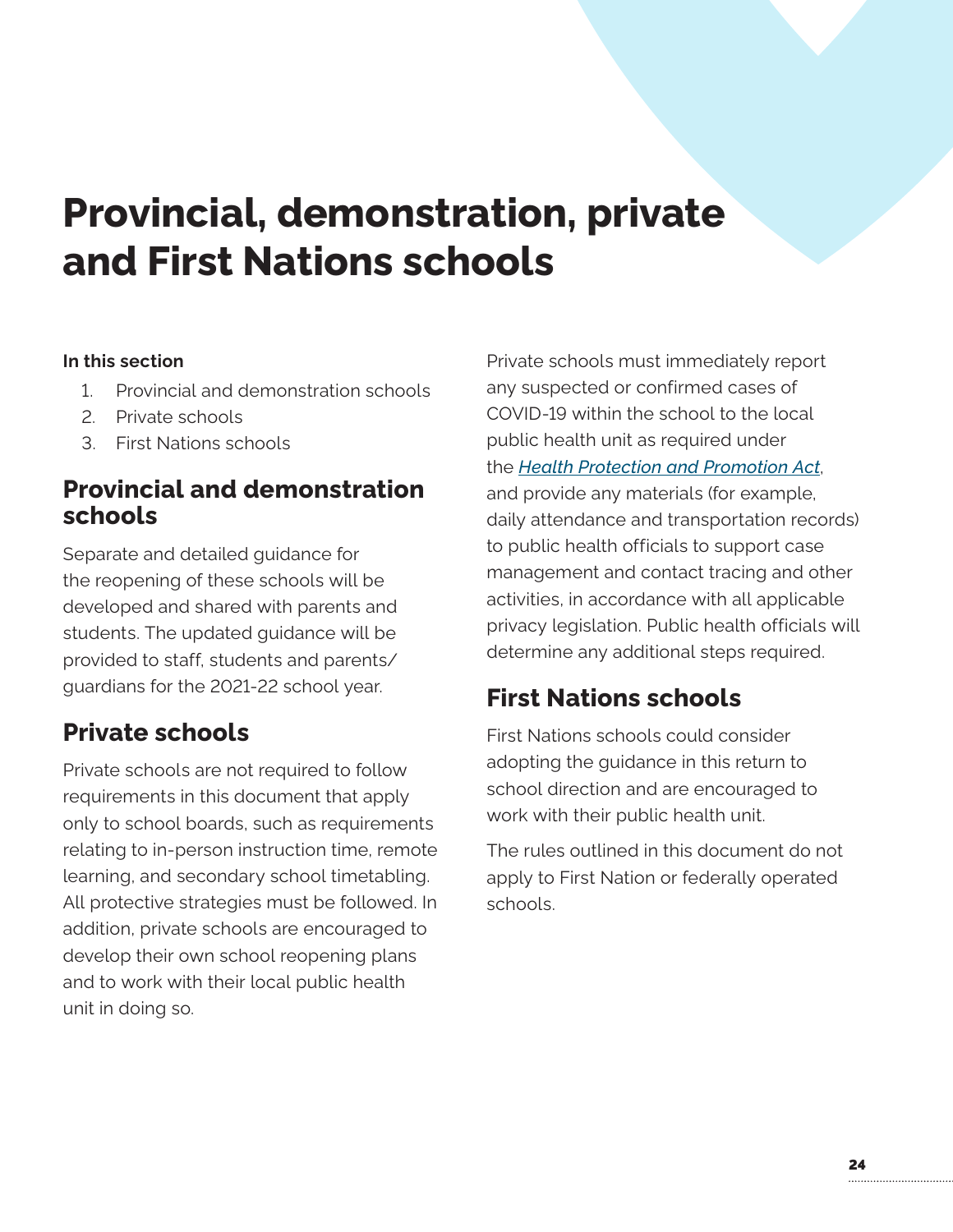# <span id="page-26-0"></span>**International students**

A school or private school within the meaning of the *[Education Act](https://www.ontario.ca/laws/statute/90e02)* may provide in-person teaching or instruction to a person who holds a study permit issued under the *[Immigration and Refugee Protection Act](https://laws.justice.gc.ca/eng/acts/i-2.5/)  [\(Canada\)](https://laws.justice.gc.ca/eng/acts/i-2.5/)* and who enters Canada, only if the school or private school:

- has a plan respecting COVID-19 that has been approved by the Minister of Education
- operates in accordance with the approved plan

Further direction may be shared throughout the year should there be federal or provincial changes regarding international students.

Learn more about kindergarten to Grade 12 [international students](http://www.edu.gov.on.ca/eng/parents/welcoming_international_students.html).

# **Protocols for emergency management and fire safety**

On September 4, 2020, the Office of the Fire Marshal issued **Fire Marshal Directive 2020-001**, "**Total evacuation fire drills in schools during COVID-19 pandemic**" that provided flexibility for the 2020-21 school year.

For the 2021-2022 school year, it is essential to plan for procedures to conduct fire drills aligned with public health advice. We emphasize a continued flexible and balanced approach when conducting fire drills in schools, including private schools.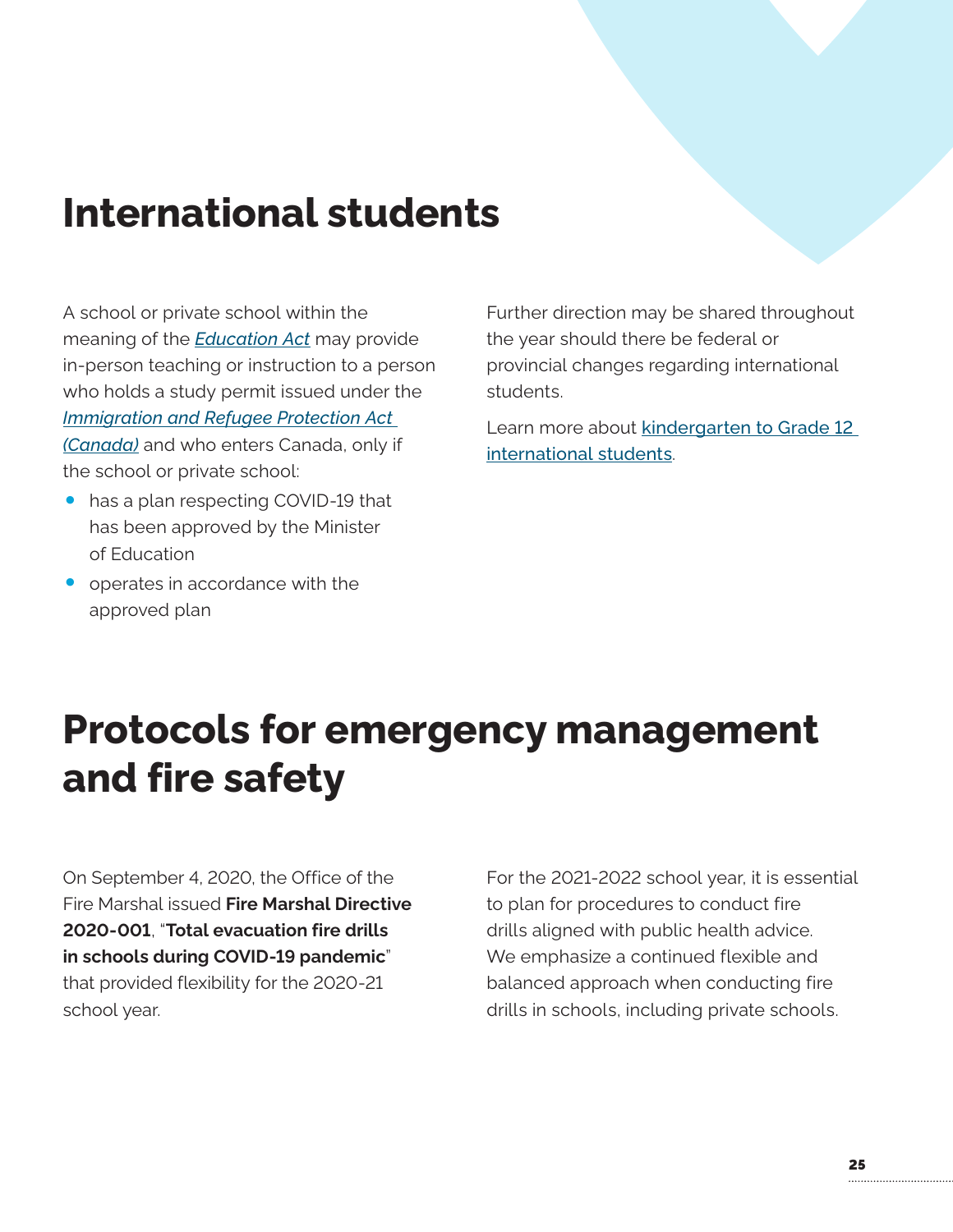# <span id="page-27-0"></span>**Management of COVID-19 in schools**

#### **In this section**

- 1. Overview of operational guidance
- 2. Case definitions
- 3. Outbreak protocols
- 4. Prevention and outbreak responsibilities
- 5. Role of school administrators and school boards
- 6. Communicating with the school community
- 7. Reporting of COVID-19 absences in schools

# **Overview of operational guidance**

This operational guidance is intended to support school boards and school authorities in the safe reopening and operation of schools for the 2021- 2022 school year. This guidance also applies to child care centres and before and after school programs that operate within schools.

In the event of a discrepancy between this guidance and a directive of the Chief Medical Officer of Health, the directive prevails.

The COVID-19 guidance: school case, contact, and outbreak management,

which can be found on [COVID 19: Guidance](http://www.health.gov.on.ca/en/pro/programs/publichealth/coronavirus/2019_guidance.aspx#other)  [for the health sector](http://www.health.gov.on.ca/en/pro/programs/publichealth/coronavirus/2019_guidance.aspx#other) page, provides the direction for local public health units on the management of COVID-19 cases, contacts and outbreaks in schools.

While the focus of this guidance is on the updated health, safety and operational measures that are required in order to safely reopen and operate schools, please note that every effort should continue to be made to uphold the welcoming and caring environment that schools provide for children and families. There may be variability in scenarios based on local context and epidemiology and the information in this document is intended as guidance only.

Additional information is available on the provincial [COVID-19 website](https://covid-19.ontario.ca/), including resources to help stop the spread and sector specific resources, such as helpful posters and mental health resources. If you have further questions or require clarification, please contact your Ministry of Education regional office.

# **Case definitions**

The Ministry of Health maintains case definitions for a probable case and a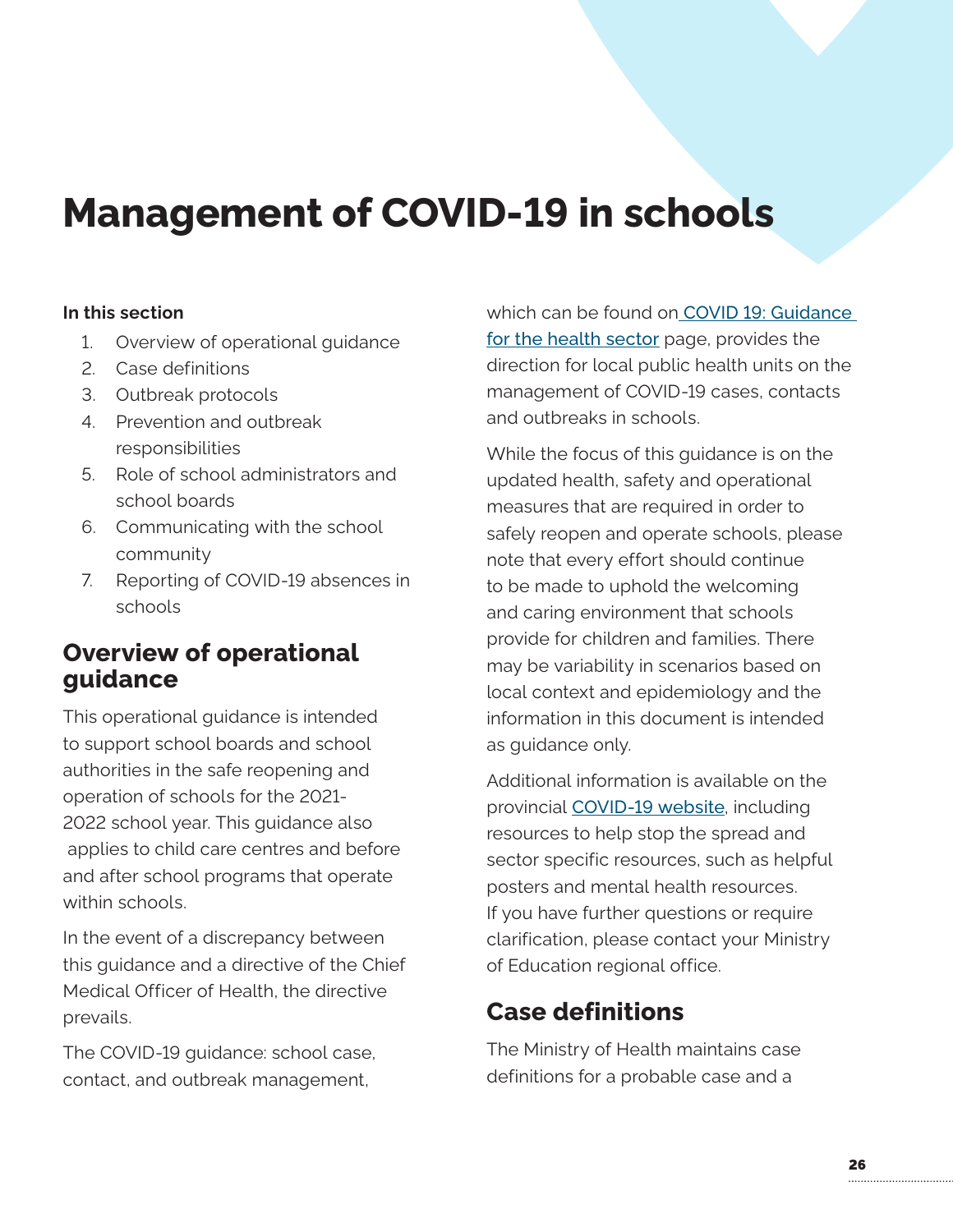confirmed case of COVID-19. These definitions are maintained on the [Ontario](http://www.health.gov.on.ca/en/pro/programs/publichealth/coronavirus/2019_guidance.aspx#case)  [Ministry of Health](http://www.health.gov.on.ca/en/pro/programs/publichealth/coronavirus/2019_guidance.aspx#case) and are subject to updating. Please refer to this site for the most current version of these key definitions.

# **Outbreak protocols**

As outlined in the Ministry of Health COVID-19 guidance: school case, contact, and outbreak management, an outbreak in a school is defined as two or more labconfirmed COVID-19 cases in students or staff (or other visitors) in a school with an epidemiological link, within a 14-day period, where at least one case could have reasonably acquired their infection in the school (including transportation and before or after school care). The local public health unit will work with the school to determine whether epidemiological links (for example, cases in the same class, cases that are part of the same before and after school care cohort, cases that have assigned bus seats in close proximity to each other) exist between cases and whether transmission may have occurred in the school. This document is maintained on the Ontario Ministry of Health's [COVID 19: Guidance](http://www.health.gov.on.ca/en/pro/programs/publichealth/coronavirus/2019_guidance.aspx#other)  [for the health sector](http://www.health.gov.on.ca/en/pro/programs/publichealth/coronavirus/2019_guidance.aspx#other) site, and is subject to updating.

Additionally, the local public health unit (PHU) is responsible for:

- determining if an outbreak exists
- declaring an outbreak
- providing direction on outbreak control measures to be implemented
- declaring that an outbreak is over

The public health unit will determine which cohort(s) may be sent home (for self-isolation) in response to a case, an outbreak or if full school closure is required based on the extent of an outbreak. In some instances, the local public health unit may give school principals discretion, if necessary, to dismiss individuals or cohorts while awaiting the results of the public health investigation.

An outbreak can be declared over, when:

- at least 14 days have passed with no evidence of ongoing transmission that could reasonably be related to exposures in the school
- no further ill or symptomatic individuals have been reported by the school who are associated with the initial exposed cohorts

# **Prevention and outbreak responsibilities**

As part of the outbreak response, there should be well defined roles, responsibilities, and processes within the school board, school and the local PHU.

Schools are responsible for reporting:

• a confirmed COVID-19 case associated with the school to the local PHU and to the Ministry of Education through the daily reporting tool where they have become aware of such a case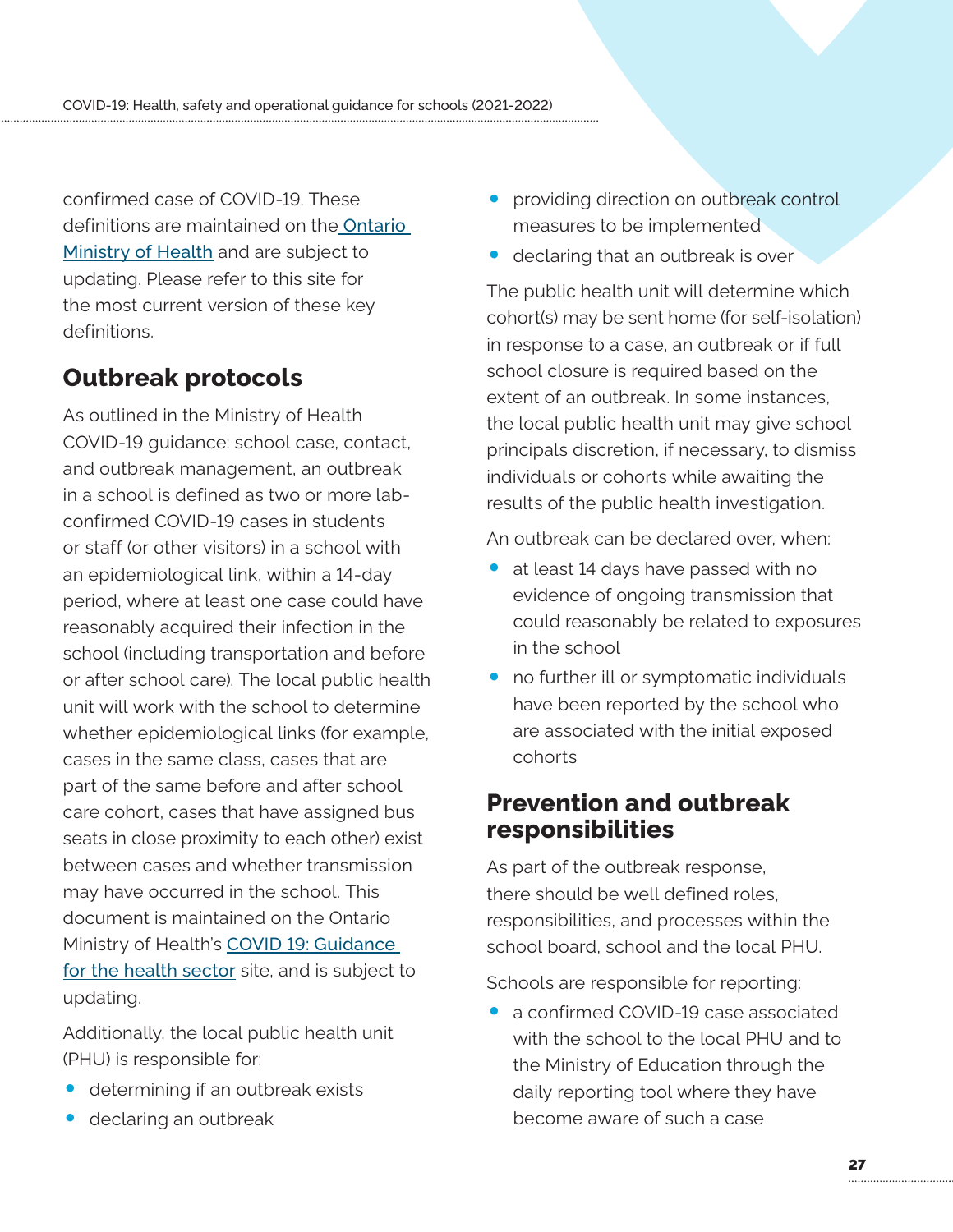- occupational illness to the Ministry of Labour, Training and Skills Development, as well as to the workplace joint health and safety committee, the worker's labour union (if any), and the Workplace Safety and Insurance Board (WSIB)
- absenteeism to the PHU and to the Ministry of Education through the daily reporting tool, in accordance with provincial and local PHU direction

Local PHUs are responsible for:

- determining if an outbreak in a school exists
- managing the outbreak in collaboration with the school and other relevant partners
- providing direction on when cohorts of students can return to school or when the school can reopen
- conducting case and contact management activities

Measures will be taken to ensure privacy and avoid disclosure of details to the school community that would lead to identification of a confirmed or probable COVID-19 case.

Note: an outbreak does not necessarily need to be declared over for the PHU to recommend that the school reopen to some/all cohorts. Based on advice from the PHU, cohorts without evidence of transmission can be gradually brought back to school as additional information and test results become available. Basic

preventive measures must be reinforced, and consideration should be given to implementing additional preventive measures and active surveillance as part of reopening.

Review the [COVID-19 guidance:](https://www.health.gov.on.ca/en/pro/programs/publichealth/coronavirus/2019_guidance.aspx#other)  [school case, contact, and outbreak](https://www.health.gov.on.ca/en/pro/programs/publichealth/coronavirus/2019_guidance.aspx#other)  [management](https://www.health.gov.on.ca/en/pro/programs/publichealth/coronavirus/2019_guidance.aspx#other) for a more extensive list of roles and responsibilities for PHUs.

### **Role of school administrators and school boards**

School administrators and school boards should:

- implement prevention measures found in guidance from the Ministry of Education, Ministry of Health and their local PHU
	- this includes having an accessible process in place to implement on-site screening procedures
- cooperate and coordinate with the local PHU, and other stakeholders as required
- communicate with early years partners about COVID-19 in schools and school boards
- maintain accurate records of staff. students and visitors for the last 30 days
- provide PHUs with the name(s) and contact information of a designated point of contact for use during and/or after business hours, to ensure timely investigation and follow up cases,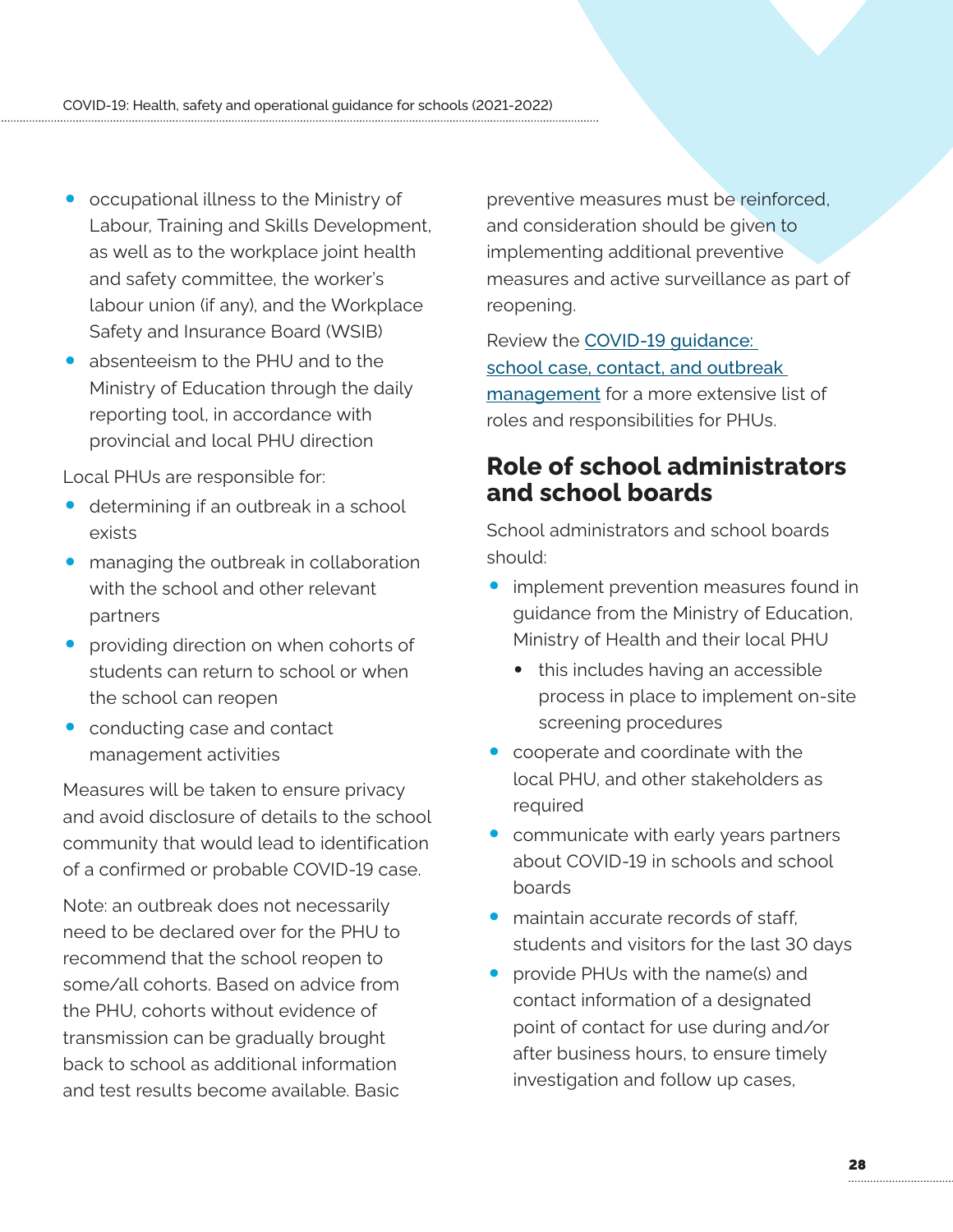contacts and outbreaks (for example, classroom, bus, before and after school programs, extra-curricular activities)

This information should include up-to-date attendance records for all common school locations attended by staff and students, and transportation seating charts (where applicable), and contact information for those groups. This information should be provided to the PHU within 24 hours of request to ensure timely follow-up.

In general, schools should not report all instances of ill individuals in the school setting to the PHU as these are frequent occurrences and typically students have non-specific symptoms. However, as required by *section 28 of the Health Protection and Promotion Act*, school principals are required to report to the medical officer of health if they are of the opinion that a pupil has or may have a communicable disease. As such, principals should contact their local PHU if they have concerns about COVID-19 student related absences or attendance concerns within their school community.

The local PHU may be consulted if there are questions about the management of individuals with symptoms, environmental cleaning, and other [measures](https://www.publichealthontario.ca/-/media/documents/ncov/sch/2020/09/covid-19-checklist-preparedness-schools.pdf?sc_lang=en), as necessary.

In collaboration with the PHU, communicate proactively with the school community about COVID-19 prevention measures and

about how symptomatic or asymptomatic individuals, cases, and outbreaks will be handled.

School administrators and boards will need to develop a communication plan, in collaboration with the local PHU, for managing concerns in the school setting, and use this proactively and responsively as needed in schools.

Training with respect to outbreak prevention and control measures, including IPAC measures and the use of PPE should also be provided to school staff.

### **Communicating with the school community**

Parents, students and staff have an understandable interest in knowing when a COVID-19 positive case has been identified in their school.

All school boards and schools will have a COVID-19 advisory section on their website where they will clearly post information and updates regarding confirmed cases of COVID-19 that involves a student or a staff member in a school setting.

Note that no personal information will be made public. As cases for students or staff members are resolved, boards and schools will update the COVID-19 advisory section of their website to remove information about these cases.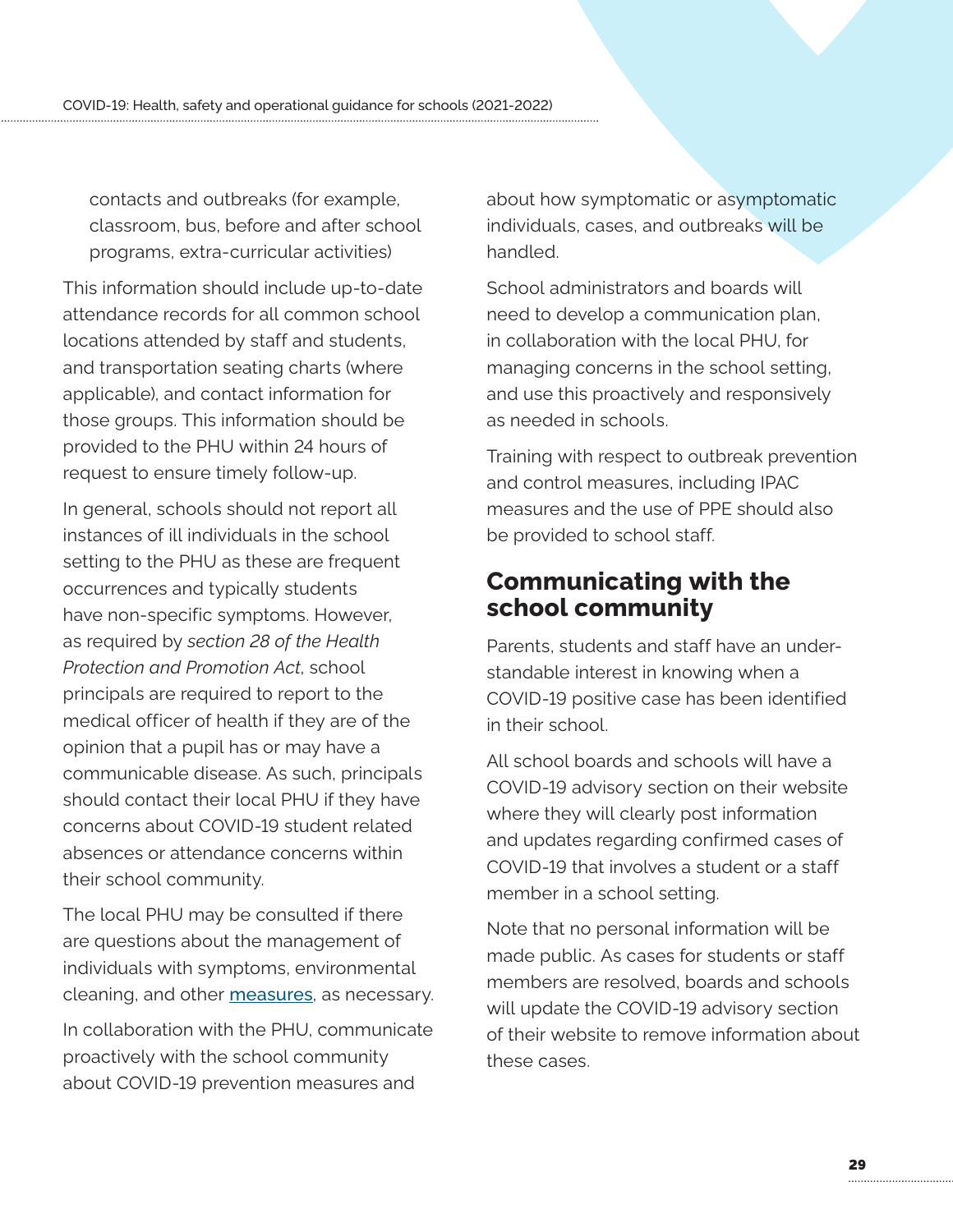In the interests of privacy, information posted by boards to school communities will not identify the student or staff member that has received a positive COVID-19 test.

If public health advises that a class, cohort or a school will be closed for a period of time, parents, students and staff will be notified immediately.

Notice of any closures of classes, cohorts or schools will be posted on school and school board COVID-19 advisory sections.

# **Reporting COVID-19 absences in schools**

School boards must report on a daily basis any [confirmed cases of COVID-19](http://www.health.gov.on.ca/en/pro/programs/publichealth/coronavirus/docs/2019_case_definition.pdf) within schools to the Ministry of Education via the school absence online reporting tool (ART). COVID-19 board leads should verify the accuracy of this information. The purpose of collecting this data is to monitor the potential impact of COVID-19 across schools in Ontario. Note that the absence data collected will not be for the purpose of contact tracing and no personal information will be collected by the Ministry of Education.

Any suspected or confirmed cases of COVID-19 within the school must be reported to the local PHU to support case management and contact tracing and other activities in accordance with all applicable legislation, including the *[Municipal Freedom](https://www.ontario.ca/laws/statute/90m56)  [of Information and Protection of Privacy Act](https://www.ontario.ca/laws/statute/90m56).* Public health officials will determine any additional steps required, including but not limited to the declaration of an outbreak and closure of classes or schools. If requested by the PHU, school principals may dismiss individuals or cohorts while awaiting the results of the public health investigation.

Cases that occur in itinerant workers and occasional staff should be flagged to the PHU.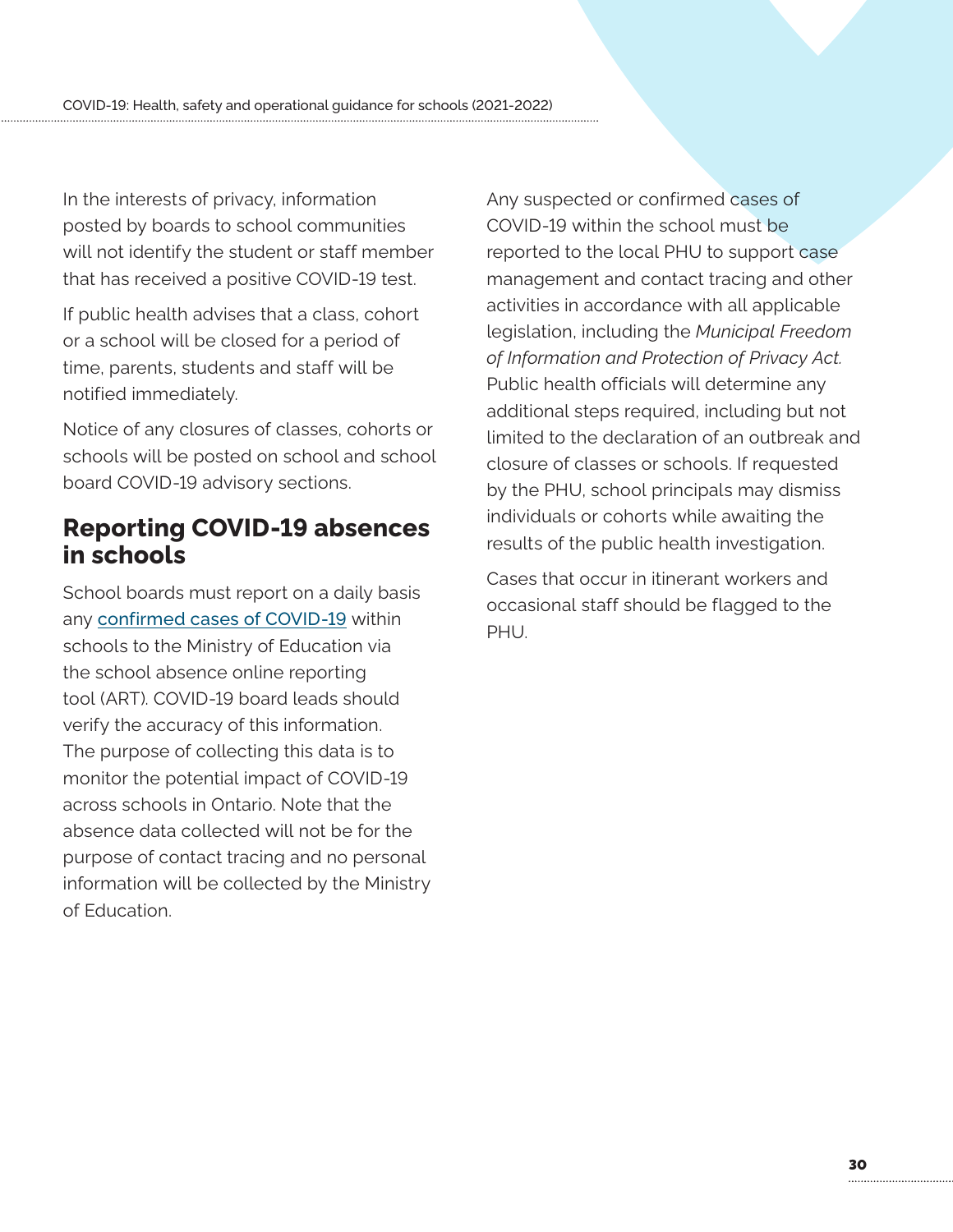# <span id="page-32-0"></span>**Management of individuals exposed to COVID-19**

#### **In this section**

- 1. Management of ill or symptomatic individuals in the school setting
- 2. Management of individuals exposed to COVID-19 outside of a school setting
- 3. Management of a confirmed diagnosis of COVID-19 in the school community

# **Management of ill or symptomatic individuals in the school setting**

**This section applies to students, staff or other members or visitors to the school community, who become ill during the school day and on school premises.**

With any symptoms of illness – COVID-19 related or not – sick individuals should stay home and seek assessment from their regular healthcare provider if required.

All individuals are expected to screen every day before attending school. Any staff, student, or visitor that does not pass the screening will not be able to attend school. At the advice of the local public health unit, schools and school boards may choose to

implement additional screening measures based on local circumstances.

Students should be made aware, in ageappropriate and non-stigmatizing language, how to identify symptoms of COVID-19 and should be instructed to speak to a staff member immediately if they feel ill.

Schools should maintain a personal protective equipment (PPE) kit specifically for managing students or others who become ill during school hours. Staff should be trained to use this kit (for example, for proper donning and doffing).

**A list of students and staff in the school who were in contact with or in the same cohort as the ill individual should be prepared.** The local PHU will provide any further direction on testing and isolation of exposed contacts as relevant.

### **Scenario: a student becomes ill during the school day**

The following actions apply to an individual, including students, staff, contractors, visitors, parents or guardians, who becomes ill while at school, including before and after school care affiliated with the school.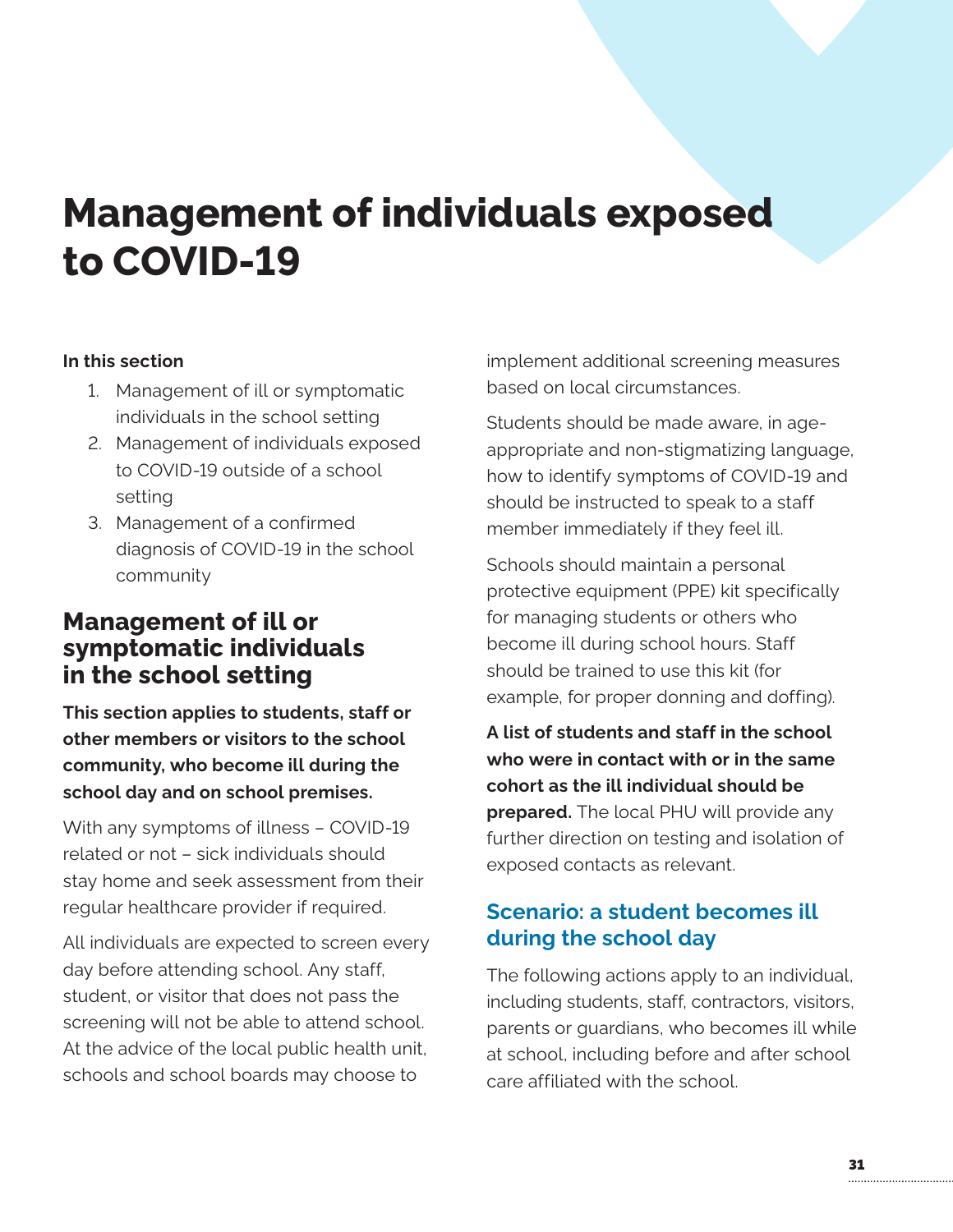#### **Recommended action by teacher**

The teacher should:

- be aware of symptom descriptions and alert the principal if a student is ill
- continue to monitor students and themselves for symptoms

#### **Recommended action by principal**

The principal should:

- coordinate immediate student pick-up and designate an area to isolate the student until parent or guardian arrival
- advise student and any staff attending to them to use provided PPE kit
- advise student to remain at home and continue with remote learning, if they are well enough to do so
- if required, advise all staff of the concern while protecting confidentiality and responding with sensitivity in the circumstances
- as required, contact superintendent and make them aware of the situation
- coordinate and ensure environmental cleaning or disinfection of the space and items used by the ill individual or individuals
- monitor school population for possible new or additional illnesses and absenteeism
- report in the daily attendance tracking tool as necessary
- report to the PHU only probable or confirmed cases of COVID-19 in accordance with the duty to report under the [Health Protection and Promotion Act](https://www.ontario.ca/laws/statute/90h07)
- dismiss, at the discretion of the local public health unit, an individual or cohort for self-isolation.

#### **Recommended action by school board**

The superintendent should:

- inform the COVID-19 board lead and others at the board office as required
- provide support to the school principal as needed

The COVID-19 board lead should continue to monitor attendance and student absences at the board level.

#### **Recommended action by parent and student**

The parent and student should:

- students with symptoms compatible with COVID-19 should get tested and isolate while test results are pending or not available, unless there is a known alternative diagnosis provided by a health care provider
- consult and follow the quidance of a health care professional
- follow the guidance under the return to school section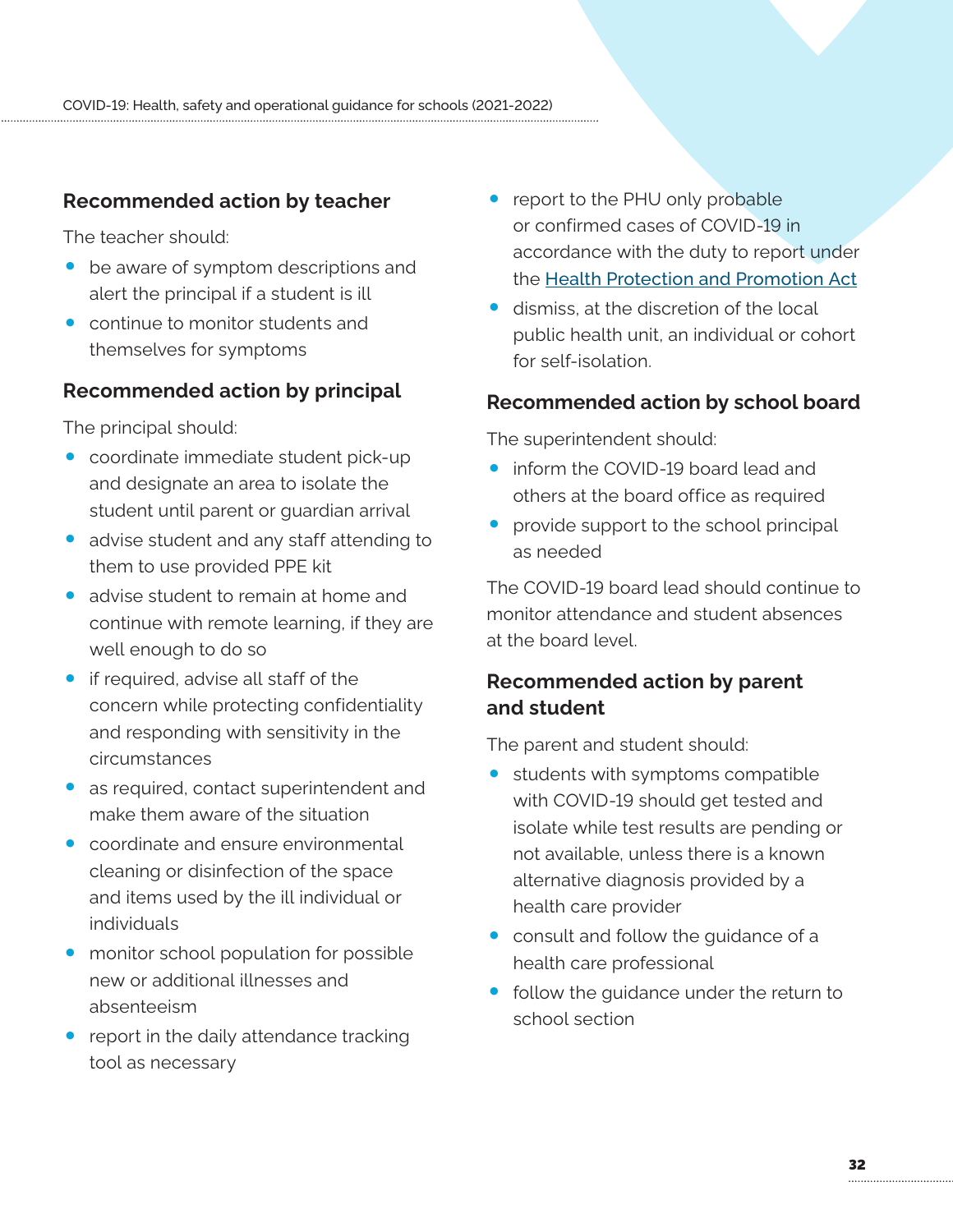- if a student is tested for COVID-19, follow the guidance of the PHU, health care professional and related direction for isolation and returning to school
- If the individual tests positive, they must follow isolation requirements as per PHU direction. If they are not tested, they should remain at home for a minimum of 10 days and until symptoms resolving for at least 24 hours, or 48 hours for vomiting/diarrhea
- Household contacts of cases should follow direction of local PHU

# **Management of individuals exposed to COVID-19 outside of a school setting**

**This section applies to individuals closely related to a school community, such as bus drivers, parents or members of a student's or staff member's household, who test positive for COVID-19 outside of the school.**

Situations will arise where students, staff, essential visitors, or contractors or teachers may be exposed to COVID-19 outside of the school environment (for example, to family members that don't attend the school, social contacts outside of school).

Individuals who are not fully immunized<sup>1</sup> or previously positive<sup>2</sup> and have been identified as a high-risk close contact of a COVID-19 case, such as household members, should not attend school. These individuals should follow directions from the PHU on testing and self-isolation.

In general, isolation and testing of a cohort may not be necessary if the student or staff acquired the infection outside of the school setting and did not attend school while communicable. This will be determined by the local PHU.

1. For the purposes of case/contact/outbreak management, an individual is defined as fully immunized ≥14 days after receiving their second dose of a two-dose COVID-19 vaccine series or their first dose of a one-dose COVID-19 vaccine series that is [listed for emergency use](https://www.who.int/teams/regulation-prequalification/eul/covid-19) by the World Health Organization or approved by Health Canada. Individuals who are immunocompromised are excluded from this definition, in accordance with [COVID-19 Fully Immunized and Previously](https://www.health.gov.on.ca/en/pro/programs/publichealth/coronavirus/docs/contact_mngmt/COVID-19_fully_vaccinated_interim_guidance.pdf)  [Positive Individuals: Case, Contact and Outbreak](https://www.health.gov.on.ca/en/pro/programs/publichealth/coronavirus/docs/contact_mngmt/COVID-19_fully_vaccinated_interim_guidance.pdf)  [Management Interim Guidance](https://www.health.gov.on.ca/en/pro/programs/publichealth/coronavirus/docs/contact_mngmt/COVID-19_fully_vaccinated_interim_guidance.pdf).

<sup>2.</sup> For the purposes of case/contact/outbreak management, an individual is defined as previously positive if they were a confirmed case of COVID-19 where their initial positive result was ≤ 90 days ago and they have been cleared [from their initial infection](https://www.health.gov.on.ca/en/pro/programs/publichealth/coronavirus/docs/2019_testing_clearing_cases_guidance.pdf). Individuals who are immunocompromised are excluded from this definition, in accordance with [COVID-19 Fully](https://www.health.gov.on.ca/en/pro/programs/publichealth/coronavirus/docs/contact_mngmt/COVID-19_fully_vaccinated_interim_guidance.pdf)  [Immunized and Previously Positive Individuals:](https://www.health.gov.on.ca/en/pro/programs/publichealth/coronavirus/docs/contact_mngmt/COVID-19_fully_vaccinated_interim_guidance.pdf)  [Case, Contact and Outbreak Management Interim](https://www.health.gov.on.ca/en/pro/programs/publichealth/coronavirus/docs/contact_mngmt/COVID-19_fully_vaccinated_interim_guidance.pdf)  [Guidance](https://www.health.gov.on.ca/en/pro/programs/publichealth/coronavirus/docs/contact_mngmt/COVID-19_fully_vaccinated_interim_guidance.pdf).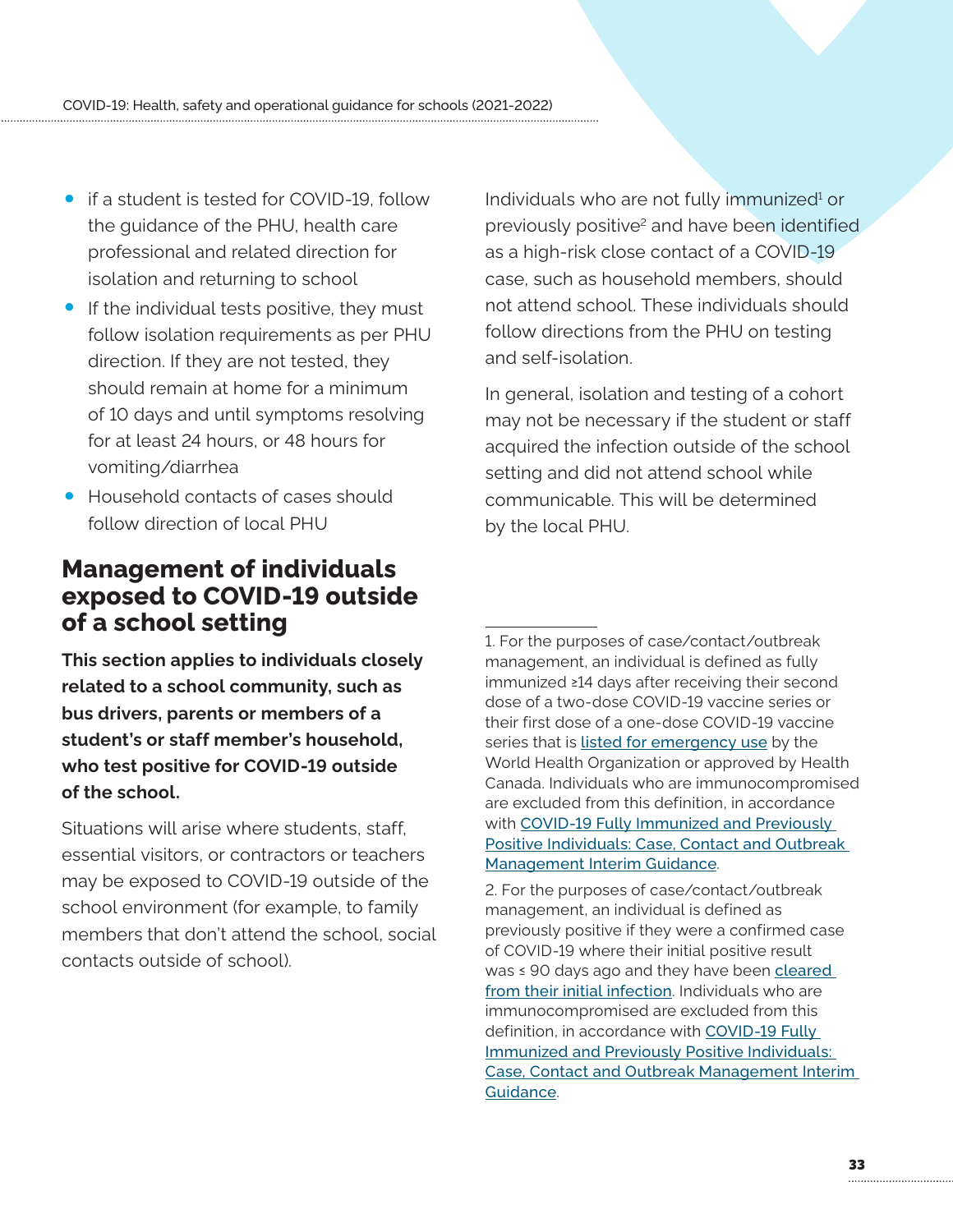Schools should have necessary arrangements in place to support continuity of learning for students who require isolation as well as their siblings who may also be required to isolate by virtue of being a high-risk close contact. Where possible, boards and schools should work to support a transition to remote learning within 24 hours.

For periods of remote learning extending beyond three days, students should be provided with a combination of synchronous and asynchronous learning activities.

#### **Scenario: school bus driver becomes ill during the work day**

#### **Recommended action by bus driver**

The bus driver should:

- notify their employer
- use the provincial self-assessment tool to assess symptoms and, if indicated, get tested
- consult a health care professional, as needed, and follow their recommendations
- **•** if tested for COVID-19, follow the isolation guidance provided by the health care professional
- if tested negative, remain at home until symptoms have been resolved for at least 24 hours and follow workplace policy, where applicable, on return to work.
- follow guidelines on return to work depending on scenario (see below)
- if the symptomatic individual is not tested and does not receive an alternative diagnosis from a health care professional, the symptomatic individual must isolate (including from household members, if possible) for at least 10 days from symptom onset and cannot return to work until symptoms are improving and no longer febrile

#### **Recommended action by consortium**

Bus drivers who are ill should:

- not be working and should be encouraged to consult their health care professional
- work with school bus operators to ensure bus(es) are cleaned and disinfected, as appropriate, and alternate drivers are found to deliver the service

#### **Recommended action by principal**

The principal should:

- communicate with the consortium as required and maintain situational awareness
- update school board COVID-19 lead as required

#### **Recommended action by school board**

The board COVID-19 lead should stay connected with the consortium to maintain situational awareness for bus operations of the board and bus driver illnesses.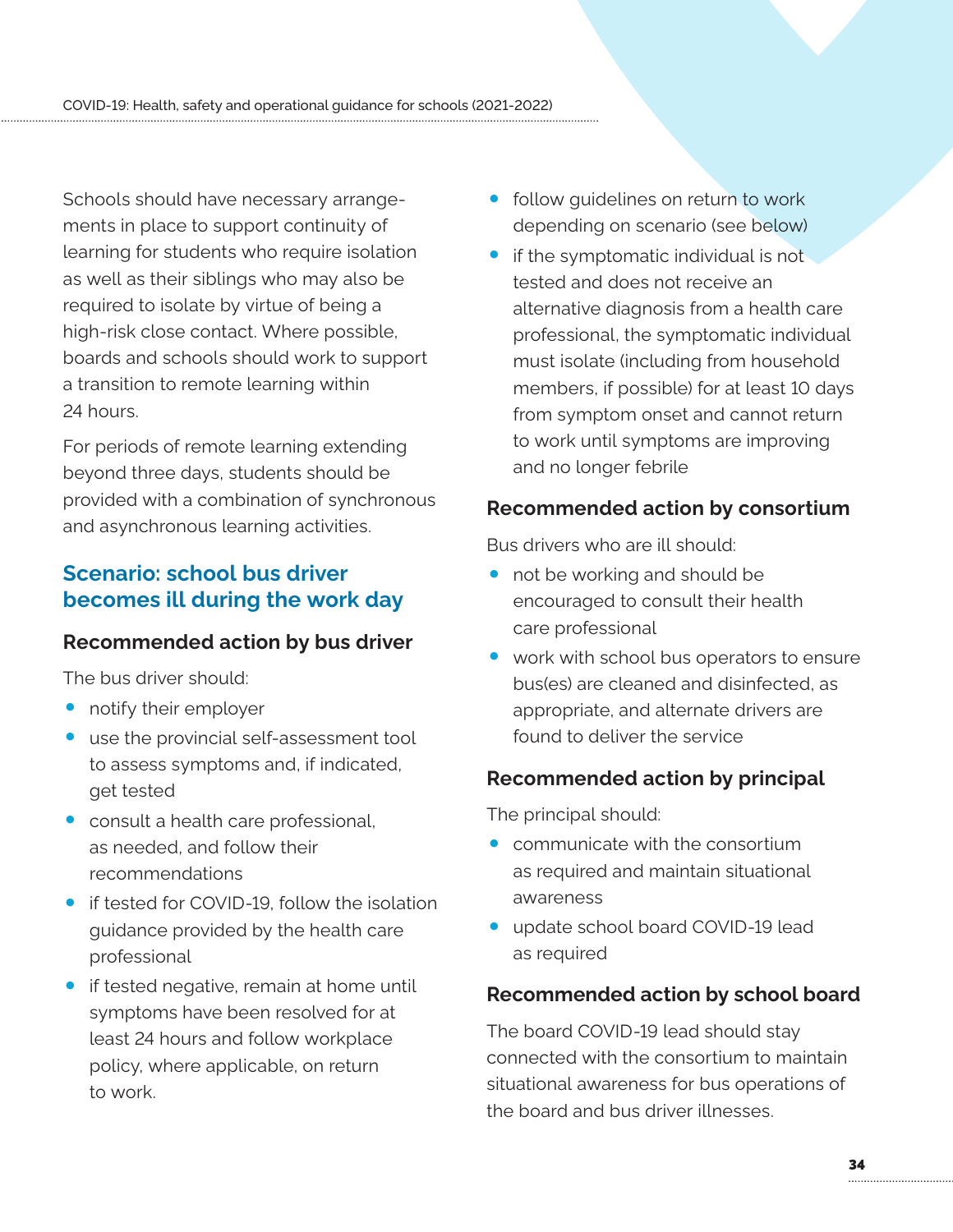The superintendent should inform the board COVID-19 lead, others as required and support principal as needed.

#### **Scenario: school bus driver tests positive for COVID-19**

#### **Recommended action by bus driver**

The bus driver should:

- notify their employer
- follow directions from the local PHU on isolation
- consult a health care professional, as needed, and follow their recommendations
- Follow workplace guidelines on return to work

#### **Recommended action by consortium**

The consortium should:

- notify potentially impacted schools
- work with school bus operators to ensure bus(es) are cleaned and disinfected and alternate drivers are found to deliver the service
- provide bus cohort list and seating charts to schools and school board as required
- communicate with impacted school communities as appropriate
- notify the Ministry of Labour, Training and Skills Development as appropriate

#### **Recommended action by principal**

The principal should:

- follow the direction of the PHU
- provide class and cohort lists and seating charts to the PHU
- in consultation with the PHU notify impacted cohorts outlining what to expect and share useful resources with families
- monitor for new and additional student illnesses in the school and classroom(s)
- connect with superintendent and make them aware of the situation communicate with impacted schools, school boards and communities as appropriate

#### **Recommended action by parent and student**

The parent and student should adhere to direction provided by the local PHU.

#### **Recommended action by school board**

The board COVID-19 lead should continue to monitor the situation and liaise with the Ministry of Education as necessary.

The superintendent should inform the COVID-19 board lead, others as required and support principal as needed.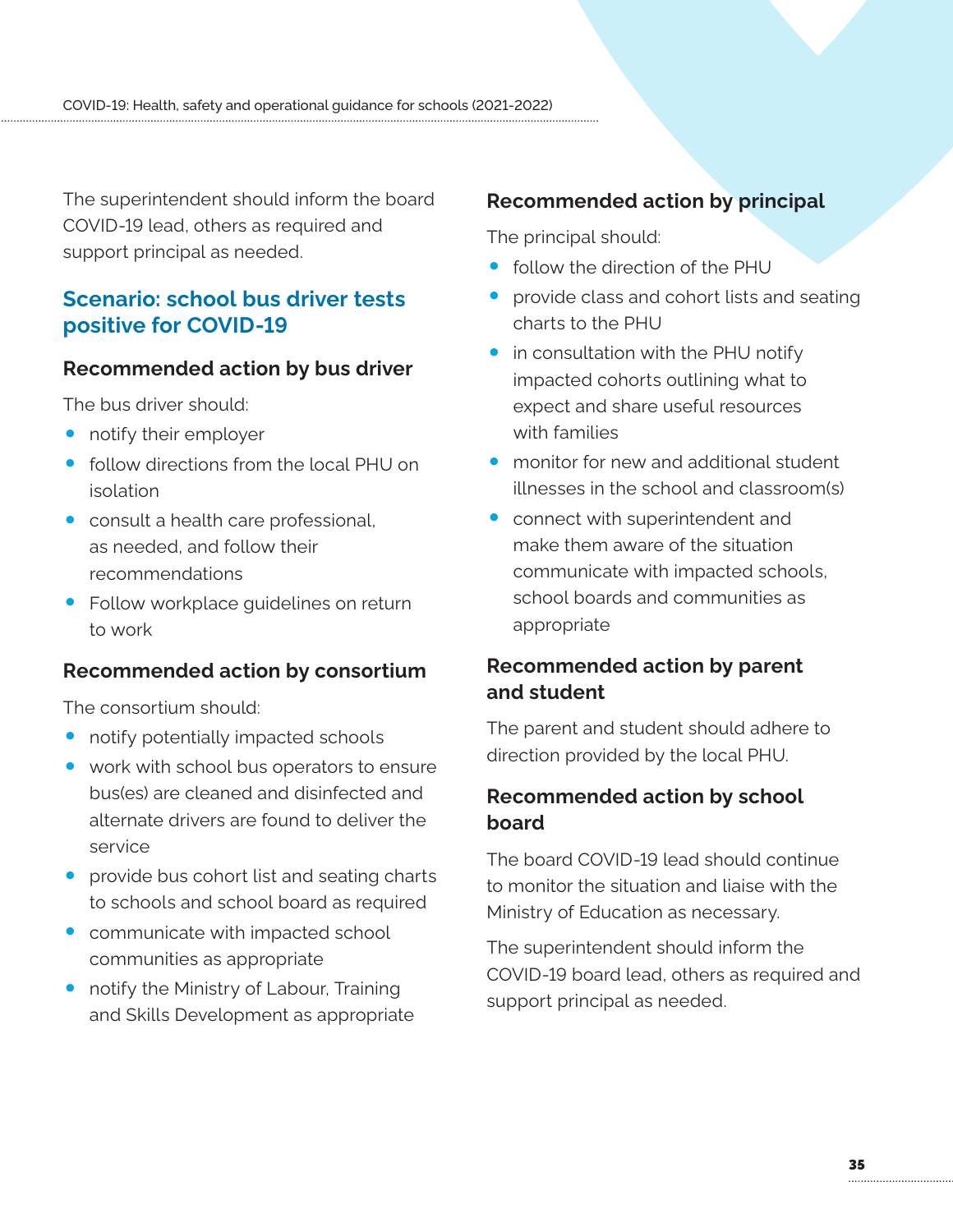### **Scenario: Parent tests positive for COVID-19**

**This scenario applies to anyone who shares a household with a student or staff member in a school community.**

If a parent receives a positive test for COVID-19, he or she is not obligated to inform the school of their test result. However, it is strongly recommended.

Children in a household where a parent or other member has tested positive for COVID-19 are considered to be high risk contacts and should get tested and selfisolate. The PHU will provide detailed direction to high risk close contacts, including household members of a person diagnosed with COVID-19.

Note: All individuals identified as high risk close contacts by local PHU should get tested for COVID-19 regardless of their immunization status.

#### **Recommended action by teacher**

The teacher should support continuation of learning for any students who need to isolate.

#### **Recommended action by principal**

The principal should:

• if student is in the school, when notified by the parent, coordinate immediate student pick-up and designate an area to isolate the student until pickup

- ask that the student or parent or guardian, as appropriate, follow the direction of their health care professional and PHU
- ensure student portfolio information (see below under Records Management) is up-to-date. Note: Be prepared to provide this information to the PHU upon request
- follow the directions of the local PHU
- connect with the superintendent and make them aware of the situation
- if the student tests positive, refer to [Management of ill or symptomatic](#page-32-0)  [individuals in the school setting](#page-32-0)
	- monitor the school population for new or additional illness
	- report in the daily tracking tool as necessary

#### **Recommended action by school board**

The superintendent should inform the COVID-19 board lead and support principal as needed.

The COVID-19 board lead should continue to monitor the situation and liaise with the Ministry of Education as necessary.

#### **Recommended action by parent and student**

The parent and student should continue to adhere to advice provided by local public health.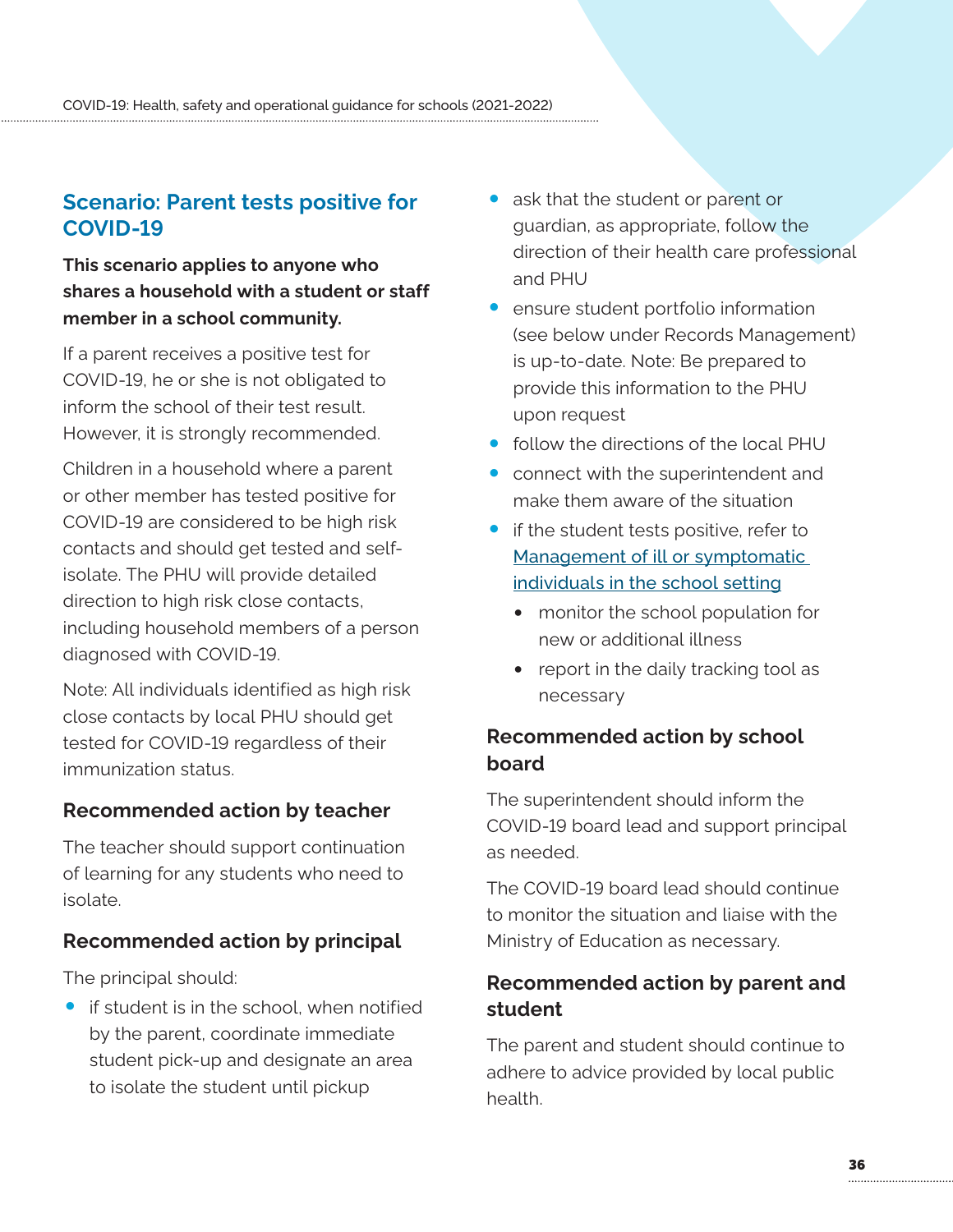# **Management of a confirmed diagnosis of COVID-19 in the school community**

**This section applies to a student, staff member or a member of a school community who is regularly in the school, who informs the school that they have tested positive for COVID-19.**

- Every individual who has tested positive for COVID-19 will be contacted by their local PHU for further directions.
- Any individual who tests positive for COVID-19 must isolate and cannot attend school until they are cleared by their local PHU. Note that individuals do not need to provide a medical note or proof of a negative result to return to school.
- The local PHU will notify the school of a positive COVID-19 diagnosis. In some cases, the local PHU may not be the same local PHU as the school and in these circumstances, coordination between the PHUs and the school is required for further direction. Having designated points of contact within the school and the PHU can assist with ensuring clear processes for communication are in place.
- Where the local PHU determines there was a transmission risk to others in the school, students and staff will be assessed by the local PHU to determine their risk of exposure and whether they will require testing and isolation.
- Classroom cohorts (students and staff affiliated with the cohort) will generally be considered at high risk of exposure.
- All students and staff who are identified as high risk close contacts should get tested regardless of their immunization status. In general, individuals who are fully immunized or previously positive will not require isolation, unless otherwise directed by the local PHU.
- A negative test result does not alter or shorten the isolation duration as they may still be incubating the virus.

#### **Scenario: staff or student has tested positive for COVID-19**

#### **Recommended action by teacher**

The teacher should:

- ensure continuation of learning for any isolating students
- continue to monitor students and themselves for symptoms

#### **Recommended action by principal**

The principal should:

- follow PHU direction for management of cases and contacts in schoolsthe PHU will make the determination if an outbreak exists or not
- communicate with school community as appropriate
- ensure student and sibling(s) portfolio information (that is, class list, seating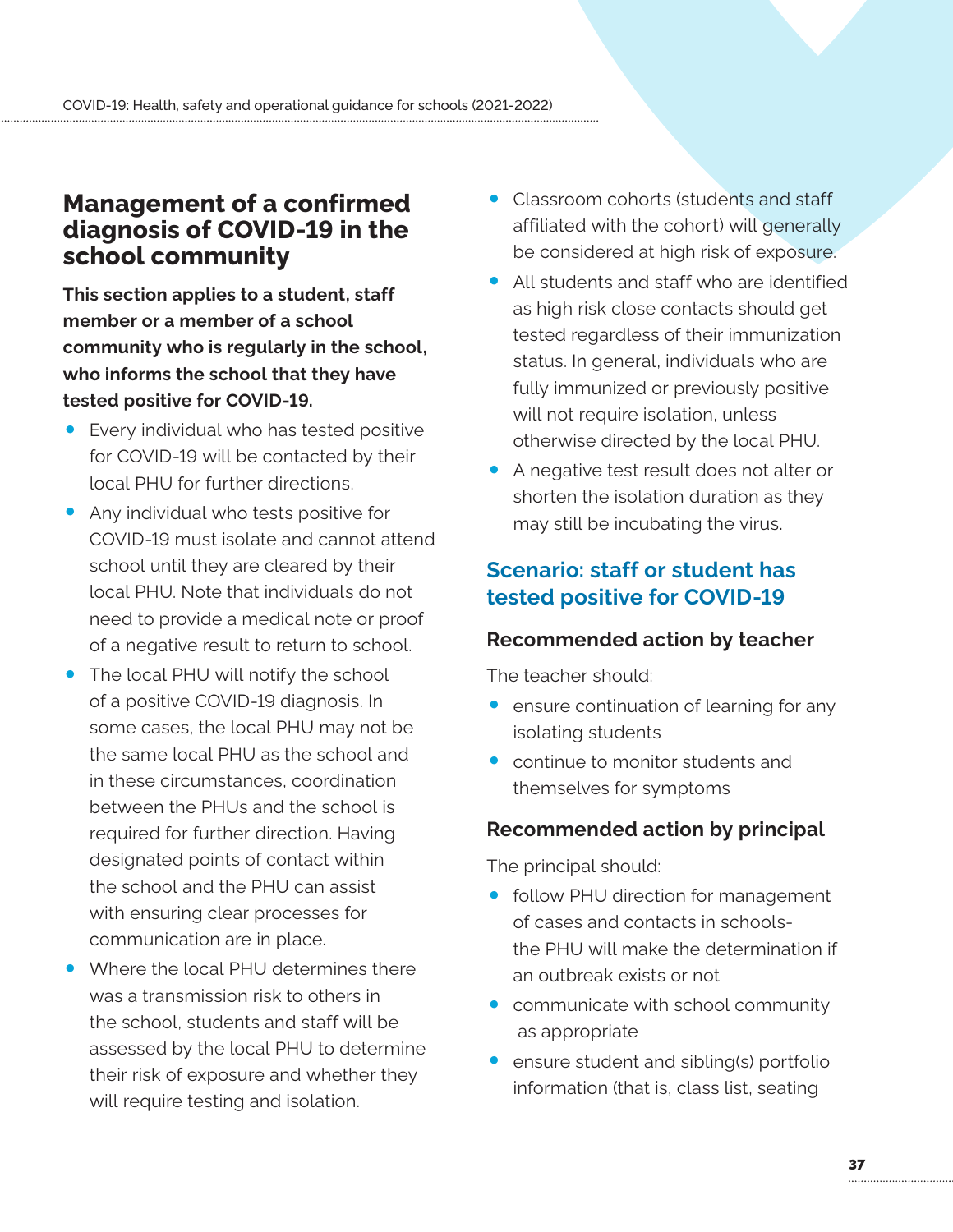charts, transportation details etc.) is up-to-date and share this information to PHU upon request

- coordinate and ensure environmental cleaning or disinfection of the space and items used by the individual or individuals
- connect with the superintendent and make them aware of the situation
- monitor school population for new and additional illnesses and symptoms
- report absence in the daily absence tracking tool

#### **Recommended action by school board**

The superintendent should inform the COVID-19 board lead, other board staff and support principal as needed.

The COVID-19 board lead should:

- continue to monitor the situation and liaise with the Ministry of Education as necessary
- work with PHU as required

#### **Recommended action by parent and student**

The parent and student should:

- engage in continuation of learning if able (if feeling well enough to participate)
- communicate regularly with the school to inform daily routines
- follow the direction of the PHU on isolation protocol and testing requirements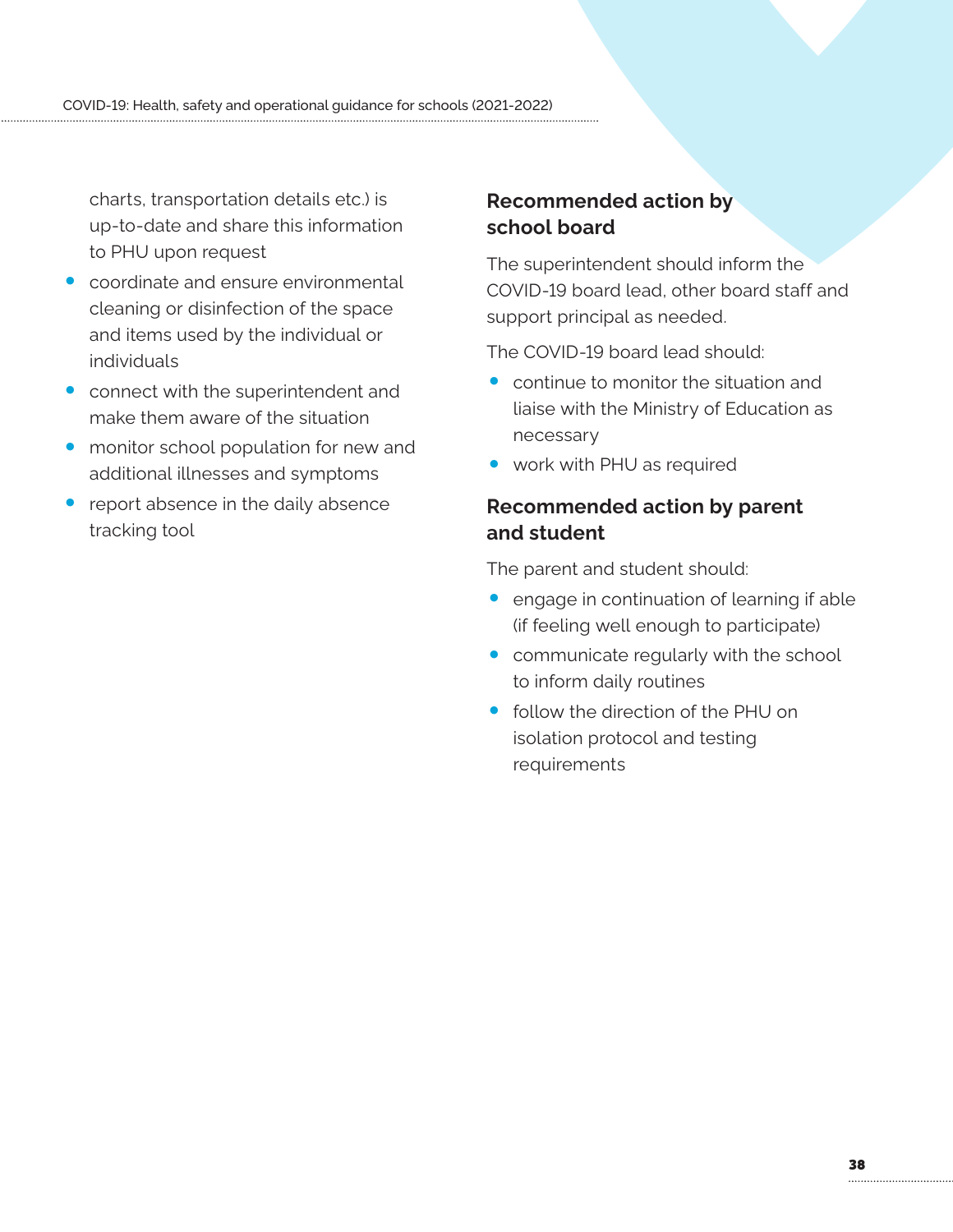# <span id="page-40-0"></span>**Return to school**

#### **In this section**

1. If an ill individual does not have COVID-19

Individuals who have had a COVID-19 test because of symptoms but who test negative can return to school if they do not have a fever, if their symptoms have been improving for at least 24 hours, or 48 hours for gastrointestinal (GI) (nausea/vomiting, diarrhea) symptoms, if they have not been directed to self-isolate and provided they have had no contact to a confirmed case of COVID-19.

Where an individual has tested positive for COVID-19, the local PHU will be in contact with the school to provide further direction for both the individual and their high risk close contacts, including household members. The individual cannot return to school until cleared by the PHU.

If the individual with symptoms is not tested, they should self-isolate (including from household members) for a period of 10 days. Whether they are tested or not, the period of self-isolation should start from the date of symptom on-set.

Individuals who have traveled out of the country are required to follow federal guidelines and law upon their return.

Note that individuals do not need to provide a medical note or proof of negative result to return to school.

# **If an ill individual does not have COVID-19**

For an ill individual who has a known alternative diagnosis provided by a health care professional, return to school can occur if they do not have a fever and their symptoms have been improving for at least 24 hours or 48 hours if vomiting or diarrhea. Individuals will still need to use the  [COVID-19 school and child](https://covid-19.ontario.ca/school-screening/)  [care screening tool](https://covid-19.ontario.ca/school-screening/), or a screening tool designated by the local public health unit, daily before attending school and may also be required to provide confirmation of selfscreening prior to or upon arrival to school.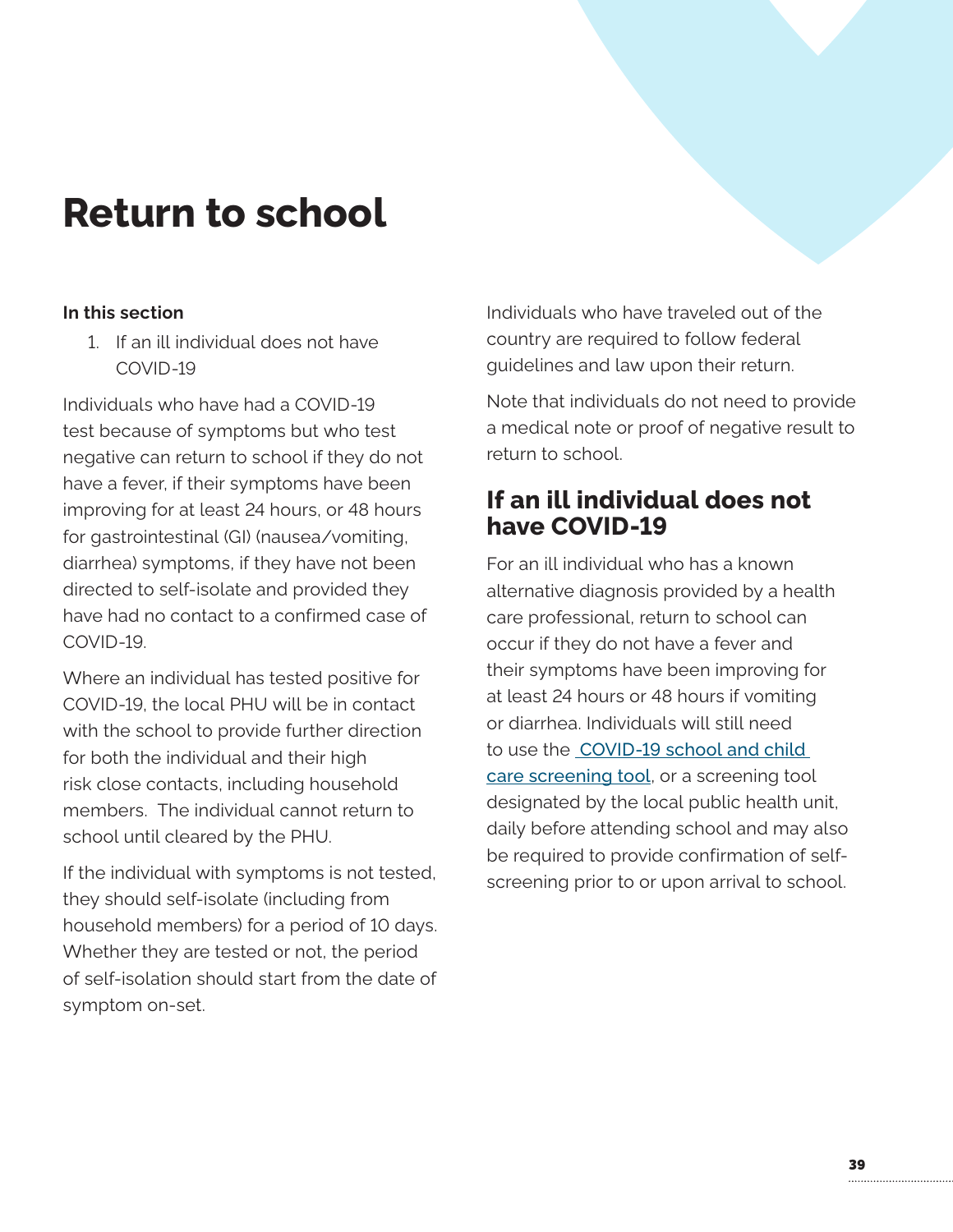# <span id="page-41-0"></span>**Records management**

#### **In this section**

- 1. Working with the local public health unit
- 2. Contact information for regional offices with the Ministry of Education

# **Working with the local public health unit**

In the event that schools are made aware of a positive diagnosis of COVID-19 for staff or students, it is essential that key information pertaining to staff and students be available upon request by the local PHU for the purposes of contact tracing. This information needs to be accessible by school administrators on short notice, both during and outside of school hours, when requested by the PHU. COVID-19 board leads are expected to establish a system with their local PHUs to ensure that these records can be accessed at all times.

The following information should be available:

- attendance records
- student portfolio
- class lists and seating charts
- before-and-after child care lists
- transportation lists and seating charts
- up to date contact information for parents, staff and students
- special assignments and programs (for example, Education Community Partnership program (formerly Care Treatment Custody Corrections), Special Education)
- records of essential visitors

# **Contact information for regional offices with the Ministry of Education**

**Central Region** Toll-free: 1-800-471-0713 Local: 705-725-7627

#### **West Region**

Toll-free: 1-800-265-4221 Local: 519-667-1440

#### **East Region**

Toll-free: 1-800-267-1067 Local: 613-225-9210

# **North Region (Sudbury and North Bay)**

Toll-free: 1-800-461-9570 Local: 705-474-7210

**North Region (Thunder Bay)** Toll-free: 1-800-465-5020 Local: 807-474-2980

**Toronto Region** Toll-free: 1-800-268-5755 Local: 416-212-0954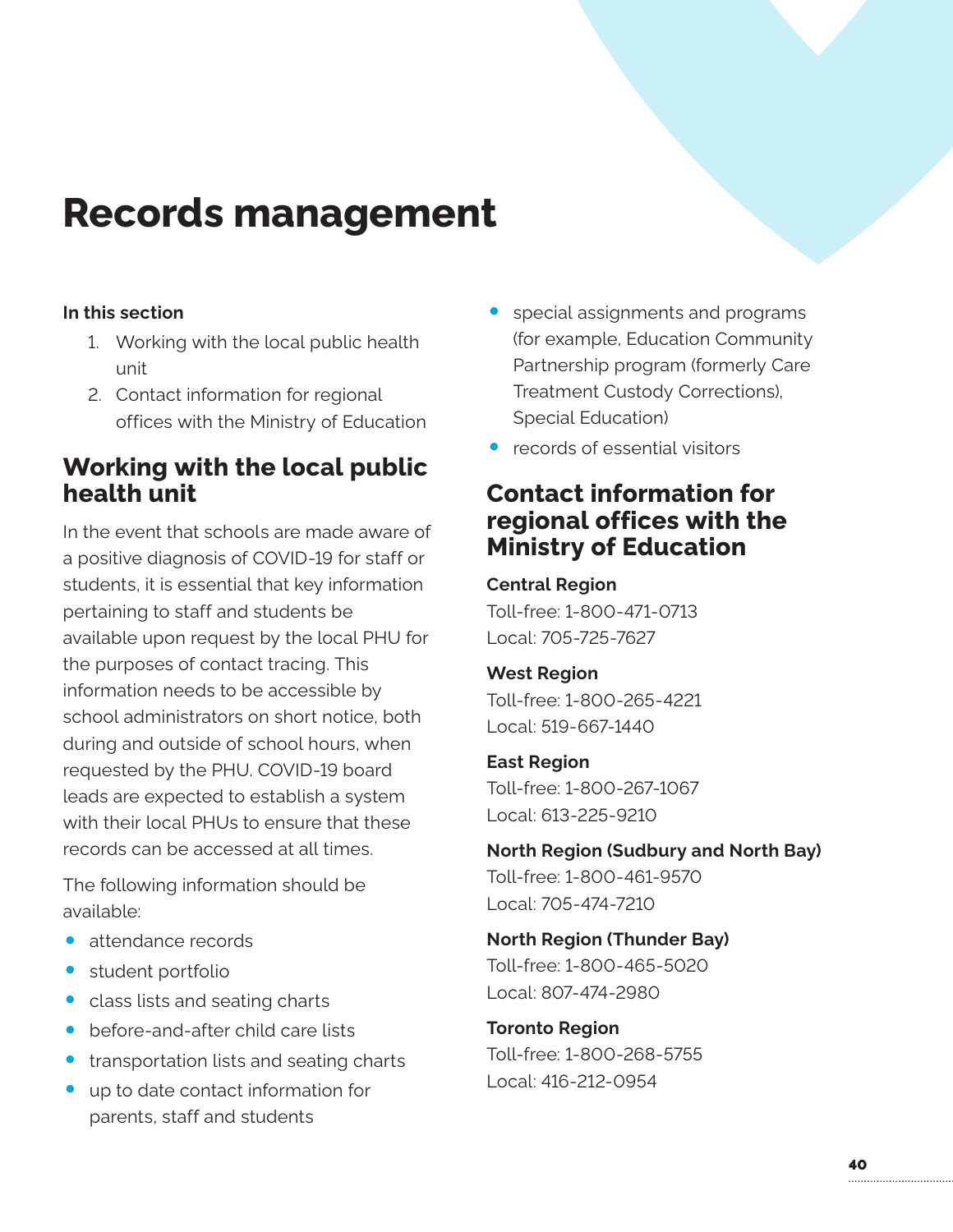# <span id="page-42-0"></span>**Resources**

#### **In this section**

- 1. Appendix A: Case and contact management in schools for high-risk contacts
- 2. Appendix B: Case and contact management in schools for household members of high-risk contacts

# **Appendix A: Case and contact management in schools for high-risk contacts**

This section outlines guidance for case and contact management for high-risk contacts in schools.

### **Fully immunized individuals who have COVID-19 symptoms**

If the individual identified as a high-risk contact is <u>fully immunized<sup>1</sup></u> or <u>previously</u> positive<sup>2</sup> and have symptoms compatible with COVID-19, they should:

- isolate and get tested right away
- if they test **negative**, they can discontinue self-isolation once symptoms have been improving for at least 24 hours (48 hours for gastrointestinal symptoms)
- if they test **positive**, they must selfisolate for 10 days.

# **Fully immunized individuals without COVID-19 symptoms**

If the individual identified as a high-risk contact is fully immunized<sup>1</sup> or previously positive<sup>2</sup> and does not have symptoms compatible with COVID-19:

- The individual is generally not required to isolate
	- Self-isolation still may be required at the discretion of the local public health unit. Refer to the COVID-19 Fully Immunized Individuals: Case, Contact and Outbreak Management Interim Guidance for individuals with immunocompromise, and residents of high risk congregate living settings / inpatients.
- The individual should be recommended for testing but is not required to isolate while awaiting test results if they were not already directed to isolate (refer to [Provincial Testing Guidance](https://www.health.gov.on.ca/en/pro/programs/publichealth/coronavirus/docs/2019_testing_guidance.pdf))

# **Individuals not fully immunized**

If the individual identified as a high-risk contact is not fully immunized<sup>1</sup> or previously positive<sup>2</sup>, the individuals should:

- isolate and get tested on or after **day 7** of their isolation period
- regardless of test result, they are required to **isolate for 10 days**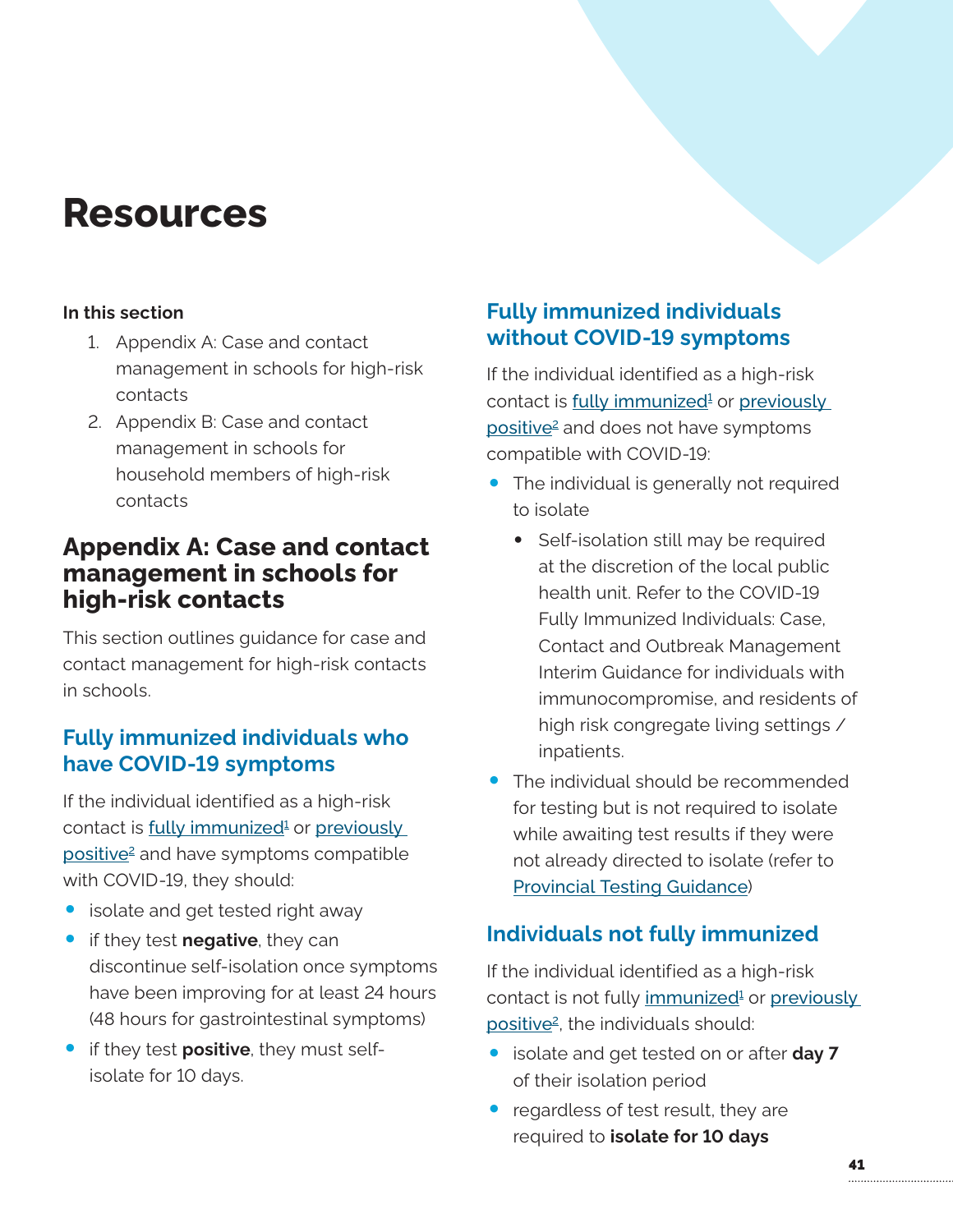### **Appendix B: Case and contact management in schools for household members of high-risk contacts**

This section outlines guidance for case and contact management in schools for household members of high-risk contacts.

### **Household members of a high-risk contact with COVID-19 symptoms**

If the individual identified as a high-risk contact is <u>fully immunized</u>1 or was previously positive<sup>2</sup> and has symptoms compatible with COVID-19:

- a household member who is fully immunized<sup>1</sup> or previously positive<sup>2</sup> is not required to stay home or isolate
- a household member that is **not** fully immunized or previously positive should isolate while the high-risk contact is awaiting test results or if they are not tested
	- If the risk-contact tests negative, a household member is not required to isolate.

If the individual identified as a high-risk contact and the household member of the high-risk contact is **not** fully immunized<sup>1</sup> or previously positive<sup>2</sup> and has:

- no symptoms compatible with COVID-19:
	- the household member should stay at home except for essential reasons (for example, work, school) during the high-risk contact's isolate period
- has symptoms compatible with COVID-19:
	- the household member should isolate while the high-risk contact is awaiting test results or if they are not tested.
	- if the high-risk contact test negative, the household member should stay at home except for essential reasons (for example, work or school) during the high-risk contact's isolation period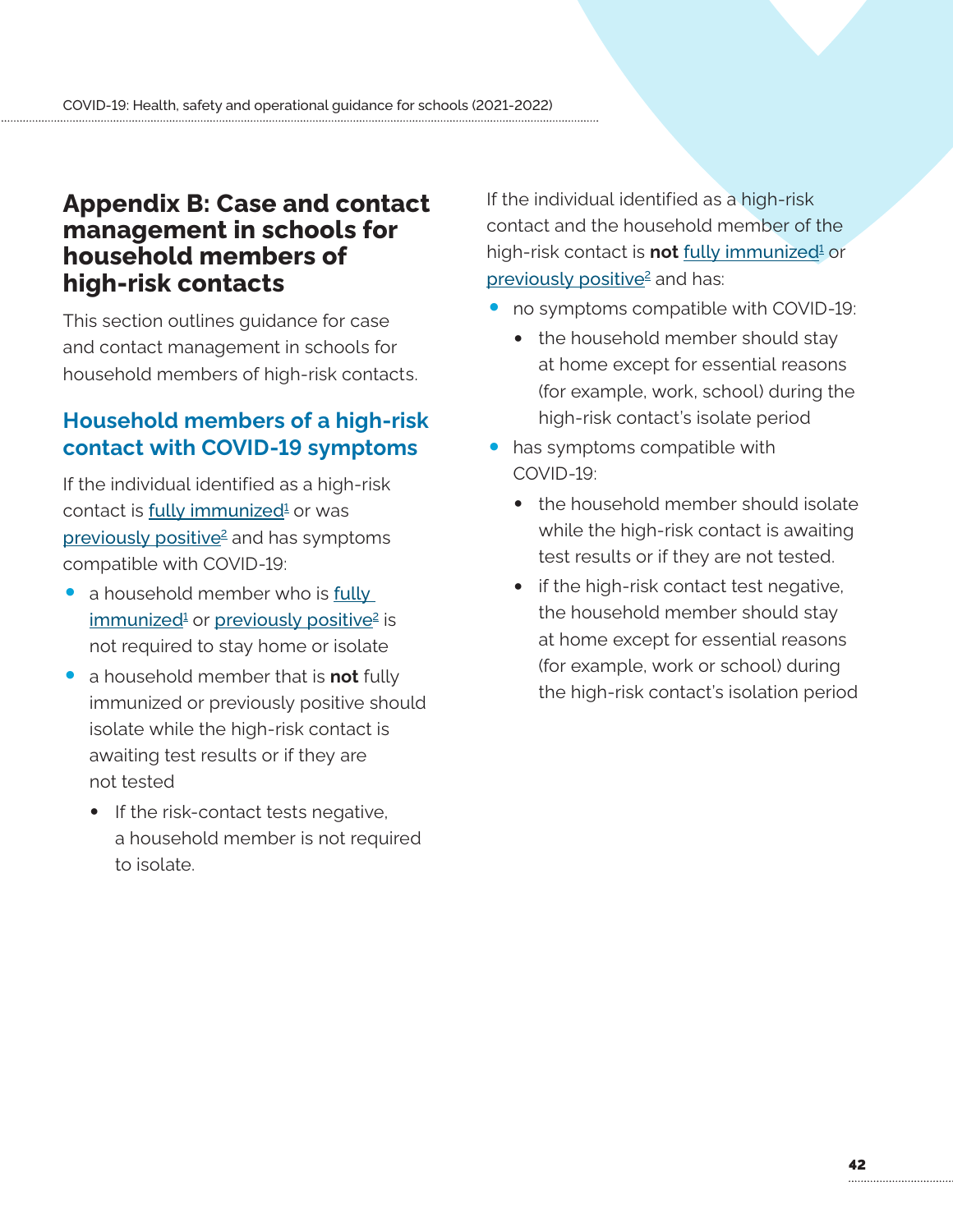#### <span id="page-44-0"></span>**Household members of a high-risk contact without COVID-19 symptoms**

If the individual identified as a high-risk contact is fully immunized<sup>1</sup> or was previously positive 2 and has **no symptoms** compatible with COVID-19 the household member is not required to stay home or isolate .

1 . For the purposes of case/contact/outbreak management, an individual is defined as fully immunized ≥14 days after receiving their second dose of a two-dose COVID-19 vaccine series or their first dose of a one-dose COVID-19 vaccine series that is [listed for emergency use](https://www.who.int/teams/regulation-prequalification/eul/covid-19) by the World Health Organization or approved by Health Canada . Individuals who are immunocompromised are excluded from this definition, in accordance with [COVID-19 Fully Immunized and Previously](https://www.health.gov.on.ca/en/pro/programs/publichealth/coronavirus/docs/contact_mngmt/COVID-19_fully_vaccinated_interim_guidance.pdf)  [Positive Individuals: Case, Contact andOutbreak](https://www.health.gov.on.ca/en/pro/programs/publichealth/coronavirus/docs/contact_mngmt/COVID-19_fully_vaccinated_interim_guidance.pdf)  [Management Interim Guidance](https://www.health.gov.on.ca/en/pro/programs/publichealth/coronavirus/docs/contact_mngmt/COVID-19_fully_vaccinated_interim_guidance.pdf) .

2 . For the purposes of case/contact/outbreak management, an individual is defined as previously positive if they were a confirmed case of COVID-19 where their initial positive result was ≤ 90 days ago and they have been cleared [from their initial infection](https://www.health.gov.on.ca/en/pro/programs/publichealth/coronavirus/docs/2019_testing_clearing_cases_guidance.pdf). Individuals who are immunocompromised are excluded from this definition, in accordance with [COVID-19 Fully](https://www.health.gov.on.ca/en/pro/programs/publichealth/coronavirus/docs/contact_mngmt/COVID-19_fully_vaccinated_interim_guidance.pdf)  [Immunized and Previously Positive Individuals:](https://www.health.gov.on.ca/en/pro/programs/publichealth/coronavirus/docs/contact_mngmt/COVID-19_fully_vaccinated_interim_guidance.pdf)  [Case, Contact and Outbreak Management Interim](https://www.health.gov.on.ca/en/pro/programs/publichealth/coronavirus/docs/contact_mngmt/COVID-19_fully_vaccinated_interim_guidance.pdf)  [Guidance](https://www.health.gov.on.ca/en/pro/programs/publichealth/coronavirus/docs/contact_mngmt/COVID-19_fully_vaccinated_interim_guidance.pdf) .